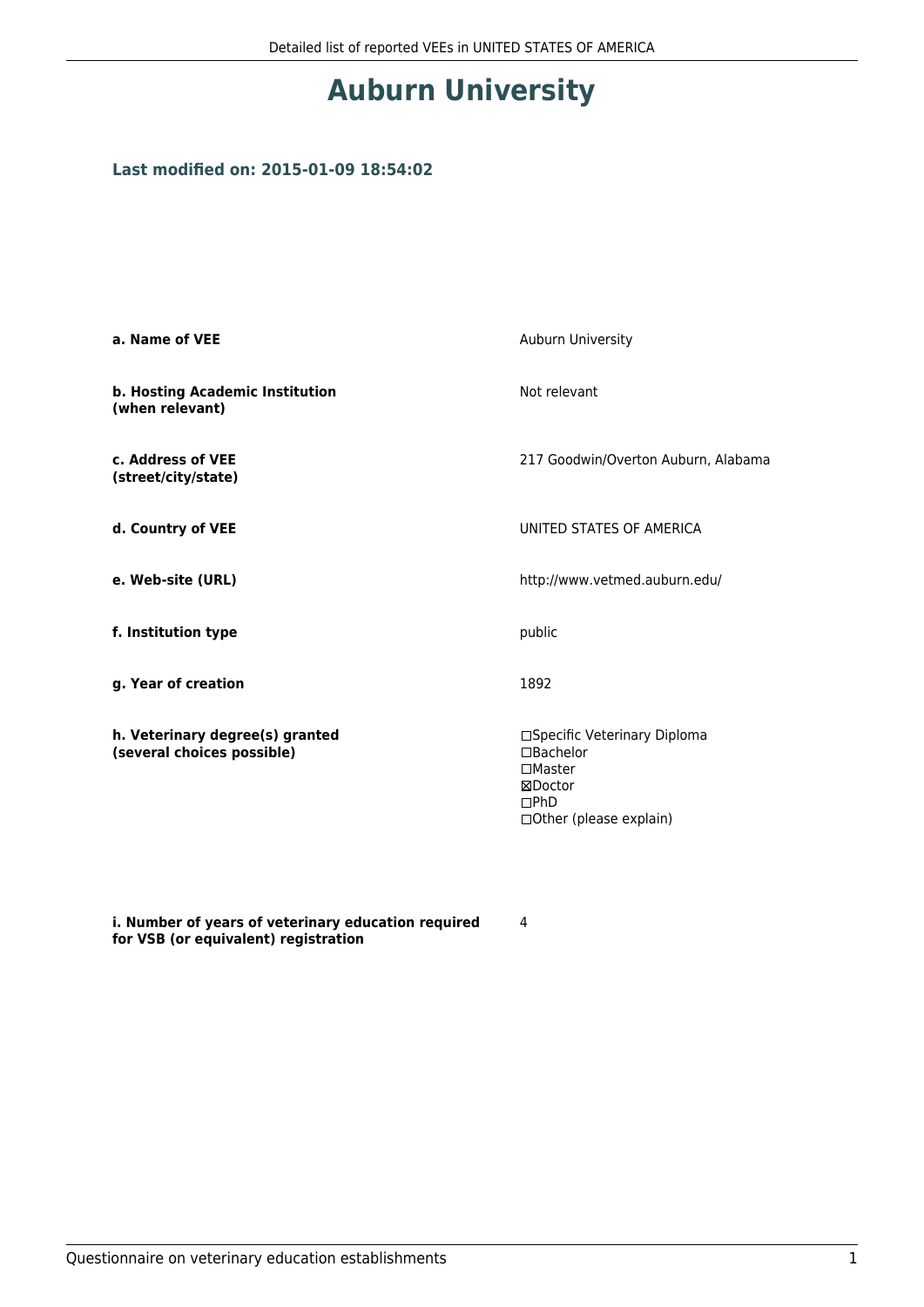#### **j. Average number of veterinary students per class within the establishment**

|                                                                                                   | 1st Year                                                                                                                                                              | 51-100                                                                      |
|---------------------------------------------------------------------------------------------------|-----------------------------------------------------------------------------------------------------------------------------------------------------------------------|-----------------------------------------------------------------------------|
|                                                                                                   | 2d Year                                                                                                                                                               | 51-100                                                                      |
|                                                                                                   | <b>3d Year</b>                                                                                                                                                        | 51-100                                                                      |
|                                                                                                   | 4th Year                                                                                                                                                              | 51-100                                                                      |
|                                                                                                   | 5th Year                                                                                                                                                              |                                                                             |
|                                                                                                   | 6th Year                                                                                                                                                              |                                                                             |
|                                                                                                   | 7th Year                                                                                                                                                              |                                                                             |
| k. Average number of veterinary graduates per year<br>from the establishment                      | 51-100                                                                                                                                                                |                                                                             |
| I. Minimum education required for admission to the<br>establishment<br>(several choices possible) | □High School University Entrance<br>Qualification<br>□Pre-Veterinary Science Diploma<br>□Pre-Veterinary Science Degree<br>⊠Other specific VEE entrance qualifications |                                                                             |
| m. Is there a selection procedure at<br>(several choices possible)                                | □National level<br>□State level<br>⊠Establishment level                                                                                                               |                                                                             |
| n. National accreditation/certification/approval                                                  | Yes                                                                                                                                                                   |                                                                             |
|                                                                                                   | <b>Accrediting agency:</b>                                                                                                                                            |                                                                             |
|                                                                                                   | <b>Name of the Agency</b>                                                                                                                                             | American<br>Veterinary<br>Medical<br>Association                            |
|                                                                                                   | <b>Address of the</b><br><b>Agency</b>                                                                                                                                | 1931 North<br>Meacham<br>Road, Suite<br>100<br>Schaumburg,<br>IL 60173-4360 |
|                                                                                                   | Country of the<br><b>Agency</b>                                                                                                                                       | <b>USA</b>                                                                  |
|                                                                                                   | Date granted (yyyy-<br>mm-dd)                                                                                                                                         | 2012-01-01                                                                  |
|                                                                                                   | <b>Period of validity</b><br>(years)                                                                                                                                  | $\overline{7}$                                                              |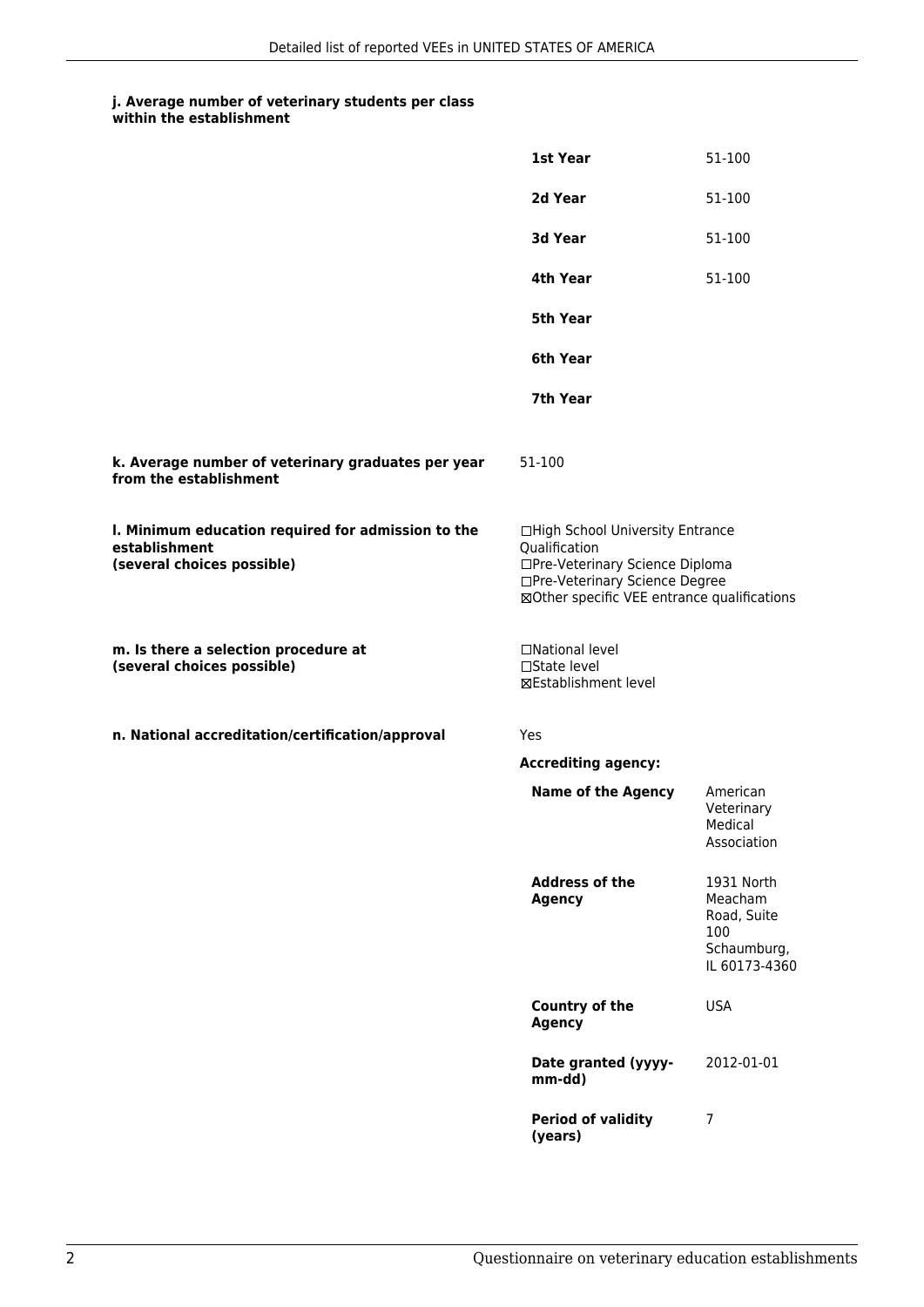**p. Any form of other international accreditation/certification/approval?**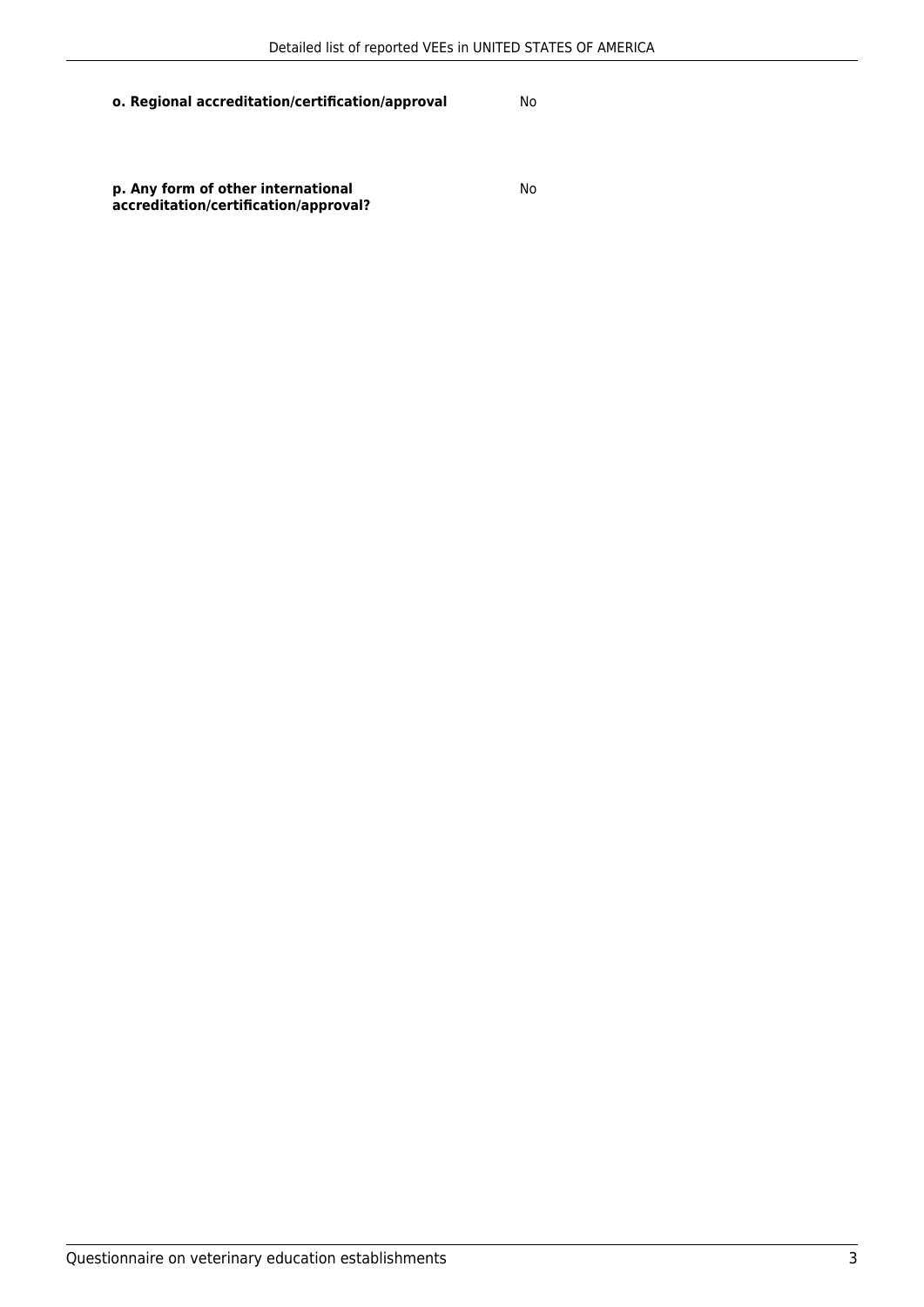# **Colorado State University**

### **Last modified on: 2015-01-09 19:11:15**

| a. Name of VEE                                                | Colorado State University                                                                                                   |
|---------------------------------------------------------------|-----------------------------------------------------------------------------------------------------------------------------|
| b. Hosting Academic Institution<br>(when relevant)            | Not relevant                                                                                                                |
| c. Address of VEE<br>(street/city/state)                      | 1601 Campus Delivery Fort Collins, Colorado<br>80523-1601                                                                   |
| d. Country of VEE                                             | UNITED STATES OF AMERICA                                                                                                    |
| e. Web-site (URL)                                             | http://csu-cvmbs.colostate.edu/Pages/default.aspx                                                                           |
| f. Institution type                                           | public                                                                                                                      |
| g. Year of creation                                           | 1907                                                                                                                        |
| h. Veterinary degree(s) granted<br>(several choices possible) | □Specific Veterinary Diploma<br>$\Box$ Bachelor<br>$\square$ Master<br>⊠Doctor<br>$\square$ PhD<br>□ Other (please explain) |

**i. Number of years of veterinary education required for VSB (or equivalent) registration**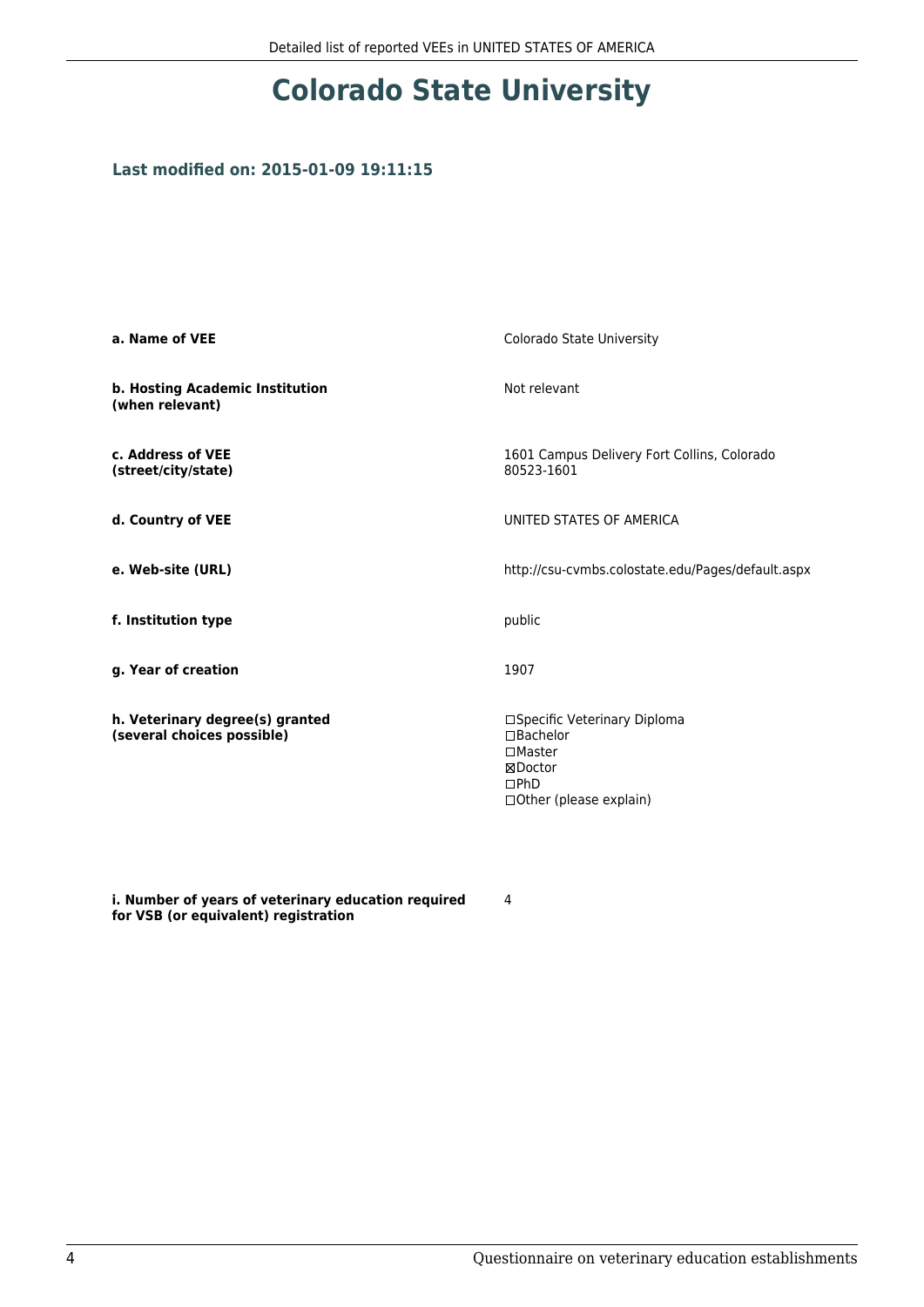| within the establishment |
|--------------------------|
|                          |

|                                                                                                   | 1st Year                                                                                                                                                              | 101-150                                                                     |
|---------------------------------------------------------------------------------------------------|-----------------------------------------------------------------------------------------------------------------------------------------------------------------------|-----------------------------------------------------------------------------|
|                                                                                                   | 2d Year                                                                                                                                                               | 101-150                                                                     |
|                                                                                                   | 3d Year                                                                                                                                                               | 101-150                                                                     |
|                                                                                                   | 4th Year                                                                                                                                                              | 101-150                                                                     |
|                                                                                                   | 5th Year                                                                                                                                                              |                                                                             |
|                                                                                                   | 6th Year                                                                                                                                                              |                                                                             |
|                                                                                                   | 7th Year                                                                                                                                                              |                                                                             |
| k. Average number of veterinary graduates per year<br>from the establishment                      | 101-150                                                                                                                                                               |                                                                             |
| I. Minimum education required for admission to the<br>establishment<br>(several choices possible) | □High School University Entrance<br>Qualification<br>□Pre-Veterinary Science Diploma<br>□Pre-Veterinary Science Degree<br>⊠Other specific VEE entrance qualifications |                                                                             |
| m. Is there a selection procedure at<br>(several choices possible)                                | □National level<br>$\Box$ State level<br><b>⊠Establishment level</b>                                                                                                  |                                                                             |
| n. National accreditation/certification/approval                                                  | Yes                                                                                                                                                                   |                                                                             |
|                                                                                                   | <b>Accrediting agency:</b>                                                                                                                                            |                                                                             |
|                                                                                                   | <b>Name of the Agency</b>                                                                                                                                             | American<br>Veterinary<br>Medical<br>Association                            |
|                                                                                                   | <b>Address of the</b><br><b>Agency</b>                                                                                                                                | 1931 North<br>Meacham<br>Road, Suite<br>100<br>Schaumburg,<br>IL 60173-4360 |
|                                                                                                   | Country of the<br><b>Agency</b>                                                                                                                                       | <b>USA</b>                                                                  |
|                                                                                                   | Date granted (yyyy-<br>mm-dd)                                                                                                                                         | 2008-01-01                                                                  |
|                                                                                                   | <b>Period of validity</b><br>(years)                                                                                                                                  | 7                                                                           |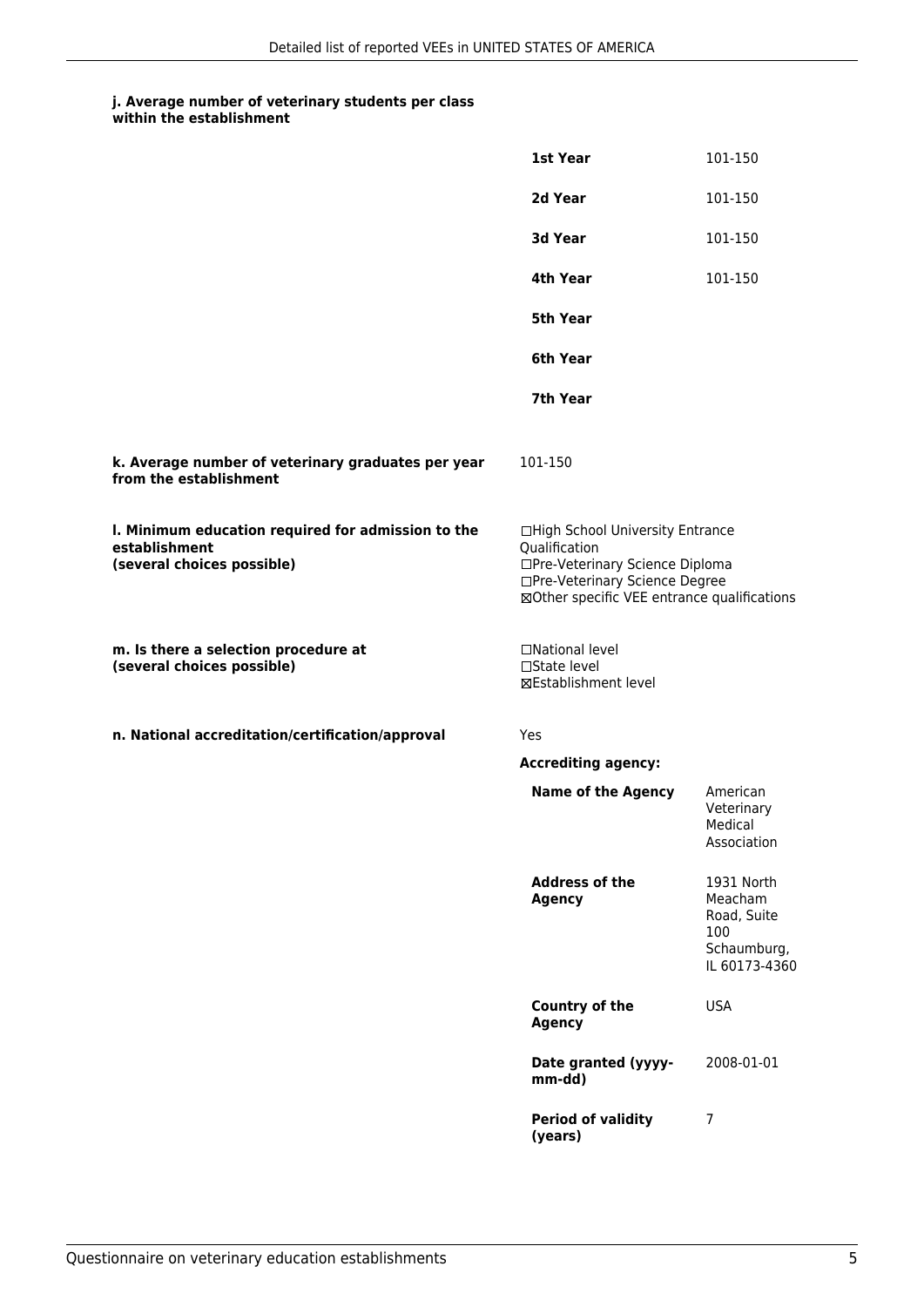**p. Any form of other international accreditation/certification/approval?**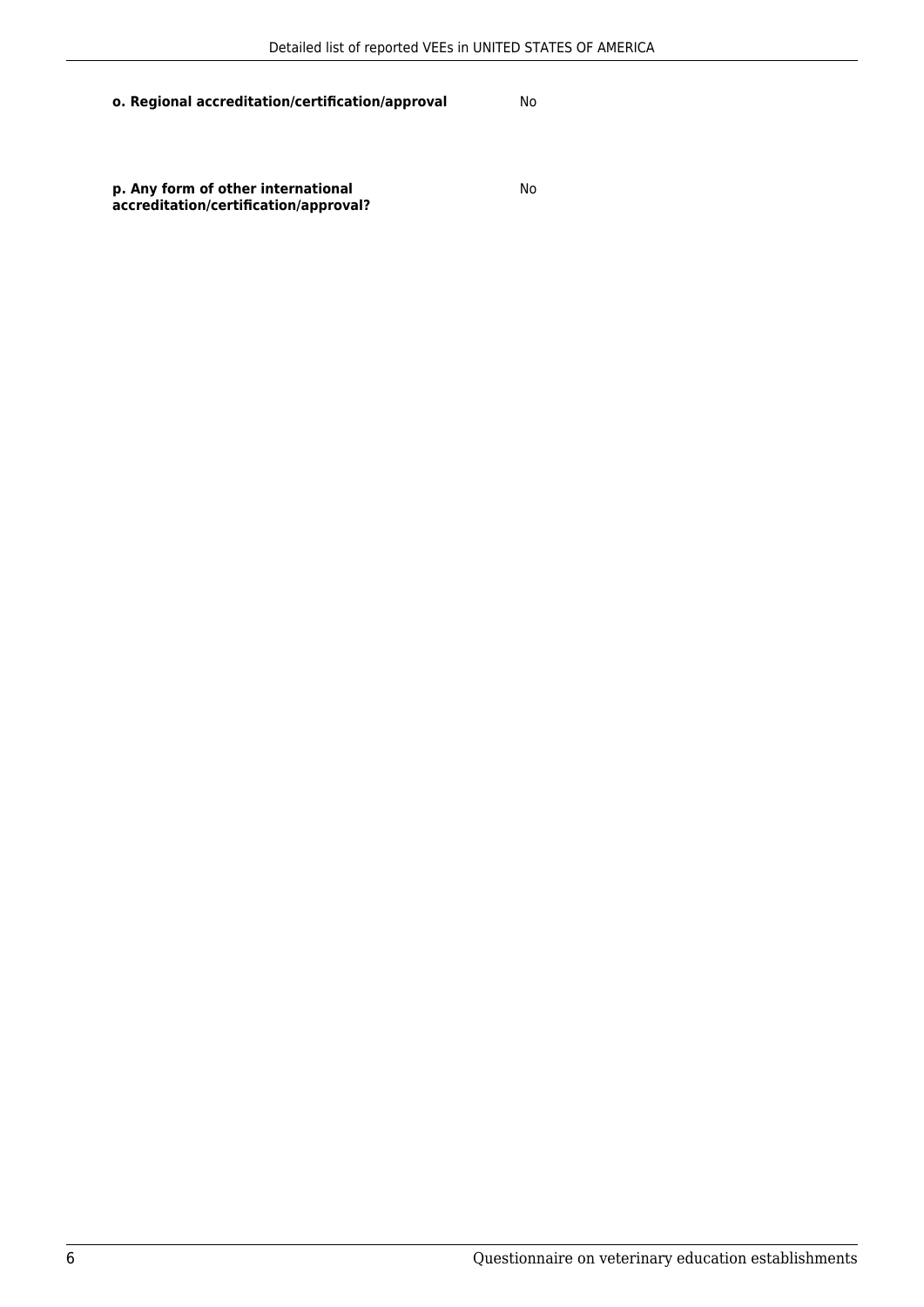# **Cornell University**

### **Last modified on: 2015-01-09 19:16:31**

| a. Name of VEE                                                | Cornell University                                                                                        |
|---------------------------------------------------------------|-----------------------------------------------------------------------------------------------------------|
| b. Hosting Academic Institution<br>(when relevant)            | Not relevant                                                                                              |
| c. Address of VEE<br>(street/city/state)                      | Ithaca, New York 14853-6401                                                                               |
| d. Country of VEE                                             | UNITED STATES OF AMERICA                                                                                  |
| e. Web-site (URL)                                             | http://www.vet.cornell.edu/                                                                               |
| f. Institution type                                           | private                                                                                                   |
| g. Year of creation                                           | 1894                                                                                                      |
| h. Veterinary degree(s) granted<br>(several choices possible) | □Specific Veterinary Diploma<br>□Bachelor<br>$\Box$ Master<br>⊠Doctor<br>DPhD<br>□ Other (please explain) |

**i. Number of years of veterinary education required for VSB (or equivalent) registration**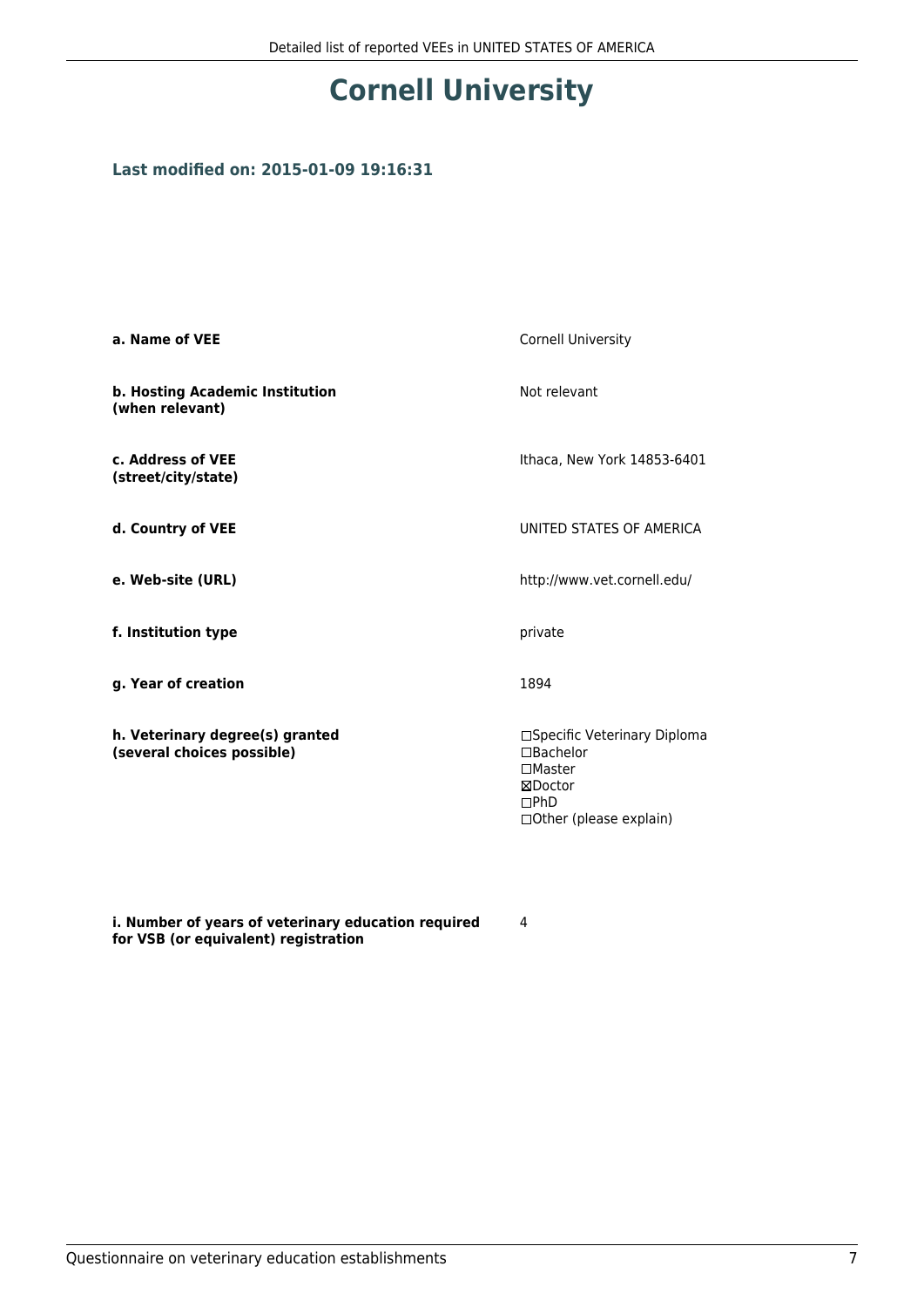#### **j. Average number of veterinary students per class within the establishment**

|                                                                                                   | 1st Year                                                                                                                                                              | 51-100                                                                      |
|---------------------------------------------------------------------------------------------------|-----------------------------------------------------------------------------------------------------------------------------------------------------------------------|-----------------------------------------------------------------------------|
|                                                                                                   | 2d Year                                                                                                                                                               | 51-100                                                                      |
|                                                                                                   | 3d Year                                                                                                                                                               | 51-100                                                                      |
|                                                                                                   | 4th Year                                                                                                                                                              | 51-100                                                                      |
|                                                                                                   | 5th Year                                                                                                                                                              |                                                                             |
|                                                                                                   | 6th Year                                                                                                                                                              |                                                                             |
|                                                                                                   | 7th Year                                                                                                                                                              |                                                                             |
| k. Average number of veterinary graduates per year<br>from the establishment                      | 51-100                                                                                                                                                                |                                                                             |
| I. Minimum education required for admission to the<br>establishment<br>(several choices possible) | □High School University Entrance<br>Qualification<br>□Pre-Veterinary Science Diploma<br>□Pre-Veterinary Science Degree<br>⊠Other specific VEE entrance qualifications |                                                                             |
| m. Is there a selection procedure at<br>(several choices possible)                                | □National level<br>□State level<br>⊠Establishment level                                                                                                               |                                                                             |
| n. National accreditation/certification/approval                                                  | Yes                                                                                                                                                                   |                                                                             |
|                                                                                                   | <b>Accrediting agency:</b>                                                                                                                                            |                                                                             |
|                                                                                                   | <b>Name of the Agency</b>                                                                                                                                             | American<br>Veterinary<br>Medical<br>Association                            |
|                                                                                                   | <b>Address of the</b><br><b>Agency</b>                                                                                                                                | 1931 North<br>Meacham<br>Road, Suite<br>100<br>Schaumburg,<br>IL 60173-4360 |
|                                                                                                   | Country of the<br><b>Agency</b>                                                                                                                                       | <b>USA</b>                                                                  |
|                                                                                                   | Date granted (yyyy-<br>mm-dd)                                                                                                                                         | 2010-01-01                                                                  |
|                                                                                                   | <b>Period of validity</b><br>(years)                                                                                                                                  | $\overline{7}$                                                              |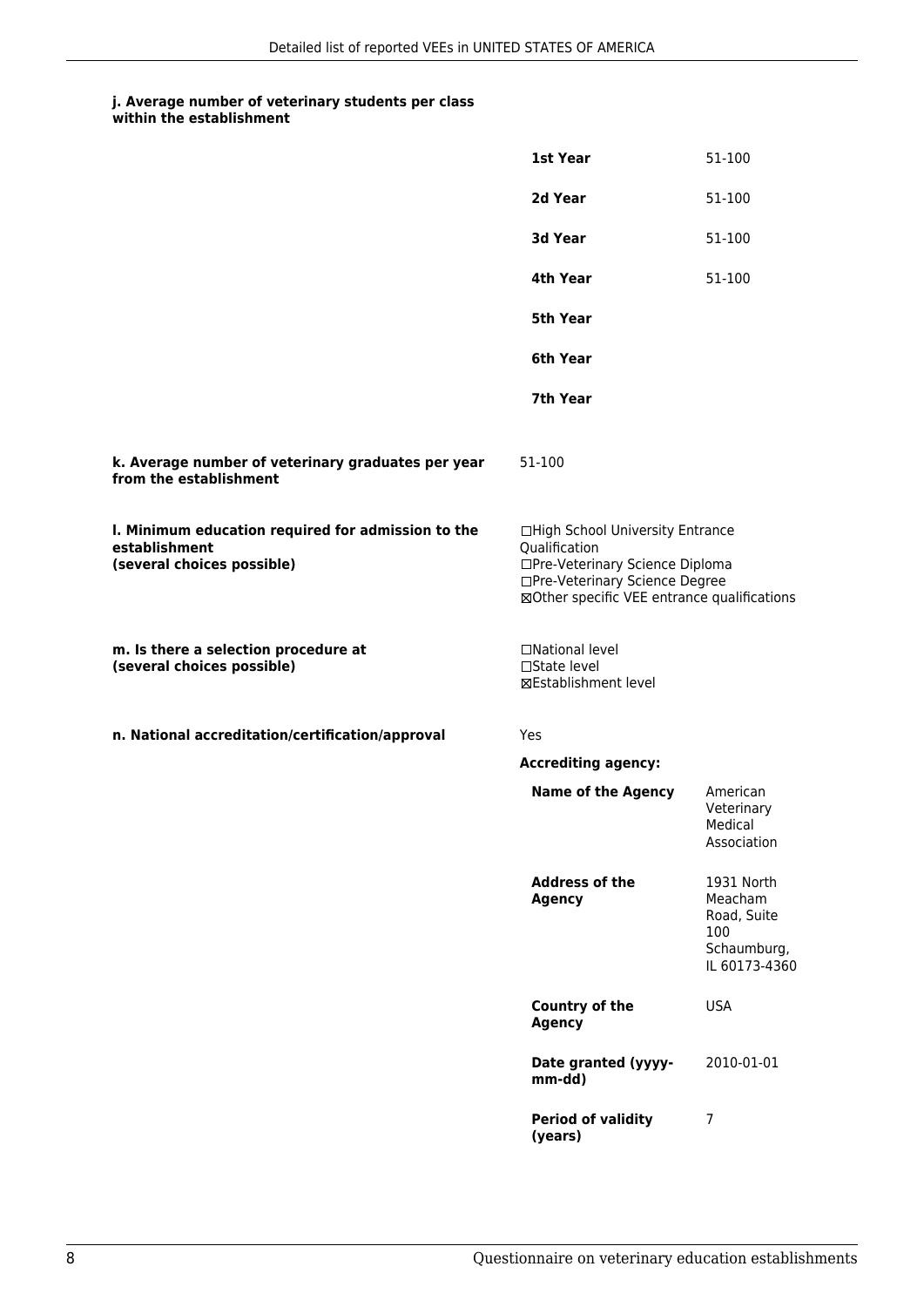**p. Any form of other international accreditation/certification/approval?**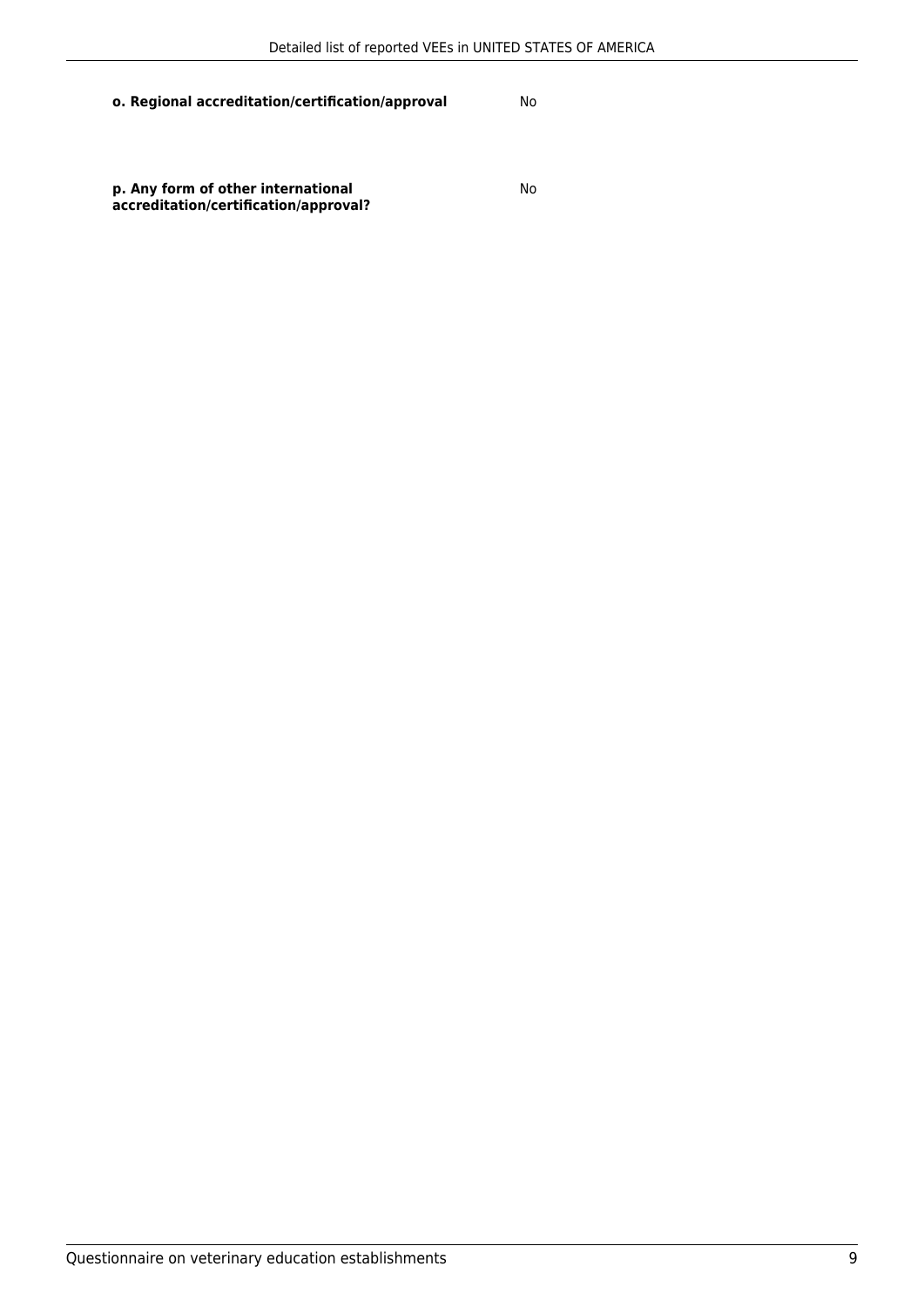# **Iowa State University**

### **Last modified on: 2015-01-09 19:20:08**

| a. Name of VEE                                                | Iowa State University                                                                                           |  |
|---------------------------------------------------------------|-----------------------------------------------------------------------------------------------------------------|--|
| b. Hosting Academic Institution<br>(when relevant)            | Not relevant                                                                                                    |  |
| c. Address of VEE<br>(street/city/state)                      | 1600 S. 16th St. Ames, IA 50011-1250                                                                            |  |
| d. Country of VEE                                             | UNITED STATES OF AMERICA                                                                                        |  |
| e. Web-site (URL)                                             | http://vetmed.iastate.edu/                                                                                      |  |
| f. Institution type                                           | public                                                                                                          |  |
| g. Year of creation                                           | 1879                                                                                                            |  |
| h. Veterinary degree(s) granted<br>(several choices possible) | □Specific Veterinary Diploma<br>$\Box$ Bachelor<br>$\Box$ Master<br>⊠Doctor<br>DPhD<br>□ Other (please explain) |  |

**i. Number of years of veterinary education required for VSB (or equivalent) registration**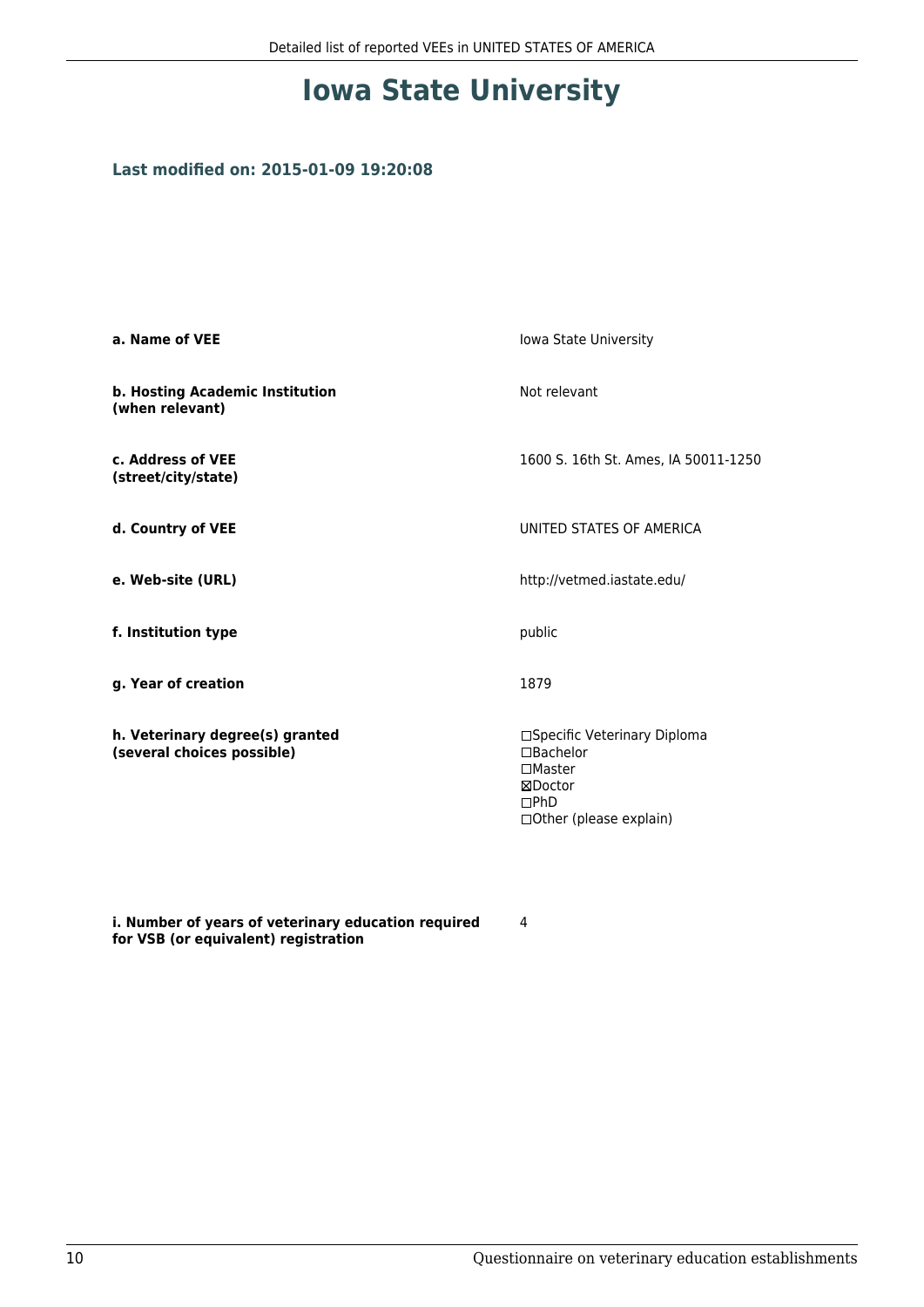| within the establishment |
|--------------------------|
|                          |

|                                                                                                   | 1st Year                                                                                                                                                              | 101-150                                                                     |
|---------------------------------------------------------------------------------------------------|-----------------------------------------------------------------------------------------------------------------------------------------------------------------------|-----------------------------------------------------------------------------|
|                                                                                                   | 2d Year                                                                                                                                                               | 101-150                                                                     |
|                                                                                                   | 3d Year                                                                                                                                                               | 101-150                                                                     |
|                                                                                                   | 4th Year                                                                                                                                                              | 101-150                                                                     |
|                                                                                                   | 5th Year                                                                                                                                                              |                                                                             |
|                                                                                                   | 6th Year                                                                                                                                                              |                                                                             |
|                                                                                                   | 7th Year                                                                                                                                                              |                                                                             |
| k. Average number of veterinary graduates per year<br>from the establishment                      | 101-150                                                                                                                                                               |                                                                             |
| I. Minimum education required for admission to the<br>establishment<br>(several choices possible) | □High School University Entrance<br>Qualification<br>□Pre-Veterinary Science Diploma<br>□Pre-Veterinary Science Degree<br>⊠Other specific VEE entrance qualifications |                                                                             |
| m. Is there a selection procedure at<br>(several choices possible)                                | □National level<br>□State level<br><b>⊠Establishment level</b>                                                                                                        |                                                                             |
| n. National accreditation/certification/approval                                                  | Yes                                                                                                                                                                   |                                                                             |
|                                                                                                   | <b>Accrediting agency:</b>                                                                                                                                            |                                                                             |
|                                                                                                   | <b>Name of the Agency</b>                                                                                                                                             | American<br>Veterinary<br>Medical<br>Association                            |
|                                                                                                   | <b>Address of the</b><br><b>Agency</b>                                                                                                                                | 1931 North<br>Meacham<br>Road, Suite<br>100<br>Schaumburg,<br>IL 60173-4360 |
|                                                                                                   | Country of the<br><b>Agency</b>                                                                                                                                       | <b>USA</b>                                                                  |
|                                                                                                   | Date granted (yyyy-<br>mm-dd)                                                                                                                                         | 2010-01-01                                                                  |
|                                                                                                   | <b>Period of validity</b><br>(years)                                                                                                                                  | 7                                                                           |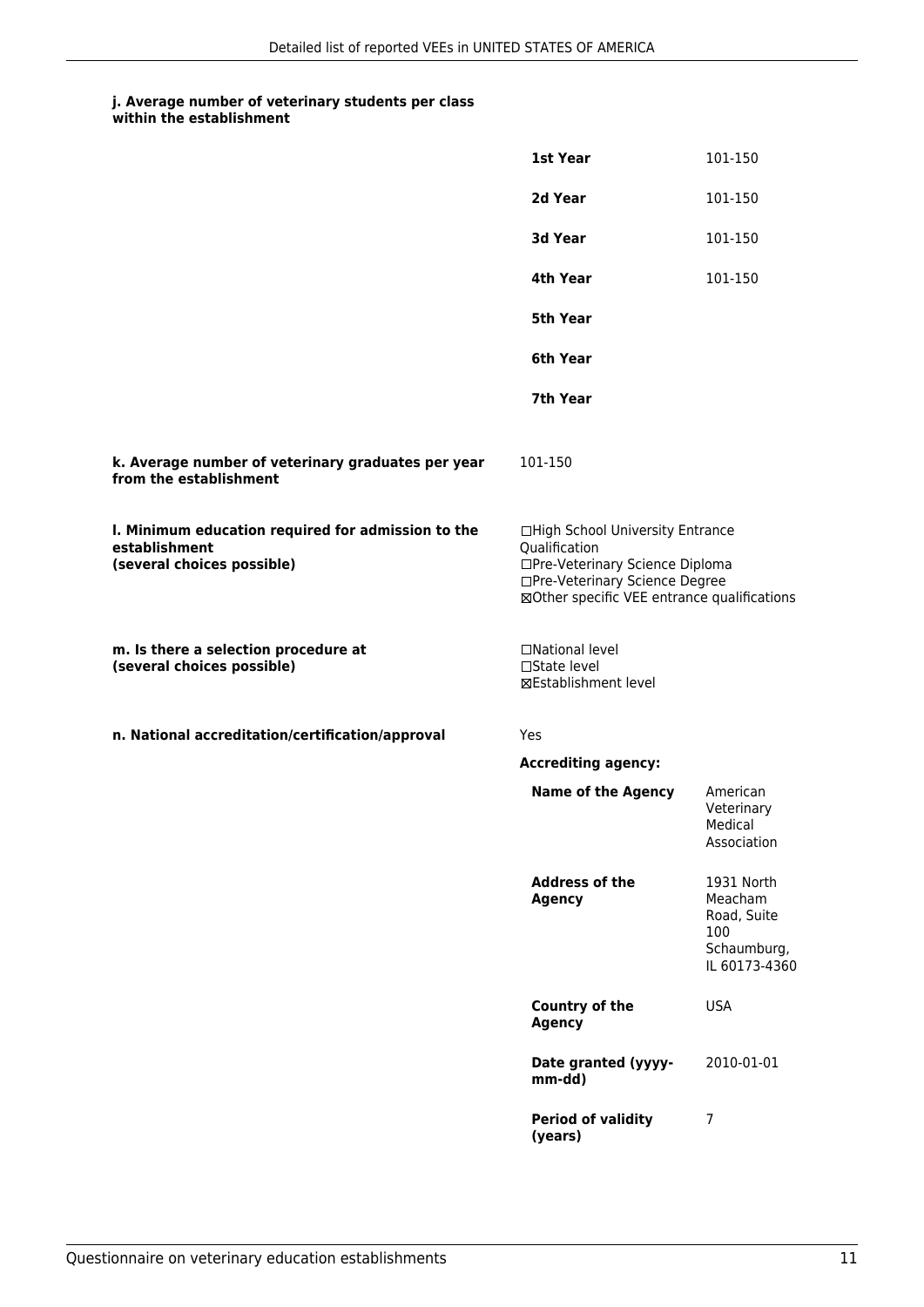**p. Any form of other international accreditation/certification/approval?**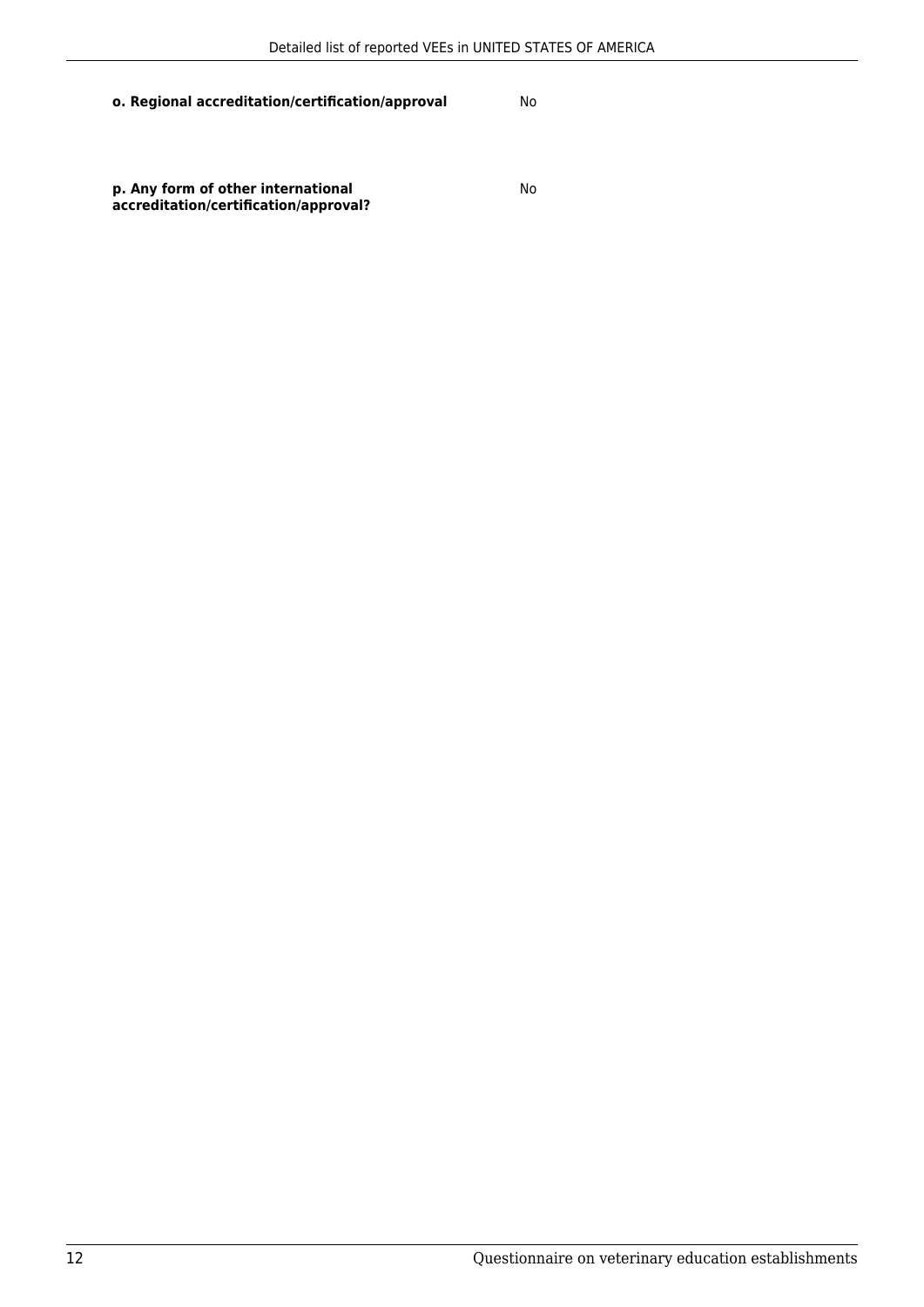# **Kansas State University**

### **Last modified on: 2015-01-09 19:23:27**

| a. Name of VEE                                                | Kansas State University                                                                                            |
|---------------------------------------------------------------|--------------------------------------------------------------------------------------------------------------------|
| b. Hosting Academic Institution<br>(when relevant)            | Not relevant                                                                                                       |
| c. Address of VEE<br>(street/city/state)                      | Manhattan, KS 66506                                                                                                |
| d. Country of VEE                                             | UNITED STATES OF AMERICA                                                                                           |
| e. Web-site (URL)                                             | http://www.vet.k-state.edu/                                                                                        |
| f. Institution type                                           | public                                                                                                             |
| g. Year of creation                                           | 1905                                                                                                               |
| h. Veterinary degree(s) granted<br>(several choices possible) | □Specific Veterinary Diploma<br>$\Box$ Bachelor<br>$\square$ Master<br>⊠Doctor<br>DPhD<br>□ Other (please explain) |

**i. Number of years of veterinary education required for VSB (or equivalent) registration**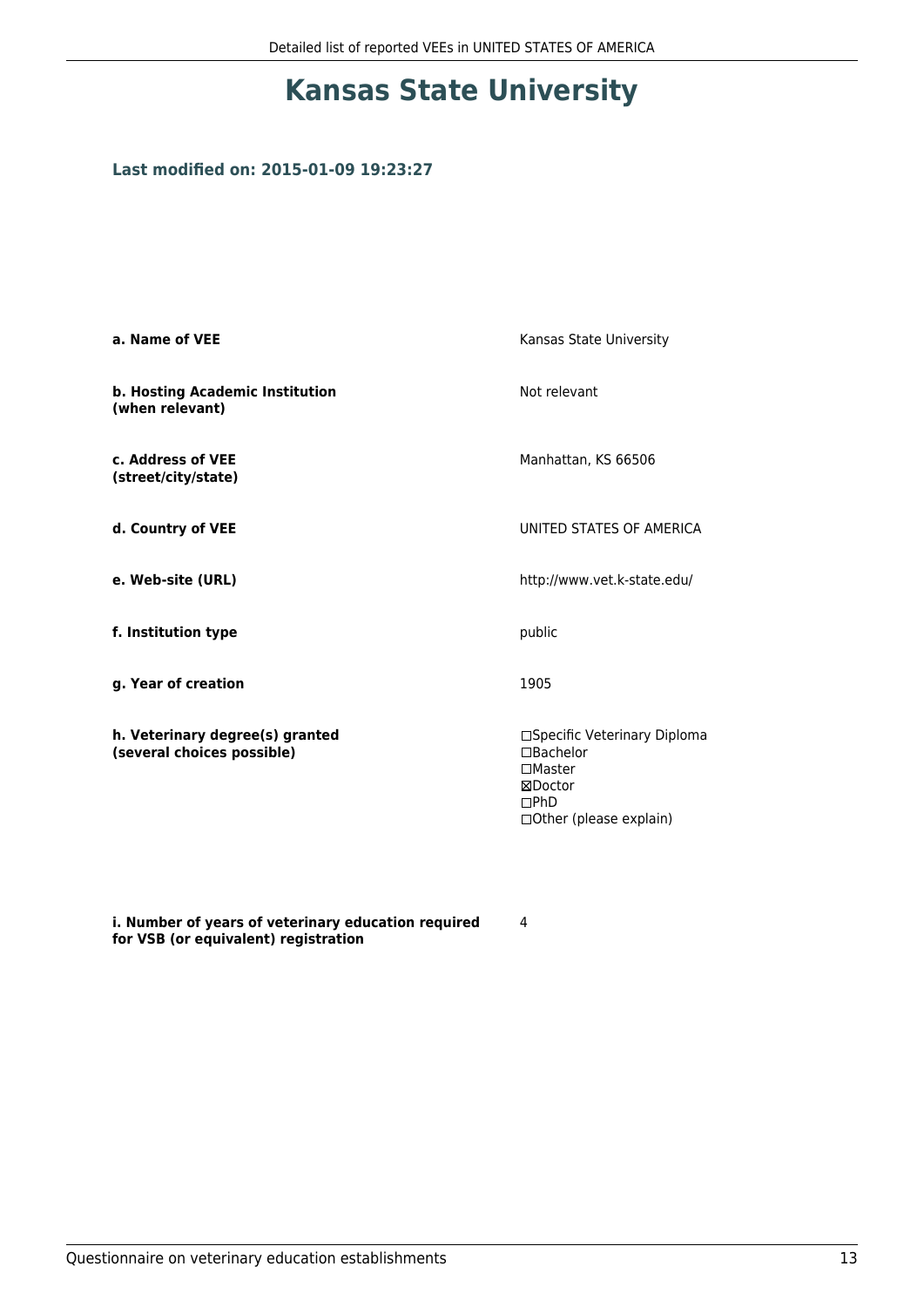|                                                                                                   | 1st Year                                                                                                                                                              | 101-150                                                                     |
|---------------------------------------------------------------------------------------------------|-----------------------------------------------------------------------------------------------------------------------------------------------------------------------|-----------------------------------------------------------------------------|
|                                                                                                   | 2d Year                                                                                                                                                               | 101-150                                                                     |
|                                                                                                   | 3d Year                                                                                                                                                               | 101-150                                                                     |
|                                                                                                   | 4th Year                                                                                                                                                              | 101-150                                                                     |
|                                                                                                   | 5th Year                                                                                                                                                              |                                                                             |
|                                                                                                   | 6th Year                                                                                                                                                              |                                                                             |
|                                                                                                   | 7th Year                                                                                                                                                              |                                                                             |
| k. Average number of veterinary graduates per year<br>from the establishment                      | 101-150                                                                                                                                                               |                                                                             |
| I. Minimum education required for admission to the<br>establishment<br>(several choices possible) | □High School University Entrance<br>Qualification<br>□Pre-Veterinary Science Diploma<br>□Pre-Veterinary Science Degree<br>⊠Other specific VEE entrance qualifications |                                                                             |
| m. Is there a selection procedure at<br>(several choices possible)                                | □National level<br>□State level<br>⊠Establishment level                                                                                                               |                                                                             |
| n. National accreditation/certification/approval                                                  | <b>Yes</b>                                                                                                                                                            |                                                                             |
|                                                                                                   | <b>Accrediting agency:</b>                                                                                                                                            |                                                                             |
|                                                                                                   | <b>Name of the Agency</b>                                                                                                                                             | American<br>Veterinary<br>Medical<br>Association                            |
|                                                                                                   | <b>Address of the</b><br><b>Agency</b>                                                                                                                                | 1931 North<br>Meacham<br>Road, Suite<br>100<br>Schaumburg,<br>IL 60173-4360 |
|                                                                                                   | Country of the<br><b>Agency</b>                                                                                                                                       | <b>USA</b>                                                                  |
|                                                                                                   | Date granted (yyyy-<br>mm-dd)                                                                                                                                         | 2010-01-01                                                                  |
|                                                                                                   | <b>Period of validity</b><br>(years)                                                                                                                                  | 7                                                                           |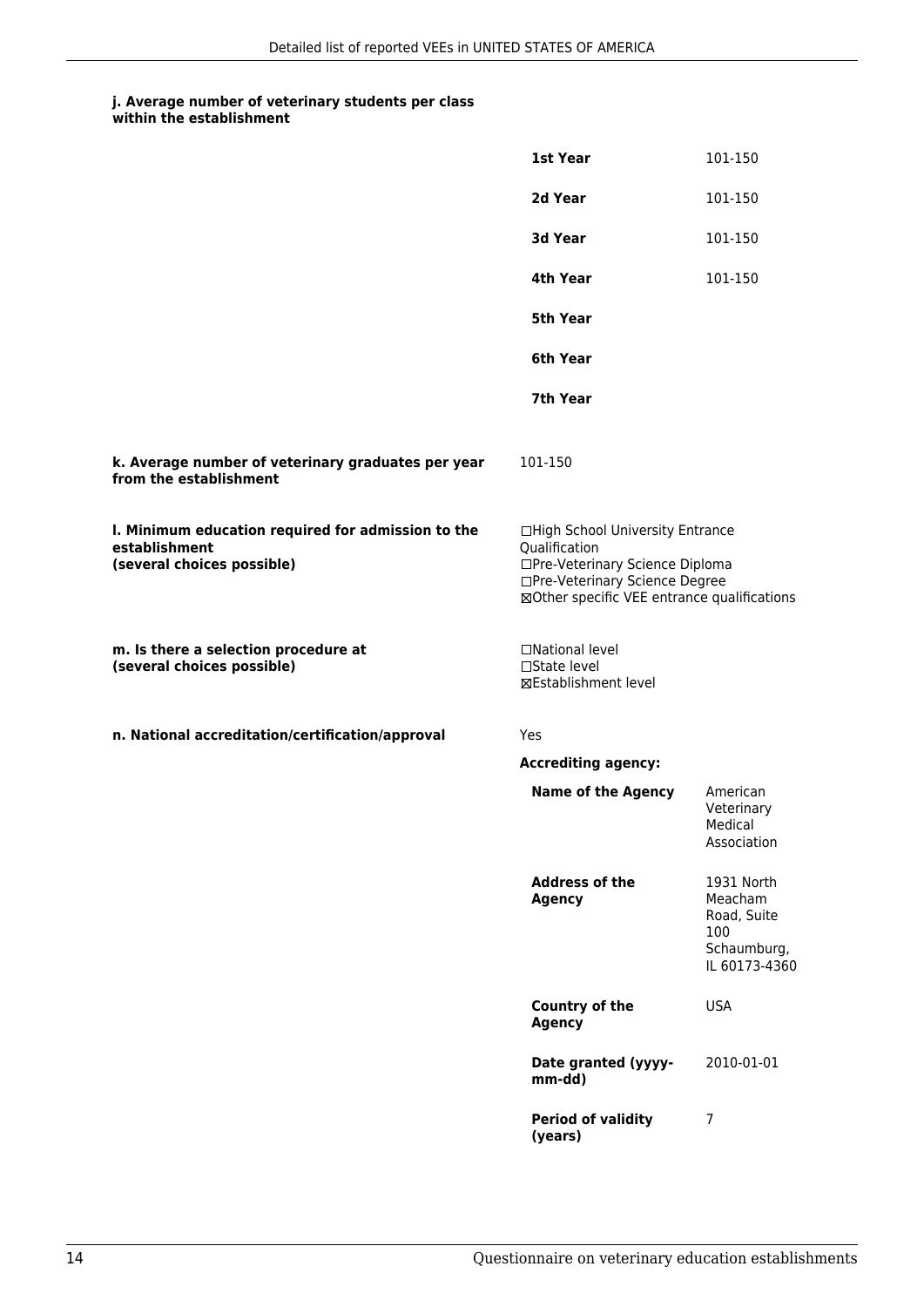**p. Any form of other international accreditation/certification/approval?**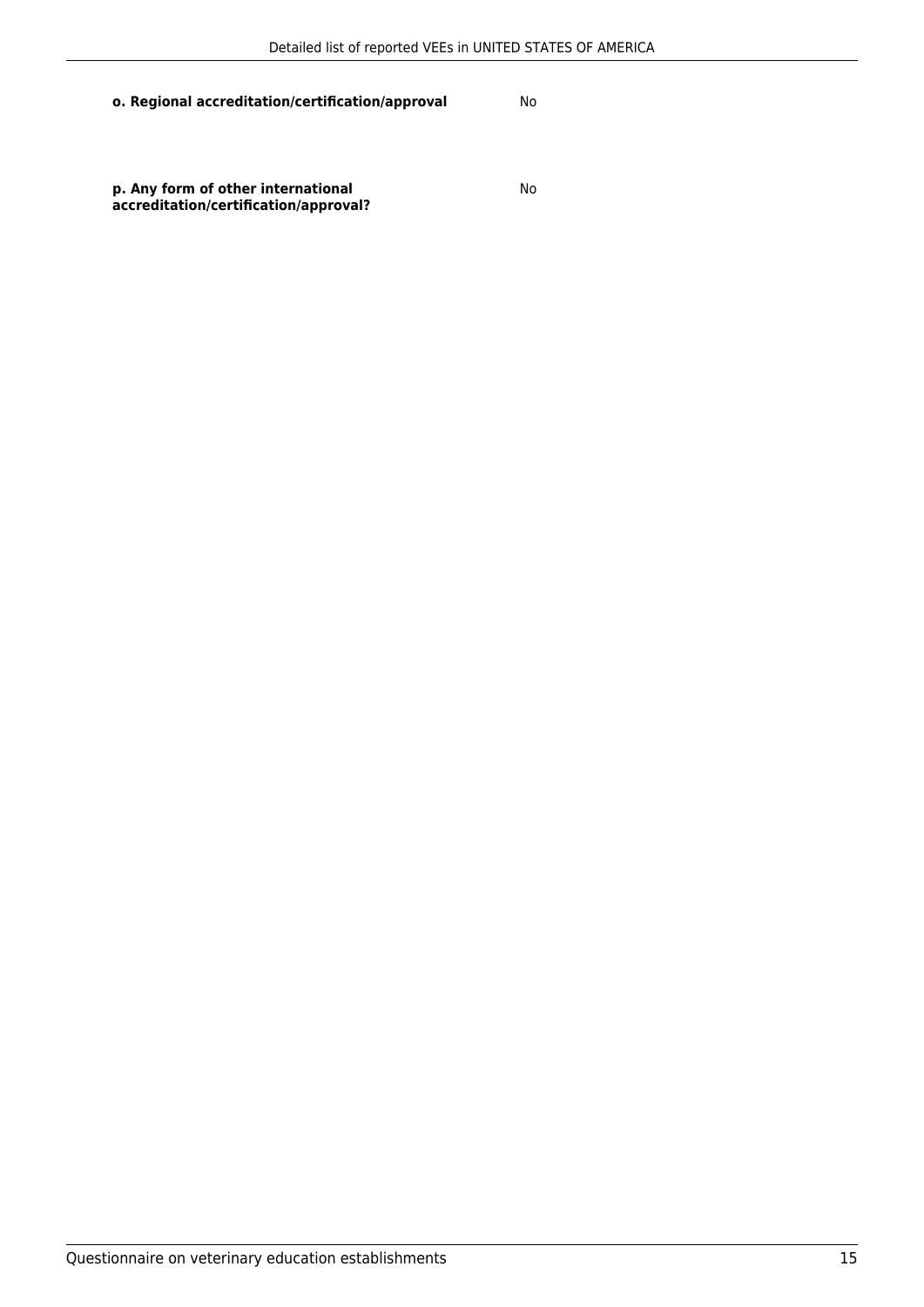# **Lincoln Memorial University**

### **Last modified on: 2015-11-10 20:45:30**

| a. Name of VEE                                                | <b>Lincoln Memorial University</b>                                                                                 |
|---------------------------------------------------------------|--------------------------------------------------------------------------------------------------------------------|
| b. Hosting Academic Institution<br>(when relevant)            | Not applicable                                                                                                     |
| c. Address of VEE<br>(street/city/state)                      | 6965 Cumberland Gap Parkway Harrogate,<br>TN 37752                                                                 |
| d. Country of VEE                                             | UNITED STATES OF AMERICA                                                                                           |
| e. Web-site (URL)                                             | http://vetmed.lmunet.edu/contact-us/                                                                               |
| f. Institution type                                           | private                                                                                                            |
| g. Year of creation                                           | 2014                                                                                                               |
| h. Veterinary degree(s) granted<br>(several choices possible) | □Specific Veterinary Diploma<br>$\Box$ Bachelor<br>$\square$ Master<br>⊠Doctor<br>DPhD<br>□ Other (please explain) |

**i. Number of years of veterinary education required for VSB (or equivalent) registration**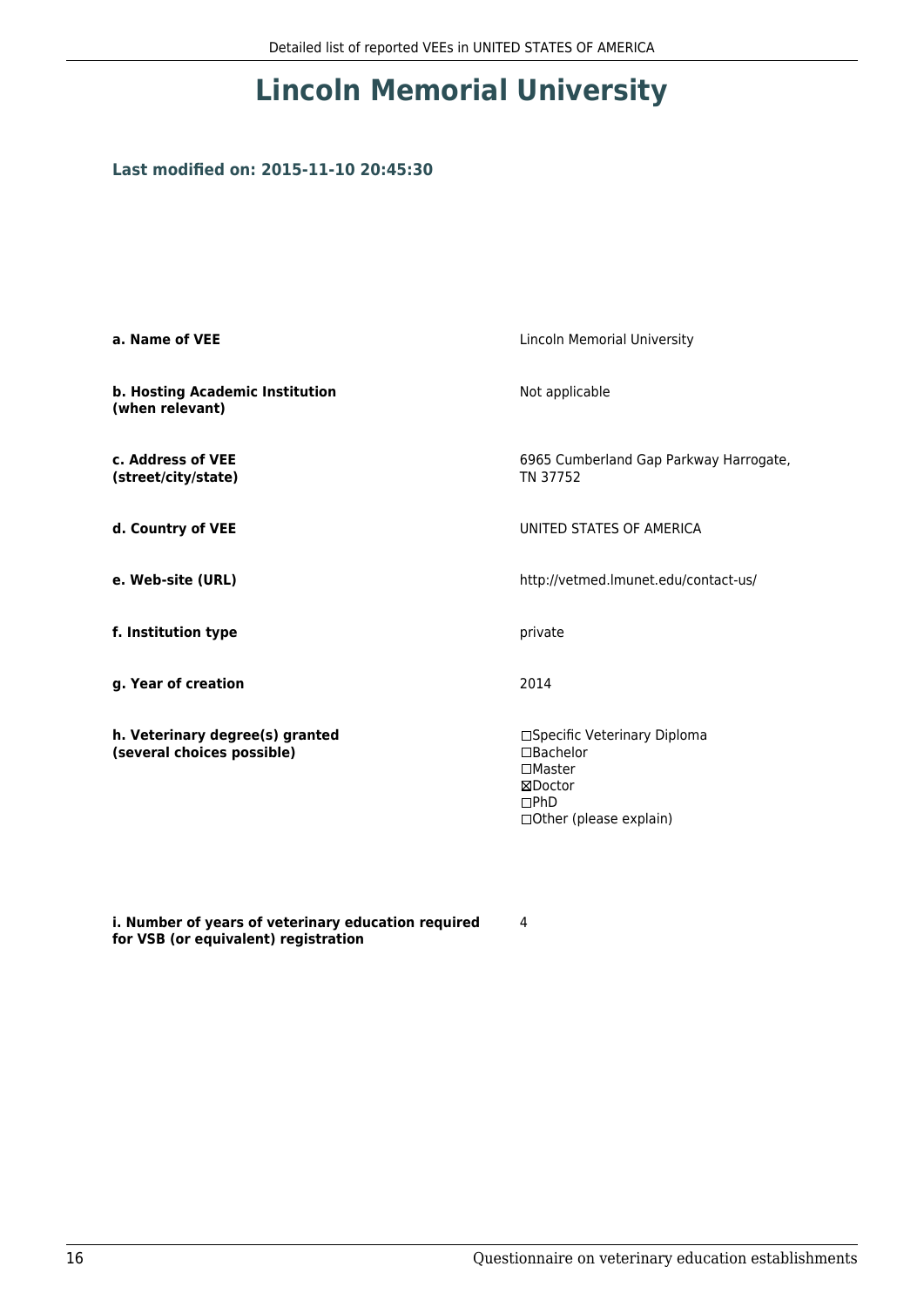#### **j. Average number of veterinary students per class within the establishment**

|                                                                                                   | 1st Year                                                                                                                                                              | 51-100                                                                                    |
|---------------------------------------------------------------------------------------------------|-----------------------------------------------------------------------------------------------------------------------------------------------------------------------|-------------------------------------------------------------------------------------------|
|                                                                                                   | 2d Year                                                                                                                                                               | 51-100                                                                                    |
|                                                                                                   | 3d Year                                                                                                                                                               | $0 - 50$                                                                                  |
|                                                                                                   | 4th Year                                                                                                                                                              | $0 - 50$                                                                                  |
|                                                                                                   | 5th Year                                                                                                                                                              |                                                                                           |
|                                                                                                   | 6th Year                                                                                                                                                              |                                                                                           |
|                                                                                                   | 7th Year                                                                                                                                                              |                                                                                           |
| k. Average number of veterinary graduates per year<br>from the establishment                      | $0 - 50$                                                                                                                                                              |                                                                                           |
| I. Minimum education required for admission to the<br>establishment<br>(several choices possible) | □High School University Entrance<br>Qualification<br>□Pre-Veterinary Science Diploma<br>□Pre-Veterinary Science Degree<br>⊠Other specific VEE entrance qualifications |                                                                                           |
| m. Is there a selection procedure at<br>(several choices possible)                                | □National level<br>$\Box$ State level<br>⊠Establishment level                                                                                                         |                                                                                           |
| n. National accreditation/certification/approval                                                  | Yes                                                                                                                                                                   |                                                                                           |
|                                                                                                   | <b>Accrediting agency:</b>                                                                                                                                            |                                                                                           |
|                                                                                                   | <b>Name of the Agency</b>                                                                                                                                             | American<br>Veterinary<br>Medical<br>Association<br>Council on<br>Education<br>(AVMA COE) |
|                                                                                                   | <b>Address of the</b><br><b>Agency</b>                                                                                                                                | 1931 N<br>Meacham Rd<br>#100,<br>Schaumburg,<br>IL 60173                                  |
|                                                                                                   | Country of the<br><b>Agency</b>                                                                                                                                       | <b>USA</b>                                                                                |
|                                                                                                   | Date granted (yyyy-<br>mm-dd)                                                                                                                                         | 2014-08-01                                                                                |
|                                                                                                   | <b>Period of validity</b><br>(years)                                                                                                                                  | 4                                                                                         |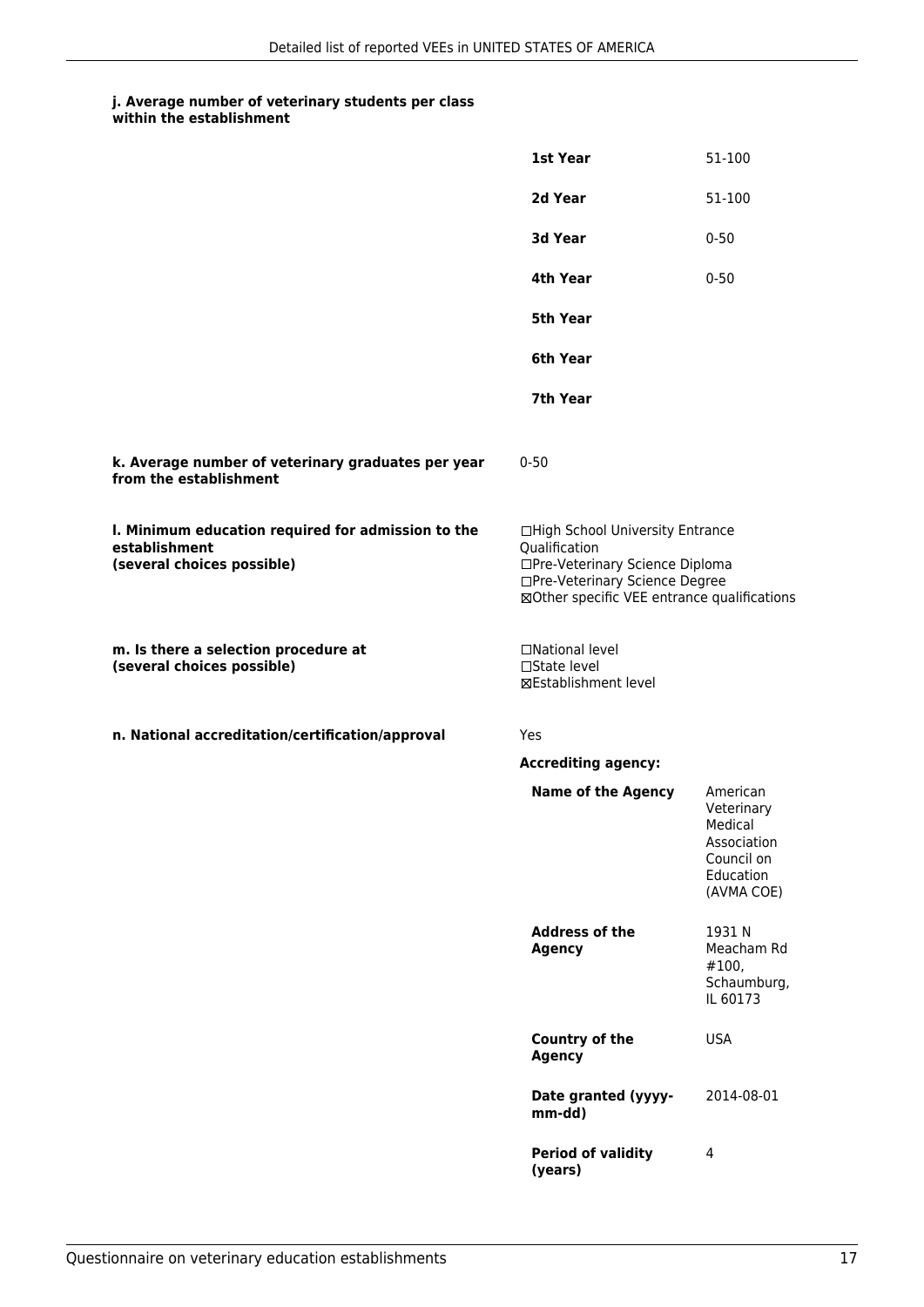**p. Any form of other international accreditation/certification/approval?**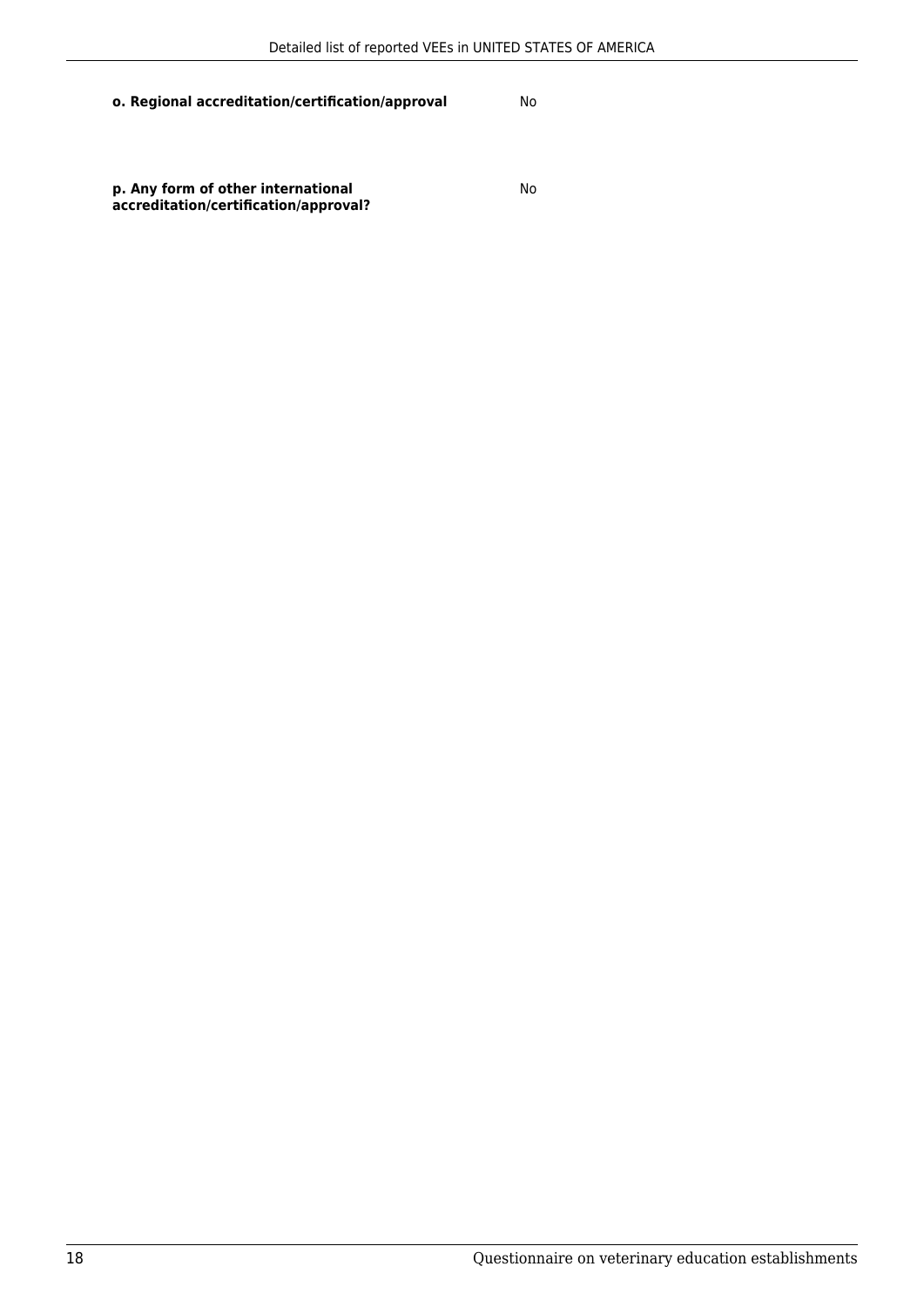# **Louisiana State University**

### **Last modified on: 2015-01-09 19:31:32**

| a. Name of VEE                                                | Louisiana State University                                                                                         |
|---------------------------------------------------------------|--------------------------------------------------------------------------------------------------------------------|
| b. Hosting Academic Institution<br>(when relevant)            | Not relevant                                                                                                       |
| c. Address of VEE<br>(street/city/state)                      | Skip Bertman Drive Baton Rouge, LA 70803                                                                           |
| d. Country of VEE                                             | UNITED STATES OF AMERICA                                                                                           |
| e. Web-site (URL)                                             | http://www1.vetmed.lsu.edu/svm/                                                                                    |
| f. Institution type                                           | public                                                                                                             |
| g. Year of creation                                           | 1973                                                                                                               |
| h. Veterinary degree(s) granted<br>(several choices possible) | □Specific Veterinary Diploma<br>$\Box$ Bachelor<br>$\square$ Master<br>⊠Doctor<br>DPhD<br>□ Other (please explain) |

**i. Number of years of veterinary education required for VSB (or equivalent) registration**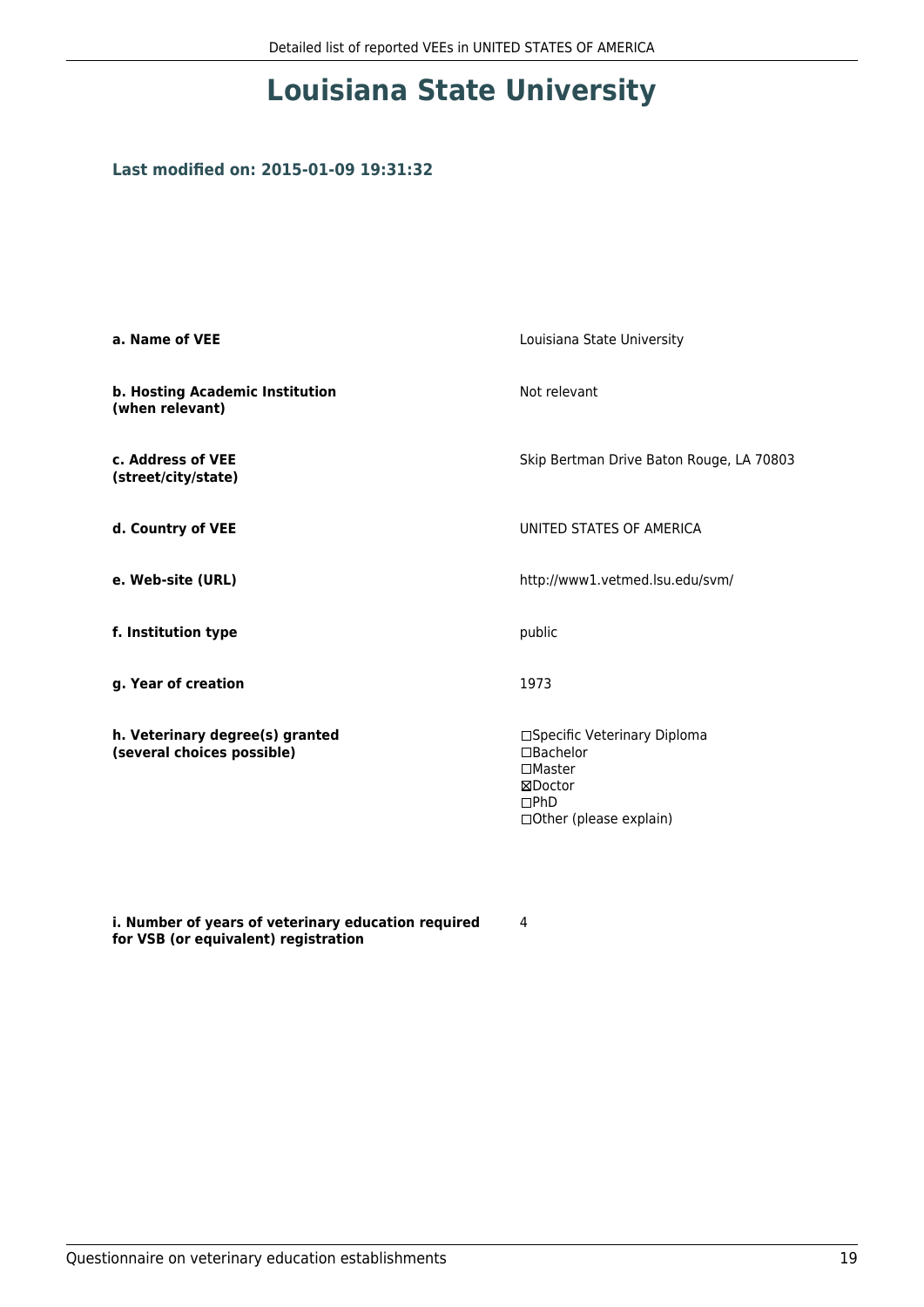#### **j. Average number of veterinary students per class within the establishment**

|                                                                                                   | 1st Year                                                                                                                                                              | 51-100                                                                      |
|---------------------------------------------------------------------------------------------------|-----------------------------------------------------------------------------------------------------------------------------------------------------------------------|-----------------------------------------------------------------------------|
|                                                                                                   | 2d Year                                                                                                                                                               | 51-100                                                                      |
|                                                                                                   | 3d Year                                                                                                                                                               | 51-100                                                                      |
|                                                                                                   | 4th Year                                                                                                                                                              | 51-100                                                                      |
|                                                                                                   | 5th Year                                                                                                                                                              |                                                                             |
|                                                                                                   | 6th Year                                                                                                                                                              |                                                                             |
|                                                                                                   | 7th Year                                                                                                                                                              |                                                                             |
| k. Average number of veterinary graduates per year<br>from the establishment                      | 51-100                                                                                                                                                                |                                                                             |
| I. Minimum education required for admission to the<br>establishment<br>(several choices possible) | □High School University Entrance<br>Qualification<br>□Pre-Veterinary Science Diploma<br>□Pre-Veterinary Science Degree<br>⊠Other specific VEE entrance qualifications |                                                                             |
| m. Is there a selection procedure at<br>(several choices possible)                                | □National level<br>□State level<br>⊠Establishment level                                                                                                               |                                                                             |
| n. National accreditation/certification/approval                                                  | Yes                                                                                                                                                                   |                                                                             |
|                                                                                                   | <b>Accrediting agency:</b>                                                                                                                                            |                                                                             |
|                                                                                                   | <b>Name of the Agency</b>                                                                                                                                             | American<br>Veterinary<br>Medical<br>Association                            |
|                                                                                                   | <b>Address of the</b><br><b>Agency</b>                                                                                                                                | 1931 North<br>Meacham<br>Road, Suite<br>100<br>Schaumburg,<br>IL 60173-4360 |
|                                                                                                   | Country of the<br><b>Agency</b>                                                                                                                                       | <b>USA</b>                                                                  |
|                                                                                                   | Date granted (yyyy-<br>mm-dd)                                                                                                                                         | 2012-01-01                                                                  |
|                                                                                                   | <b>Period of validity</b><br>(years)                                                                                                                                  | 7                                                                           |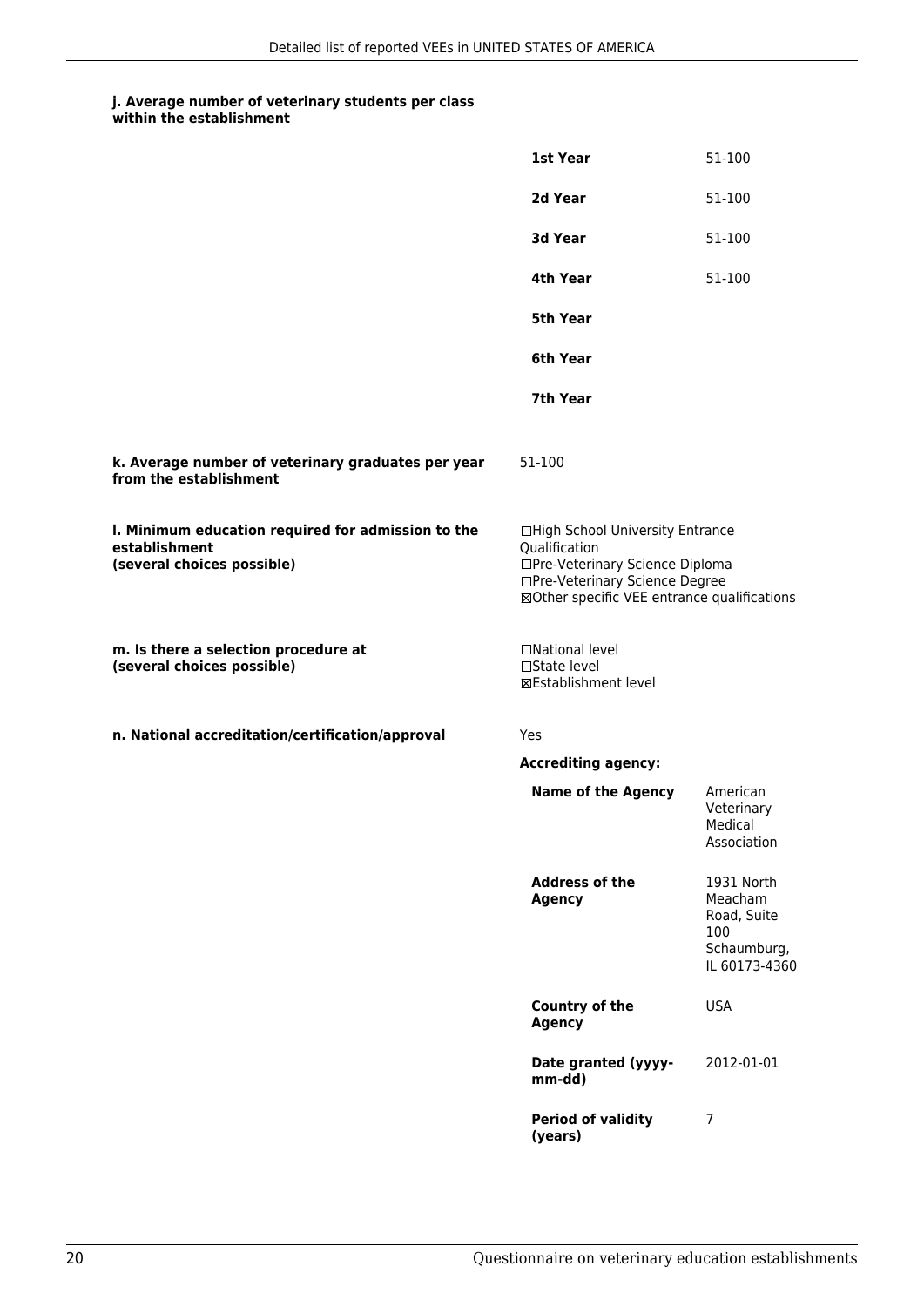**p. Any form of other international accreditation/certification/approval?**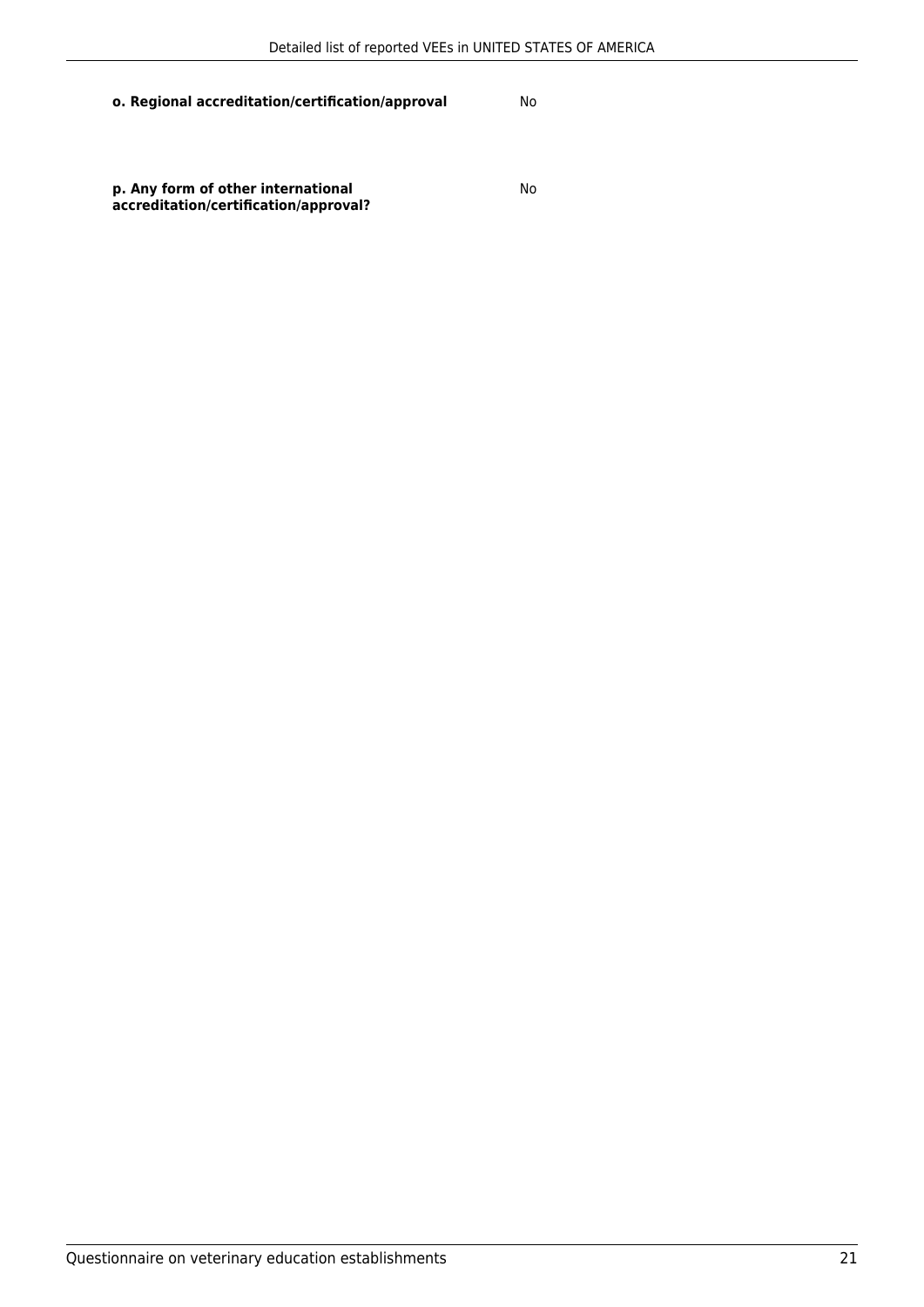# **Michigan State University**

### **Last modified on: 2015-01-09 19:34:24**

| a. Name of VEE                                                | Michigan State University                                                                                       |
|---------------------------------------------------------------|-----------------------------------------------------------------------------------------------------------------|
| b. Hosting Academic Institution<br>(when relevant)            | Not relevant                                                                                                    |
| c. Address of VEE<br>(street/city/state)                      | 784 Wilson Road Room G-100 East Lansing,<br>MI 48824-1314                                                       |
| d. Country of VEE                                             | UNITED STATES OF AMERICA                                                                                        |
| e. Web-site (URL)                                             | http://www.cvm.msu.edu/                                                                                         |
| f. Institution type                                           | public                                                                                                          |
| g. Year of creation                                           | 1910                                                                                                            |
| h. Veterinary degree(s) granted<br>(several choices possible) | □Specific Veterinary Diploma<br>$\Box$ Bachelor<br>$\Box$ Master<br>⊠Doctor<br>DPhD<br>□ Other (please explain) |

**i. Number of years of veterinary education required for VSB (or equivalent) registration**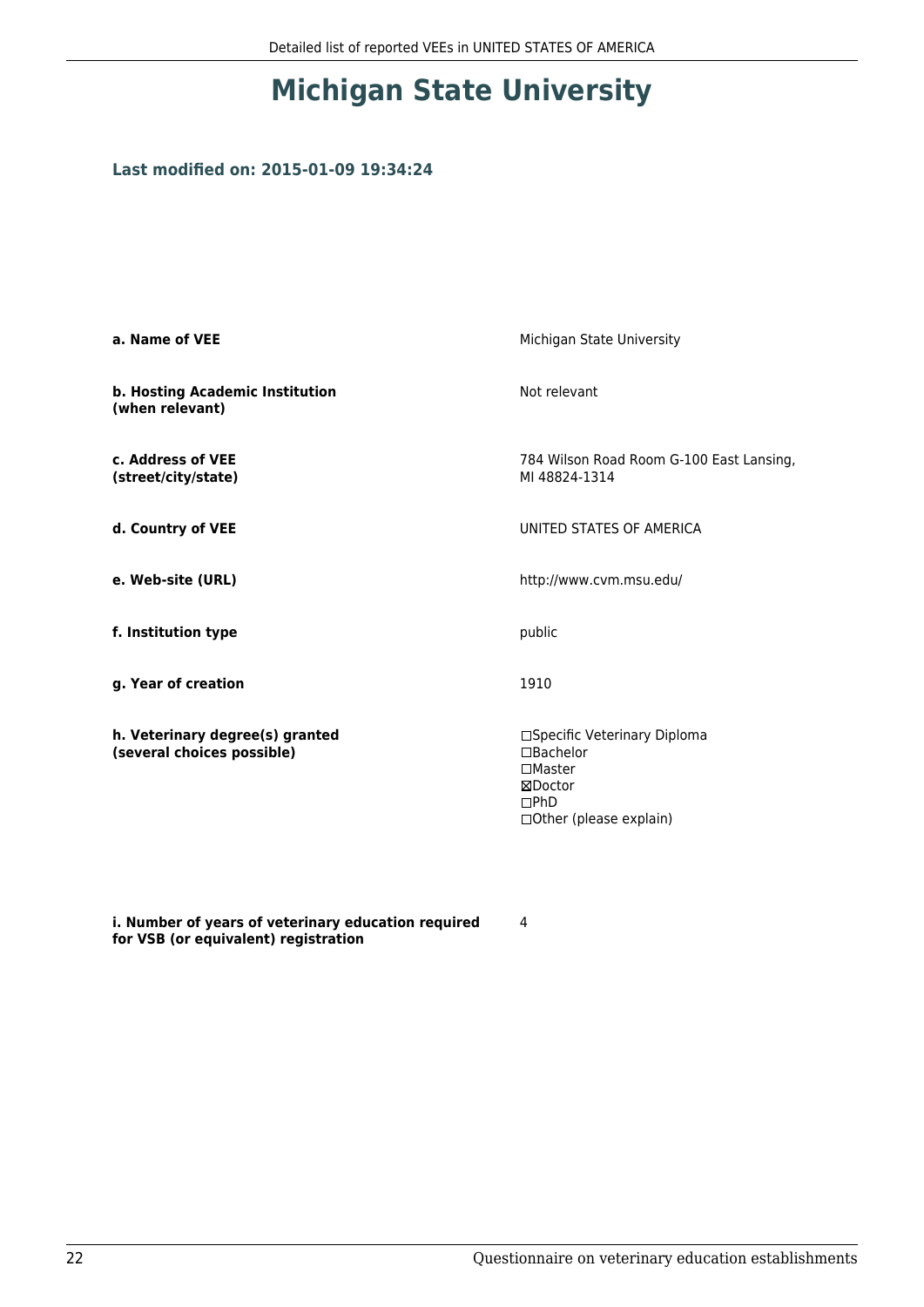| within the establishment |
|--------------------------|
|                          |

|                                                                                                   | 1st Year                                                                                                                                                              | 101-150                                                                     |
|---------------------------------------------------------------------------------------------------|-----------------------------------------------------------------------------------------------------------------------------------------------------------------------|-----------------------------------------------------------------------------|
|                                                                                                   | 2d Year                                                                                                                                                               | 101-150                                                                     |
|                                                                                                   | 3d Year                                                                                                                                                               | 101-150                                                                     |
|                                                                                                   | 4th Year                                                                                                                                                              | 101-150                                                                     |
|                                                                                                   | 5th Year                                                                                                                                                              |                                                                             |
|                                                                                                   | 6th Year                                                                                                                                                              |                                                                             |
|                                                                                                   | 7th Year                                                                                                                                                              |                                                                             |
| k. Average number of veterinary graduates per year<br>from the establishment                      | 51-100                                                                                                                                                                |                                                                             |
| I. Minimum education required for admission to the<br>establishment<br>(several choices possible) | □High School University Entrance<br>Qualification<br>□Pre-Veterinary Science Diploma<br>□Pre-Veterinary Science Degree<br>⊠Other specific VEE entrance qualifications |                                                                             |
| m. Is there a selection procedure at<br>(several choices possible)                                | □National level<br>□State level<br><b>⊠Establishment level</b>                                                                                                        |                                                                             |
| n. National accreditation/certification/approval                                                  | Yes                                                                                                                                                                   |                                                                             |
|                                                                                                   | <b>Accrediting agency:</b>                                                                                                                                            |                                                                             |
|                                                                                                   | <b>Name of the Agency</b>                                                                                                                                             | American<br>Veterinary<br>Medical<br>Association                            |
|                                                                                                   | <b>Address of the</b><br><b>Agency</b>                                                                                                                                | 1931 North<br>Meacham<br>Road, Suite<br>100<br>Schaumburg,<br>IL 60173-4360 |
|                                                                                                   | Country of the<br><b>Agency</b>                                                                                                                                       | <b>USA</b>                                                                  |
|                                                                                                   | Date granted (yyyy-<br>mm-dd)                                                                                                                                         | 2012-01-01                                                                  |
|                                                                                                   | <b>Period of validity</b><br>(years)                                                                                                                                  | 7                                                                           |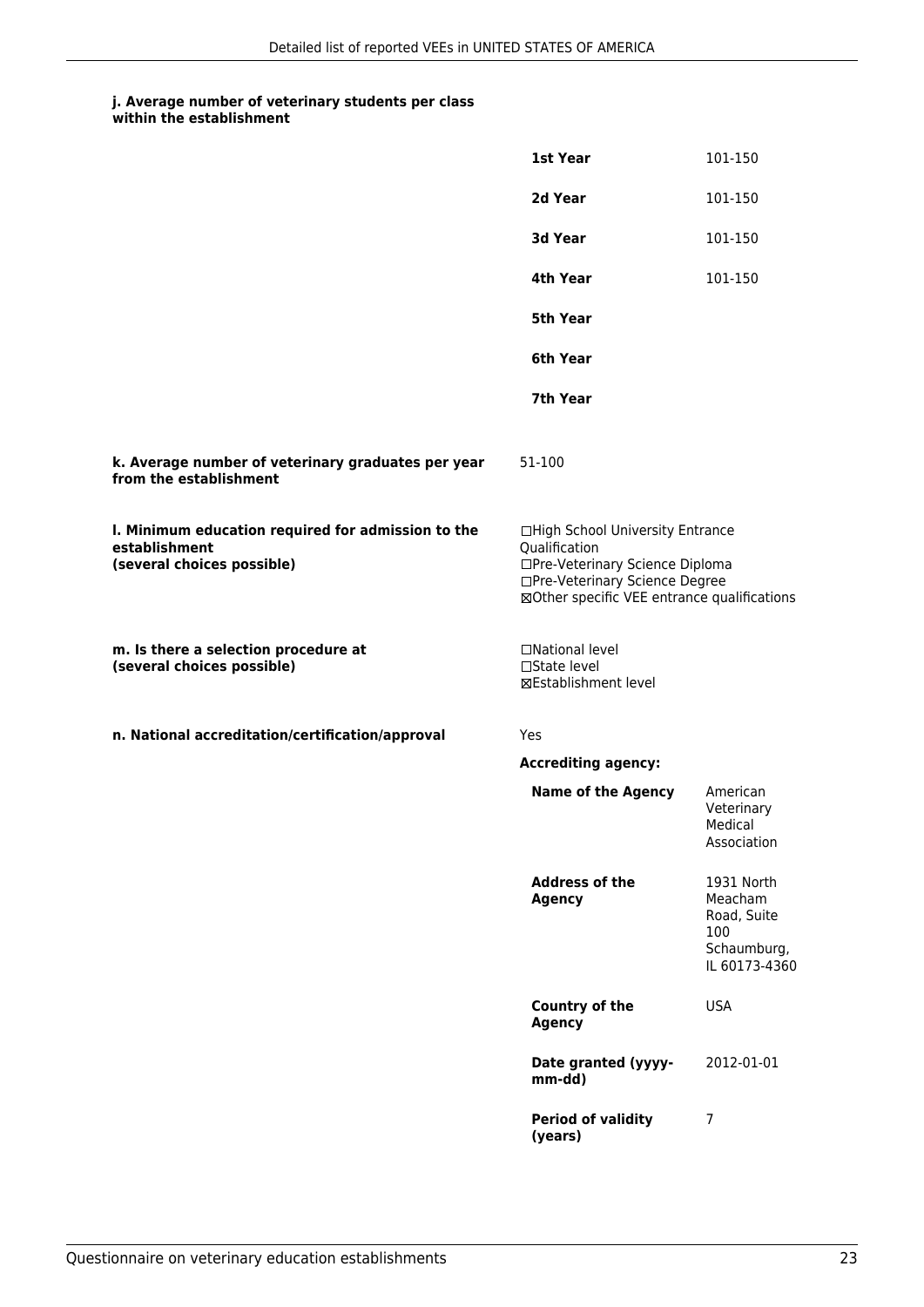**p. Any form of other international accreditation/certification/approval?**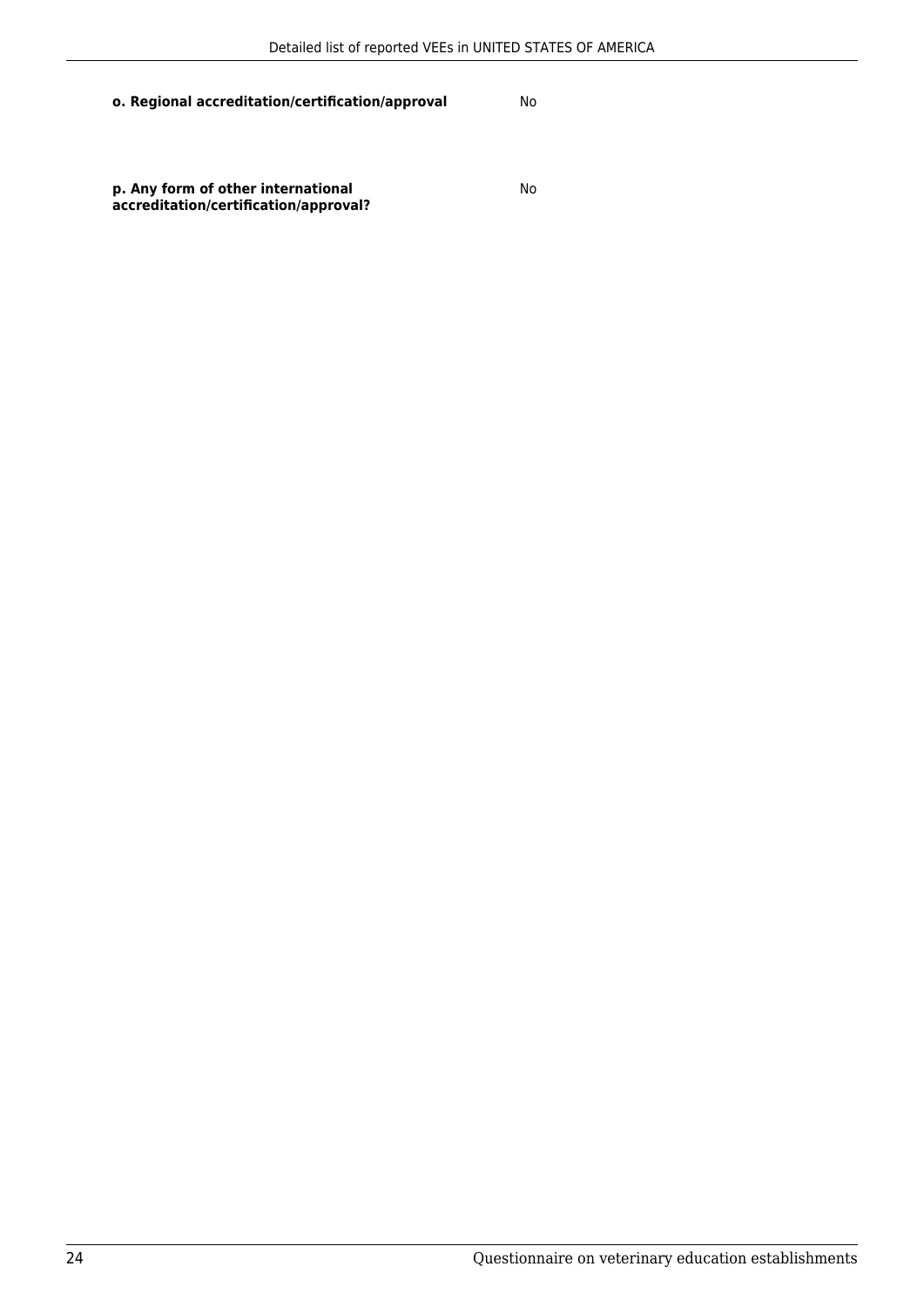# **Midwestern University**

### **Last modified on: 2015-11-10 21:04:28**

| a. Name of VEE                                                | Midwestern University                                                                                                         |
|---------------------------------------------------------------|-------------------------------------------------------------------------------------------------------------------------------|
| b. Hosting Academic Institution<br>(when relevant)            | Not Applicable                                                                                                                |
| c. Address of VEE<br>(street/city/state)                      | 19555 North 59th Avenue . Glendale, AZ 85308                                                                                  |
| d. Country of VEE                                             | UNITED STATES OF AMERICA                                                                                                      |
| e. Web-site (URL)                                             | https://www.midwestern.edu/programs-and-admission/az-veterinary-medicine.html                                                 |
| f. Institution type                                           | private                                                                                                                       |
| g. Year of creation                                           | 2014                                                                                                                          |
| h. Veterinary degree(s) granted<br>(several choices possible) | □Specific Veterinary Diploma<br>$\Box$ Bachelor<br>$\square$ Master<br>⊠Doctor<br>$\Box$ PhD<br>$\Box$ Other (please explain) |

**i. Number of years of veterinary education required for VSB (or equivalent) registration** 4

#### **j. Average number of veterinary students per class within the establishment**

| 51-100   |
|----------|
| $0 - 50$ |
| $0 - 50$ |
| $0 - 50$ |
|          |
|          |
|          |
|          |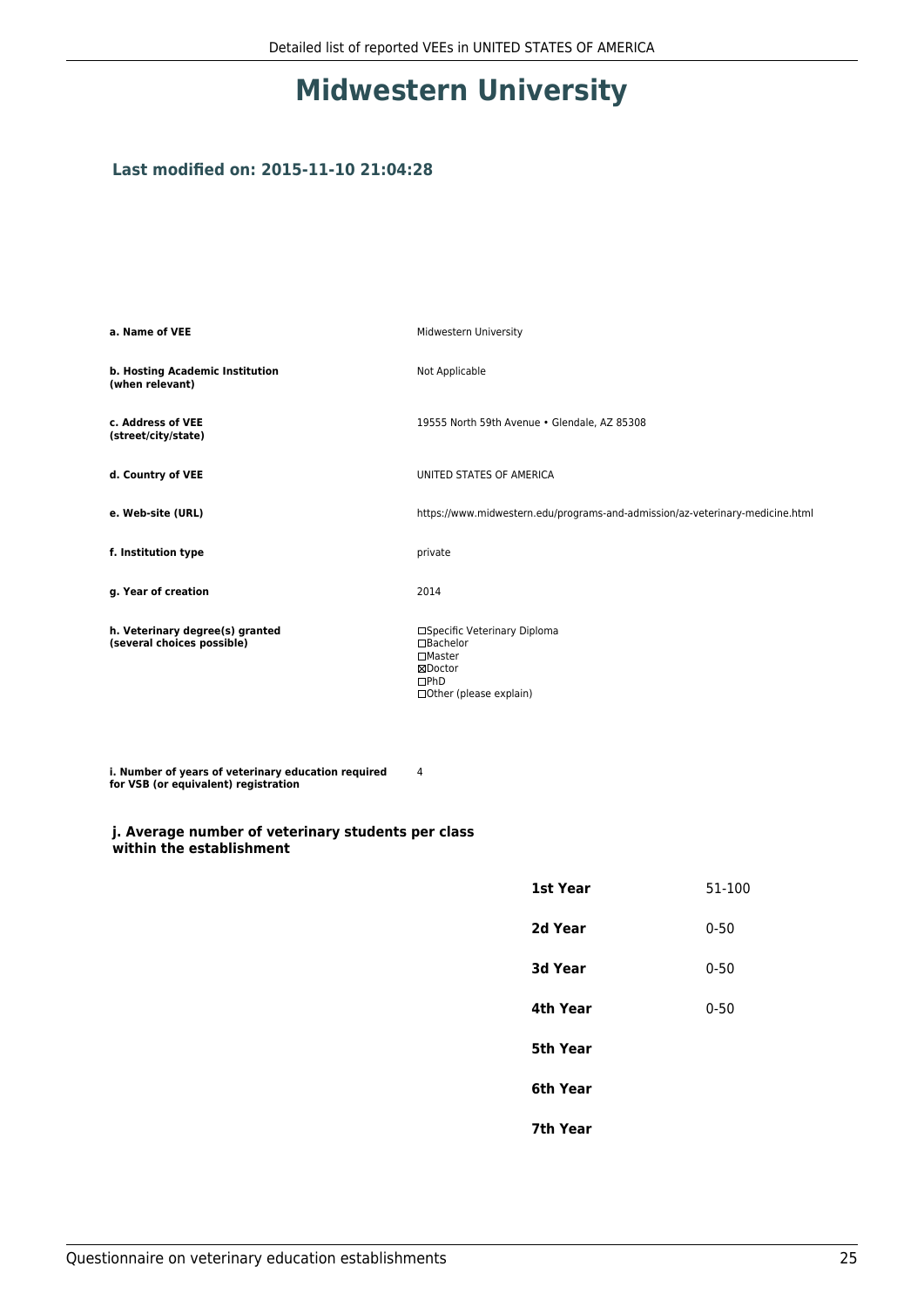| k. Average number of veterinary graduates per year<br>from the establishment                      | $0 - 50$                                                                                                                                                              |                                                                               |
|---------------------------------------------------------------------------------------------------|-----------------------------------------------------------------------------------------------------------------------------------------------------------------------|-------------------------------------------------------------------------------|
| I. Minimum education required for admission to the<br>establishment<br>(several choices possible) | □High School University Entrance<br>Qualification<br>□Pre-Veterinary Science Diploma<br>□Pre-Veterinary Science Degree<br>⊠Other specific VEE entrance qualifications |                                                                               |
| m. Is there a selection procedure at<br>(several choices possible)                                | ⊠National level<br>$\Box$ State level<br>□Establishment level                                                                                                         |                                                                               |
| n. National accreditation/certification/approval                                                  | Yes                                                                                                                                                                   |                                                                               |
|                                                                                                   | <b>Accrediting agency:</b>                                                                                                                                            |                                                                               |
|                                                                                                   | <b>Name of the Agency</b>                                                                                                                                             | American<br>Veterinary<br>Medical<br>Association's<br>Council on<br>Education |
|                                                                                                   | <b>Address of the</b><br><b>Agency</b>                                                                                                                                | 1931 N<br>Meacham Rd<br>#100,<br>Schaumburg,<br>IL 60173                      |
|                                                                                                   | Country of the<br><b>Agency</b>                                                                                                                                       | <b>USA</b>                                                                    |
|                                                                                                   | Date granted (yyyy-<br>mm-dd)                                                                                                                                         | 2014-10-01                                                                    |
|                                                                                                   | <b>Period of validity</b><br>(years)                                                                                                                                  | 3                                                                             |
| o. Regional accreditation/certification/approval                                                  | No                                                                                                                                                                    |                                                                               |
| p. Any form of other international<br>accreditation/certification/approval?                       | No                                                                                                                                                                    |                                                                               |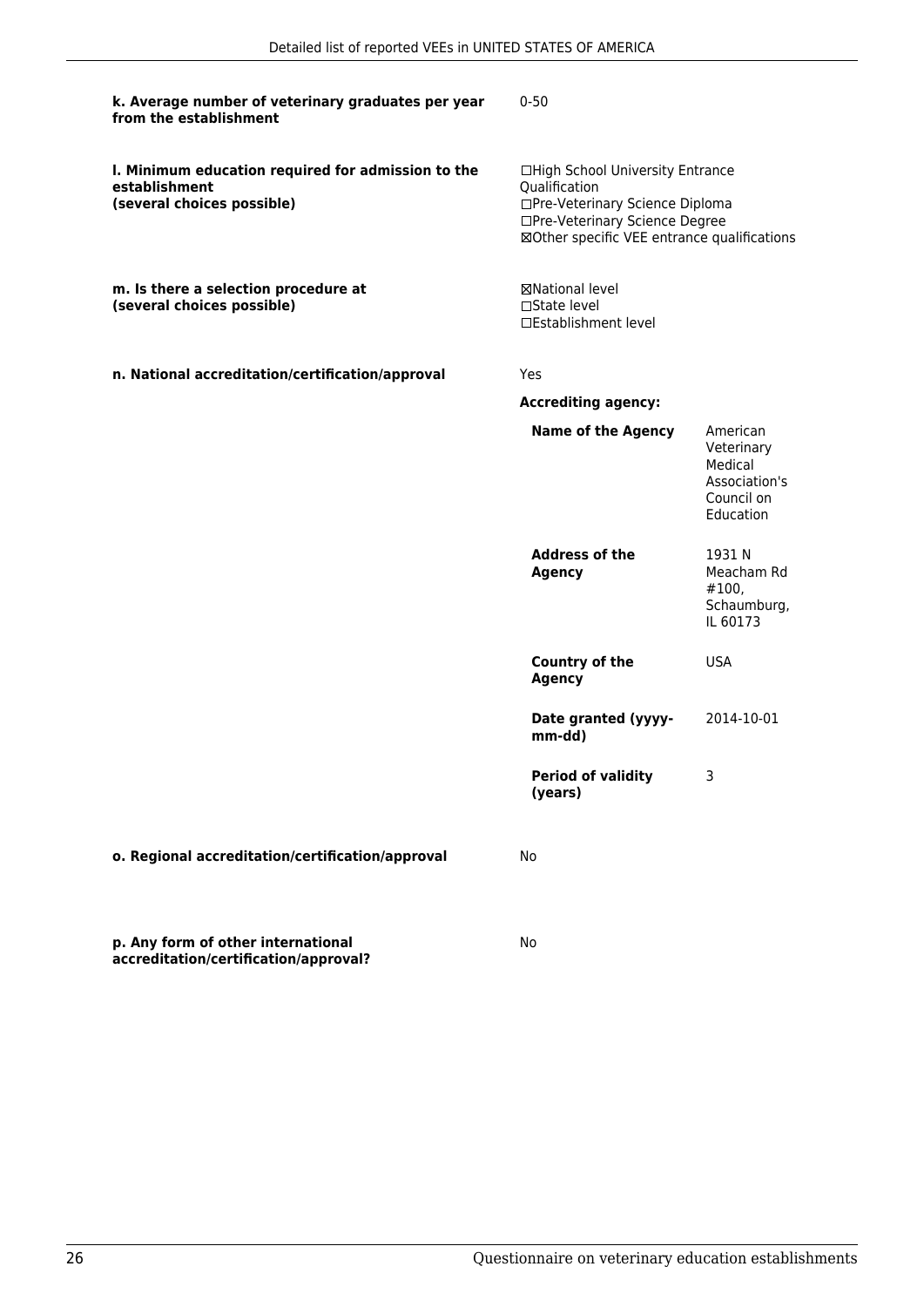# **Mississippi State University**

### **Last modified on: 2015-01-09 19:49:00**

| a. Name of VEE                                                | Mississippi State University                                                                                         |
|---------------------------------------------------------------|----------------------------------------------------------------------------------------------------------------------|
| b. Hosting Academic Institution<br>(when relevant)            | Not relevant                                                                                                         |
| c. Address of VEE<br>(street/city/state)                      | 240 Wise Center Drive • P.O. Box 6100<br>Mississippi State, MS 39762                                                 |
| d. Country of VEE                                             | UNITED STATES OF AMERICA                                                                                             |
| e. Web-site (URL)                                             | http://www.cvm.msstate.edu/                                                                                          |
| f. Institution type                                           | public                                                                                                               |
| g. Year of creation                                           | 1974                                                                                                                 |
| h. Veterinary degree(s) granted<br>(several choices possible) | □Specific Veterinary Diploma<br>$\Box$ Bachelor<br>$\Box$ Master<br>⊠Doctor<br>DPhD<br>$\Box$ Other (please explain) |

**i. Number of years of veterinary education required for VSB (or equivalent) registration**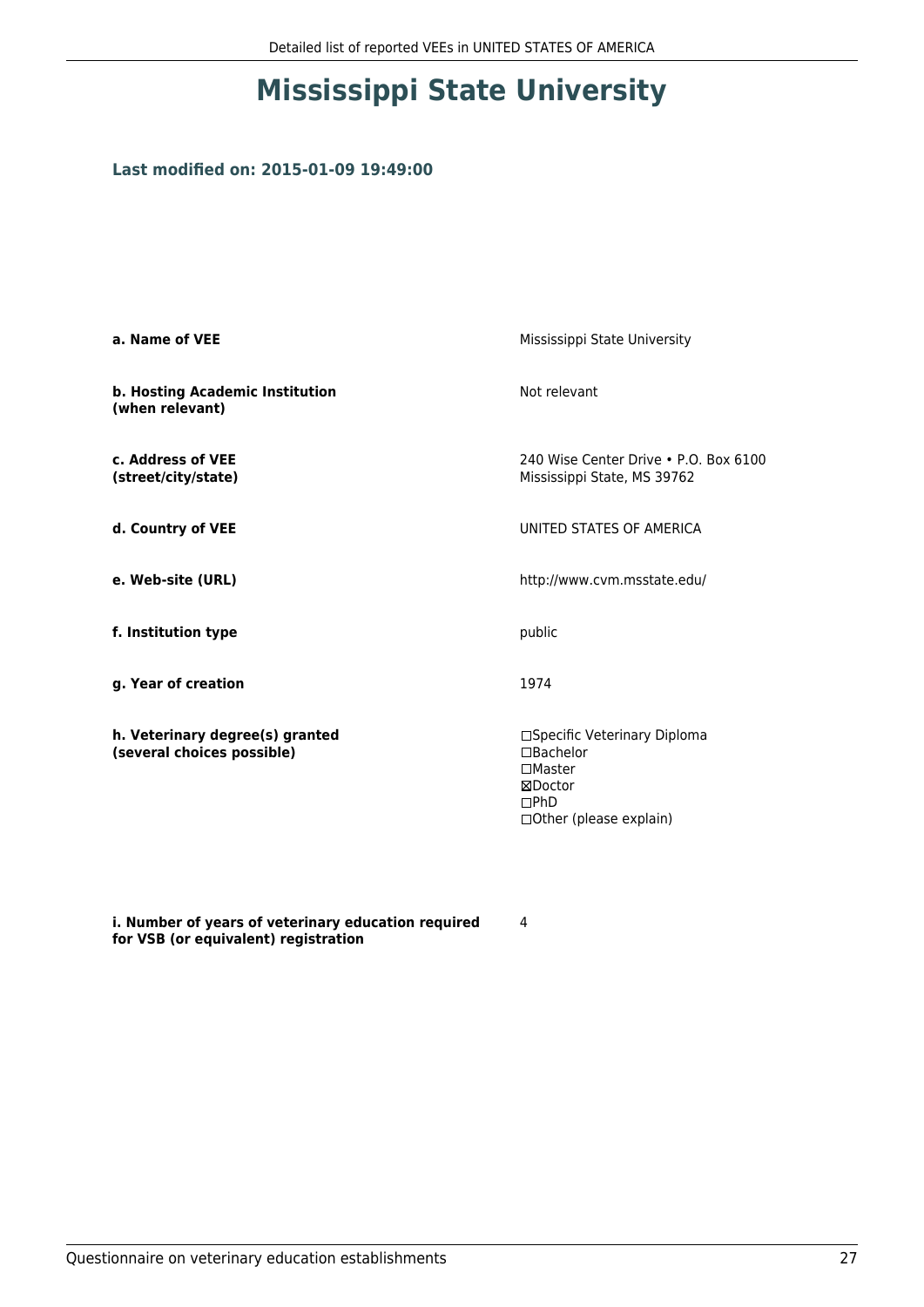|                                                                                                   | 1st Year                                                                                                                                                              | 101-150                                                                     |
|---------------------------------------------------------------------------------------------------|-----------------------------------------------------------------------------------------------------------------------------------------------------------------------|-----------------------------------------------------------------------------|
|                                                                                                   | 2d Year                                                                                                                                                               | 101-150                                                                     |
|                                                                                                   | 3d Year                                                                                                                                                               | 101-150                                                                     |
|                                                                                                   | 4th Year                                                                                                                                                              | 101-150                                                                     |
|                                                                                                   | 5th Year                                                                                                                                                              |                                                                             |
|                                                                                                   | 6th Year                                                                                                                                                              |                                                                             |
|                                                                                                   | 7th Year                                                                                                                                                              |                                                                             |
| k. Average number of veterinary graduates per year<br>from the establishment                      | 101-150                                                                                                                                                               |                                                                             |
| I. Minimum education required for admission to the<br>establishment<br>(several choices possible) | □High School University Entrance<br>Qualification<br>□Pre-Veterinary Science Diploma<br>□Pre-Veterinary Science Degree<br>⊠Other specific VEE entrance qualifications |                                                                             |
| m. Is there a selection procedure at<br>(several choices possible)                                | □National level<br>$\square$ State level<br><b>⊠Establishment level</b>                                                                                               |                                                                             |
| n. National accreditation/certification/approval                                                  | Yes                                                                                                                                                                   |                                                                             |
|                                                                                                   | <b>Accrediting agency:</b>                                                                                                                                            |                                                                             |
|                                                                                                   | <b>Name of the Agency</b>                                                                                                                                             | American<br>Veterinary<br>Medical<br>Association                            |
|                                                                                                   | <b>Address of the</b><br><b>Agency</b>                                                                                                                                | 1931 North<br>Meacham<br>Road, Suite<br>100<br>Schaumburg,<br>IL 60173-4360 |
|                                                                                                   | Country of the<br><b>Agency</b>                                                                                                                                       | <b>USA</b>                                                                  |
|                                                                                                   | Date granted (yyyy-<br>mm-dd)                                                                                                                                         | 2007-01-01                                                                  |
|                                                                                                   | <b>Period of validity</b><br>(years)                                                                                                                                  | 7                                                                           |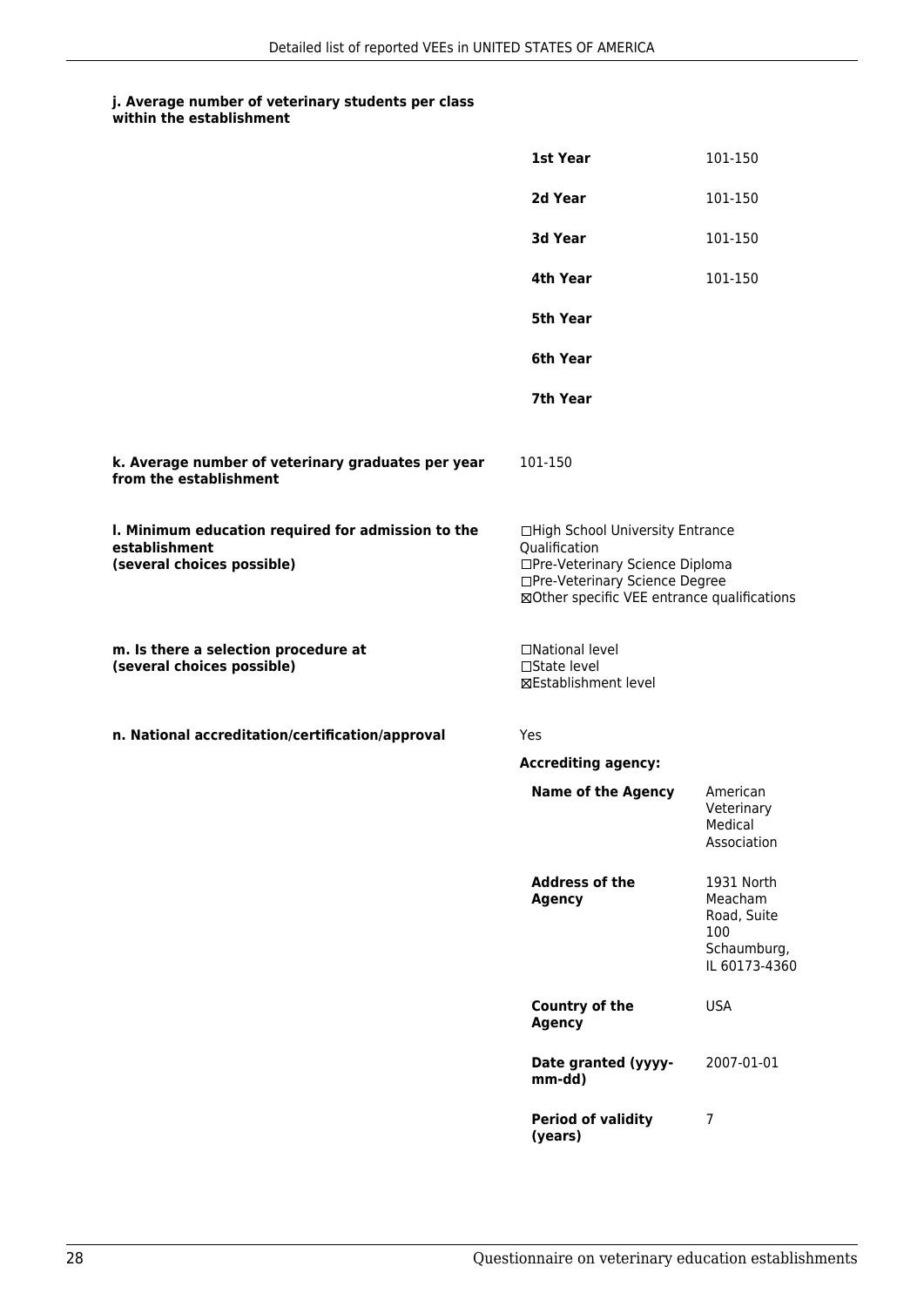**p. Any form of other international accreditation/certification/approval?**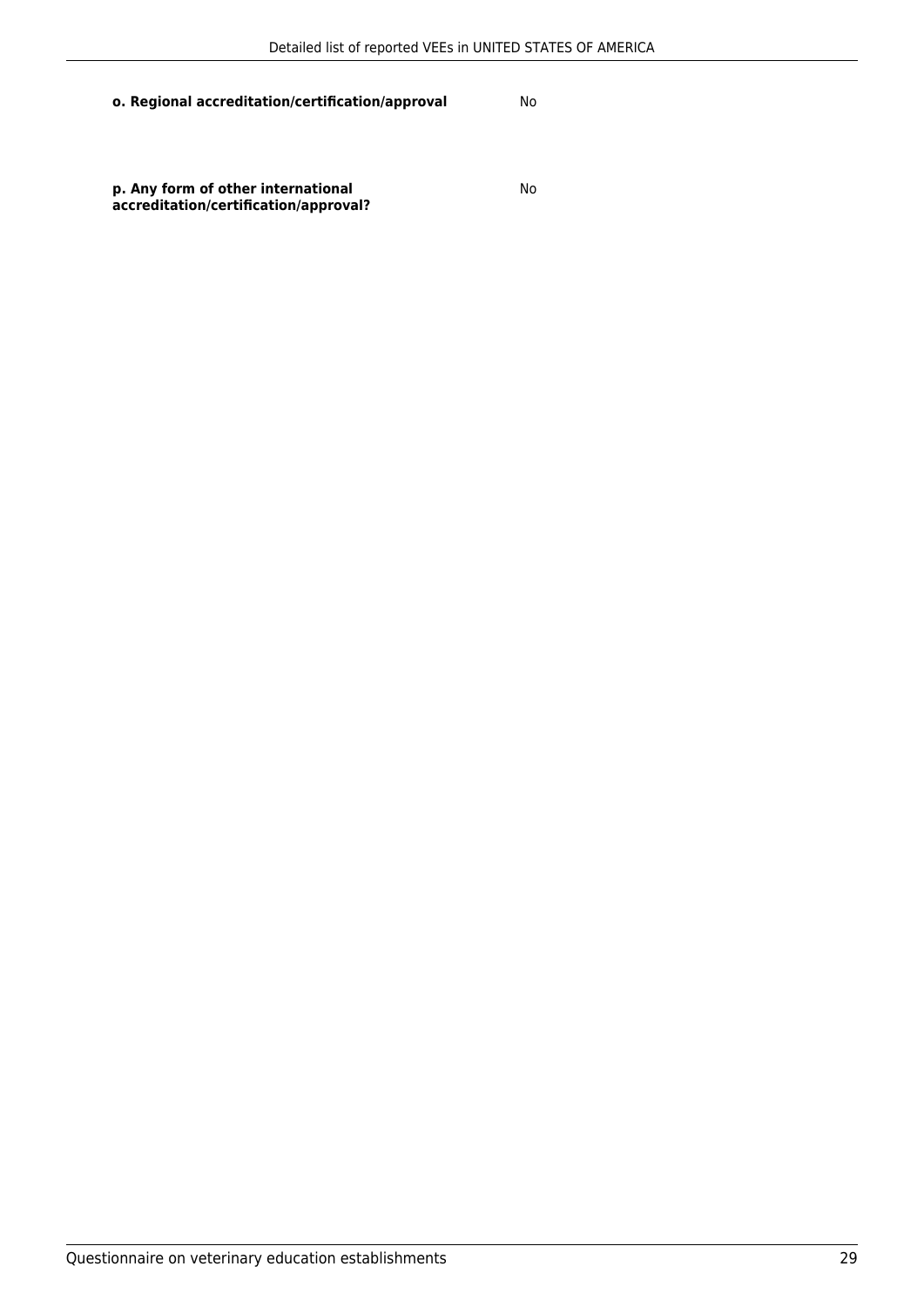# **North Carolina State University**

### **Last modified on: 2015-01-09 19:52:49**

| a. Name of VEE                                                | North Carolina State University                                                                                             |
|---------------------------------------------------------------|-----------------------------------------------------------------------------------------------------------------------------|
| b. Hosting Academic Institution<br>(when relevant)            | Not relevant                                                                                                                |
| c. Address of VEE<br>(street/city/state)                      | 1052 William Moore Drive, Raleigh, NC 27606                                                                                 |
| d. Country of VEE                                             | UNITED STATES OF AMERICA                                                                                                    |
| e. Web-site (URL)                                             | http://www.cvm.ncsu.edu/                                                                                                    |
| f. Institution type                                           | public                                                                                                                      |
| g. Year of creation                                           | 1985                                                                                                                        |
| h. Veterinary degree(s) granted<br>(several choices possible) | □Specific Veterinary Diploma<br>$\Box$ Bachelor<br>$\square$ Master<br>⊠Doctor<br>$\square$ PhD<br>□ Other (please explain) |

**i. Number of years of veterinary education required for VSB (or equivalent) registration**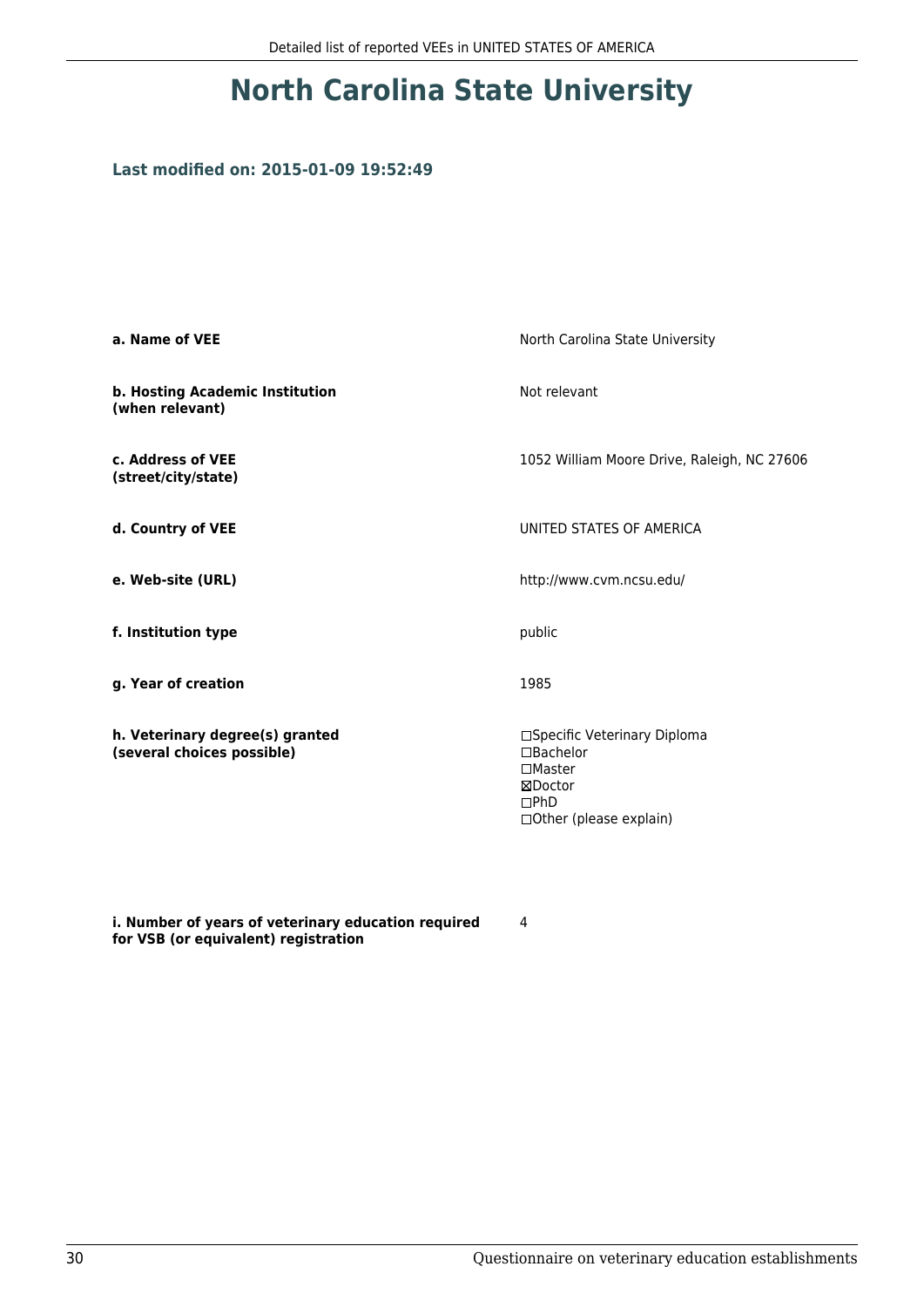| within the establishment |
|--------------------------|
|                          |

|                                                                                                   | 1st Year                                                                                                                                                              | 51-100                                                                      |
|---------------------------------------------------------------------------------------------------|-----------------------------------------------------------------------------------------------------------------------------------------------------------------------|-----------------------------------------------------------------------------|
|                                                                                                   | 2d Year                                                                                                                                                               | 51-100                                                                      |
|                                                                                                   | 3d Year                                                                                                                                                               | 51-100                                                                      |
|                                                                                                   | 4th Year                                                                                                                                                              | 51-100                                                                      |
|                                                                                                   | 5th Year                                                                                                                                                              |                                                                             |
|                                                                                                   | 6th Year                                                                                                                                                              |                                                                             |
|                                                                                                   | 7th Year                                                                                                                                                              |                                                                             |
| k. Average number of veterinary graduates per year<br>from the establishment                      | 51-100                                                                                                                                                                |                                                                             |
| I. Minimum education required for admission to the<br>establishment<br>(several choices possible) | □High School University Entrance<br>Qualification<br>□Pre-Veterinary Science Diploma<br>□Pre-Veterinary Science Degree<br>⊠Other specific VEE entrance qualifications |                                                                             |
| m. Is there a selection procedure at<br>(several choices possible)                                | □National level<br>$\square$ State level<br><b>⊠Establishment level</b>                                                                                               |                                                                             |
| n. National accreditation/certification/approval                                                  | Yes                                                                                                                                                                   |                                                                             |
|                                                                                                   | <b>Accrediting agency:</b>                                                                                                                                            |                                                                             |
|                                                                                                   | <b>Name of the Agency</b>                                                                                                                                             | American<br>Veterinary<br>Medical<br>Association                            |
|                                                                                                   | <b>Address of the</b><br><b>Agency</b>                                                                                                                                | 1931 North<br>Meacham<br>Road, Suite<br>100<br>Schaumburg,<br>IL 60173-4360 |
|                                                                                                   | Country of the<br><b>Agency</b>                                                                                                                                       | <b>USA</b>                                                                  |
|                                                                                                   | Date granted (yyyy-<br>mm-dd)                                                                                                                                         | 2014-01-01                                                                  |
|                                                                                                   | <b>Period of validity</b><br>(years)                                                                                                                                  | 7                                                                           |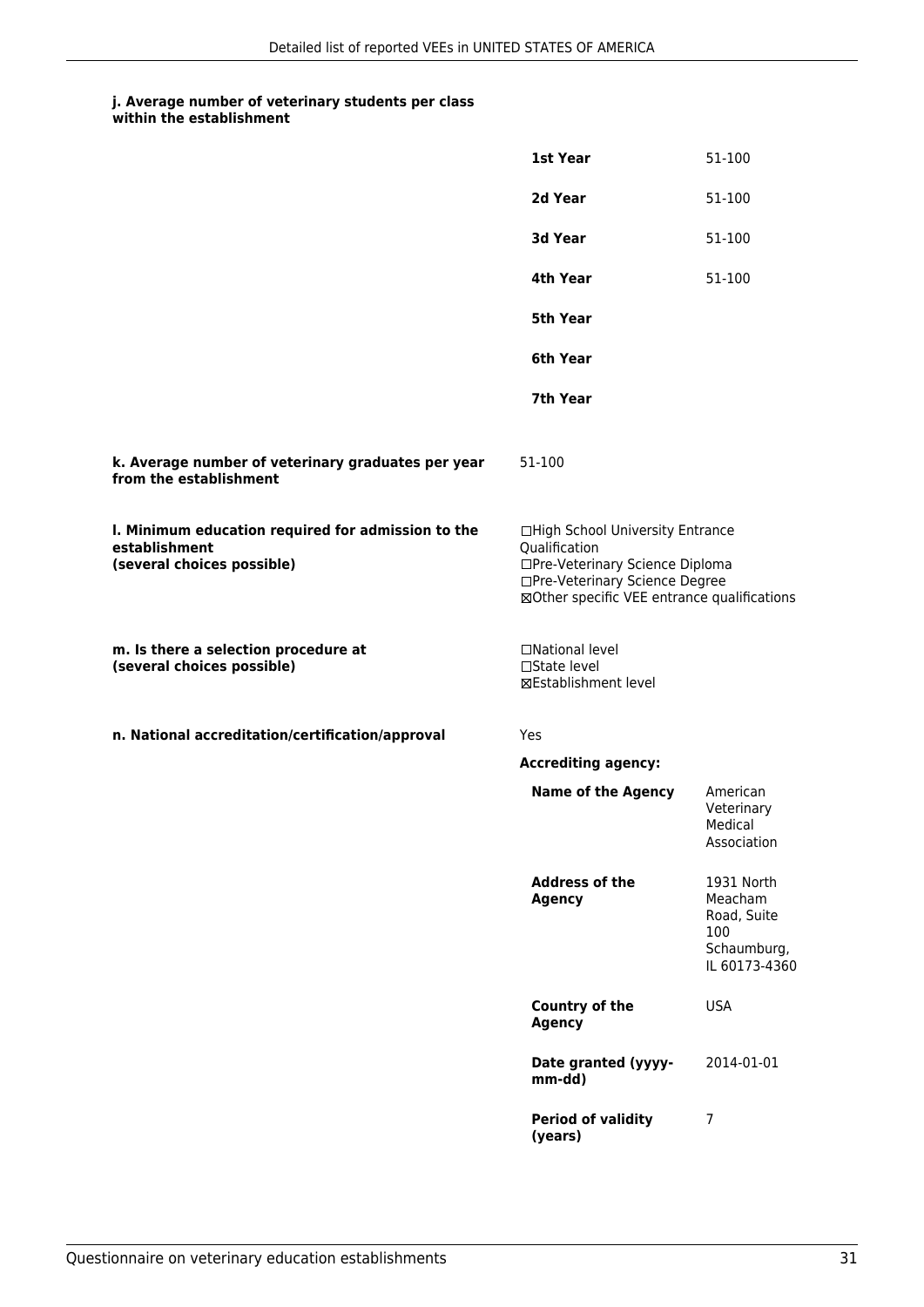**p. Any form of other international accreditation/certification/approval?**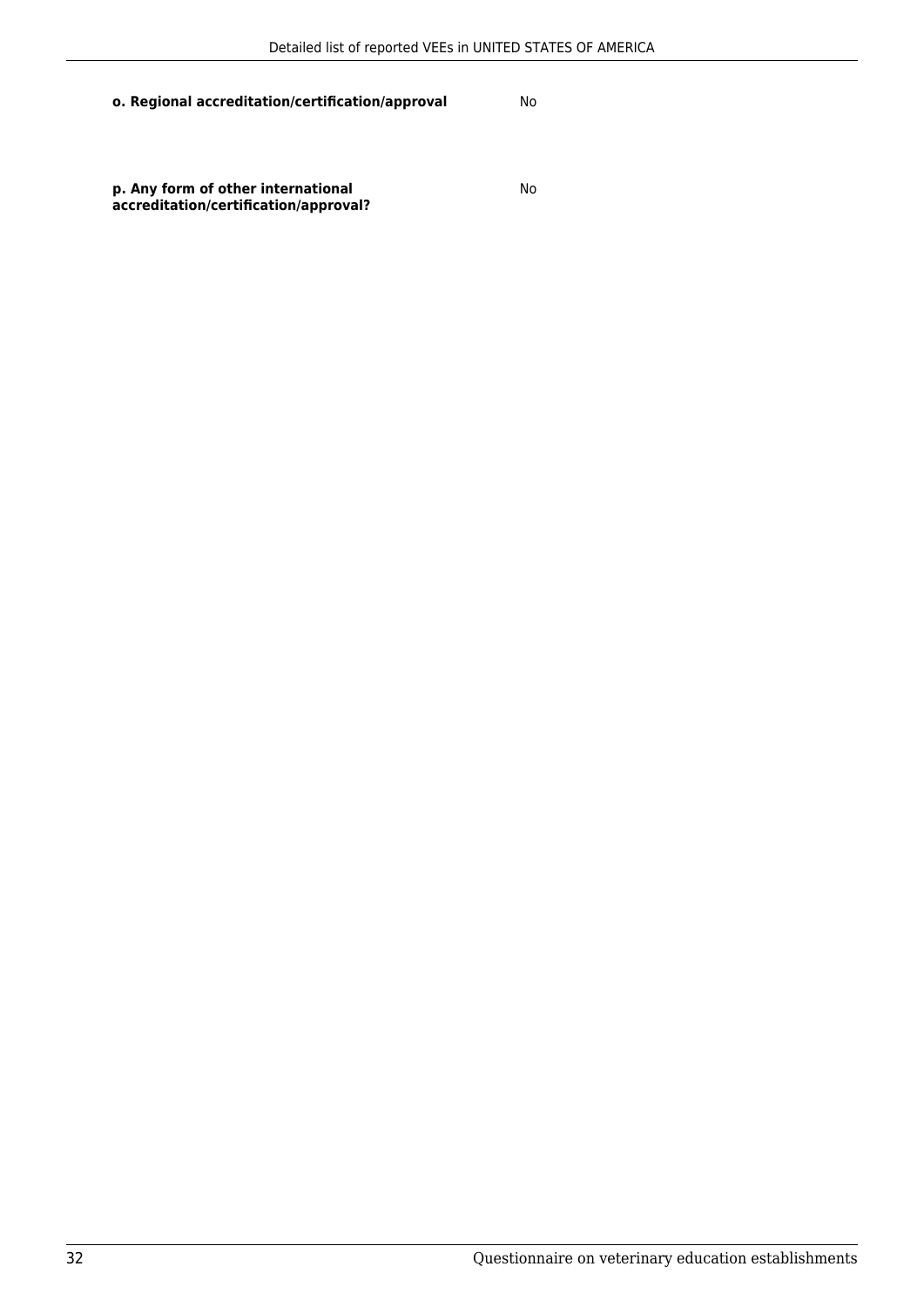# **Ohio State University**

### **Last modified on: 2015-01-09 19:56:18**

| a. Name of VEE                                                | Ohio State University                                                                                              |
|---------------------------------------------------------------|--------------------------------------------------------------------------------------------------------------------|
| b. Hosting Academic Institution<br>(when relevant)            | Not relevant                                                                                                       |
| c. Address of VEE<br>(street/city/state)                      | 1900 Coffey Road Columbus, OH 43210                                                                                |
| d. Country of VEE                                             | UNITED STATES OF AMERICA                                                                                           |
| e. Web-site (URL)                                             | http://vet.osu.edu/                                                                                                |
| f. Institution type                                           | public                                                                                                             |
| g. Year of creation                                           | 1897                                                                                                               |
| h. Veterinary degree(s) granted<br>(several choices possible) | □Specific Veterinary Diploma<br>$\Box$ Bachelor<br>$\square$ Master<br>⊠Doctor<br>DPhD<br>□ Other (please explain) |

**i. Number of years of veterinary education required for VSB (or equivalent) registration**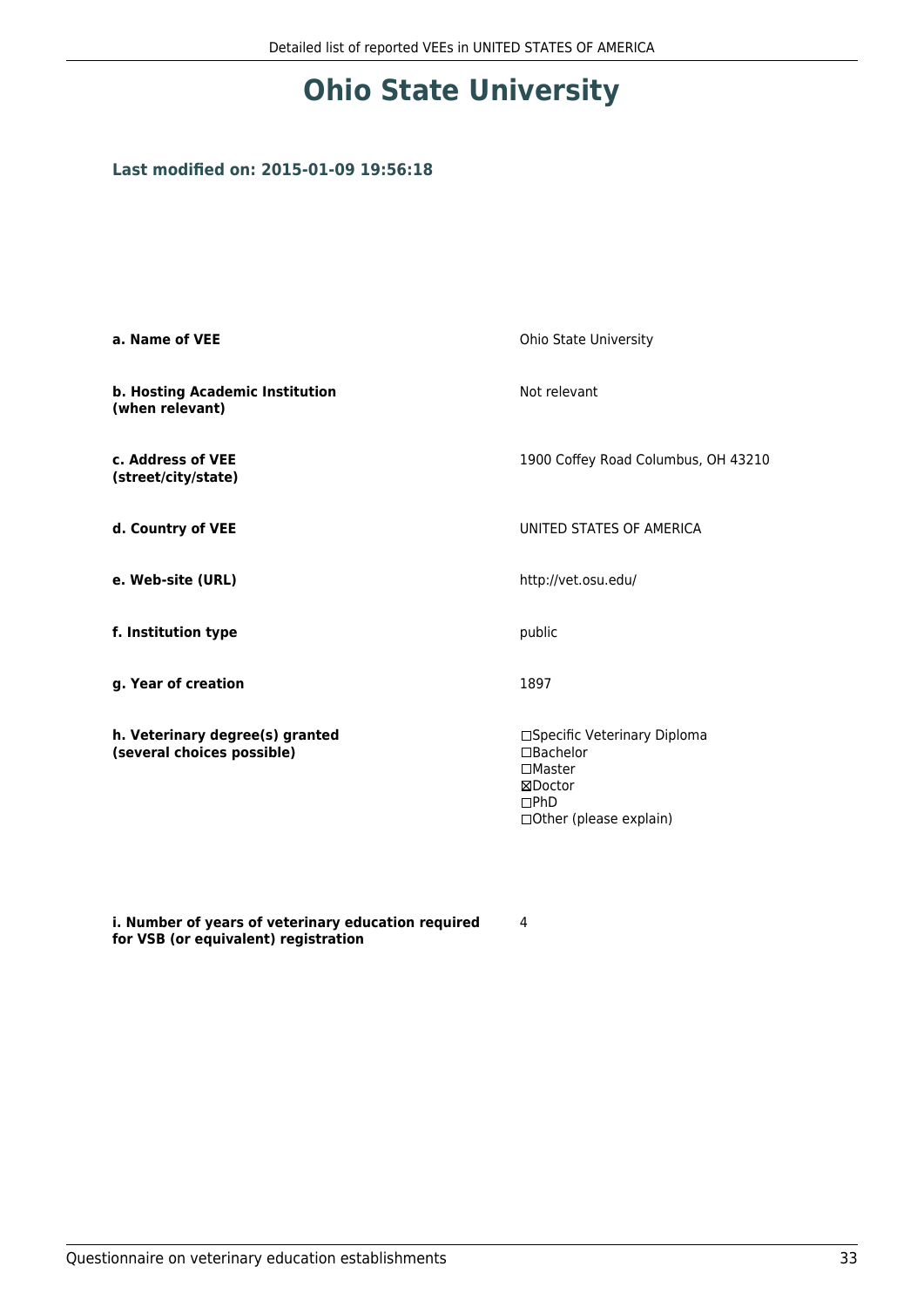| within the establishment |
|--------------------------|
|                          |

|                                                                                                   | 1st Year                                                                                                                                                              | 101-150                                                                     |
|---------------------------------------------------------------------------------------------------|-----------------------------------------------------------------------------------------------------------------------------------------------------------------------|-----------------------------------------------------------------------------|
|                                                                                                   | 2d Year                                                                                                                                                               | 101-150                                                                     |
|                                                                                                   | 3d Year                                                                                                                                                               | 101-150                                                                     |
|                                                                                                   | 4th Year                                                                                                                                                              | 101-150                                                                     |
|                                                                                                   | 5th Year                                                                                                                                                              |                                                                             |
|                                                                                                   | 6th Year                                                                                                                                                              |                                                                             |
|                                                                                                   | 7th Year                                                                                                                                                              |                                                                             |
| k. Average number of veterinary graduates per year<br>from the establishment                      | 101-150                                                                                                                                                               |                                                                             |
| I. Minimum education required for admission to the<br>establishment<br>(several choices possible) | □High School University Entrance<br>Qualification<br>□Pre-Veterinary Science Diploma<br>□Pre-Veterinary Science Degree<br>⊠Other specific VEE entrance qualifications |                                                                             |
| m. Is there a selection procedure at<br>(several choices possible)                                | □National level<br>$\square$ State level<br><b>⊠Establishment level</b>                                                                                               |                                                                             |
| n. National accreditation/certification/approval                                                  | Yes                                                                                                                                                                   |                                                                             |
|                                                                                                   | <b>Accrediting agency:</b>                                                                                                                                            |                                                                             |
|                                                                                                   | <b>Name of the Agency</b>                                                                                                                                             | American<br>Veterinary<br>Medical<br>Association                            |
|                                                                                                   | <b>Address of the</b><br><b>Agency</b>                                                                                                                                | 1931 North<br>Meacham<br>Road, Suite<br>100<br>Schaumburg,<br>IL 60173-4360 |
|                                                                                                   | Country of the<br><b>Agency</b>                                                                                                                                       | <b>USA</b>                                                                  |
|                                                                                                   | Date granted (yyyy-<br>mm-dd)                                                                                                                                         | 2013-01-01                                                                  |
|                                                                                                   | <b>Period of validity</b><br>(years)                                                                                                                                  | 7                                                                           |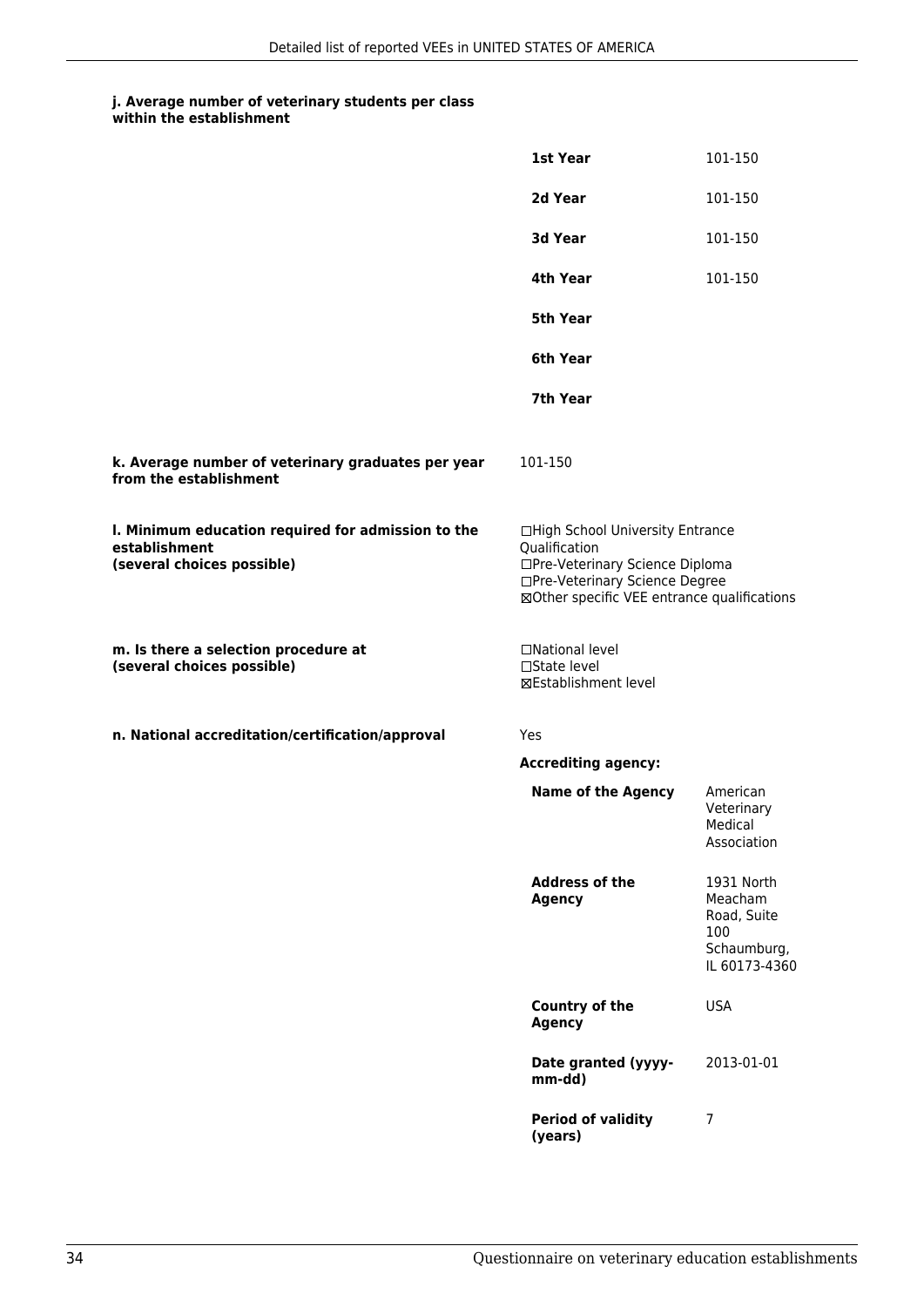**p. Any form of other international accreditation/certification/approval?**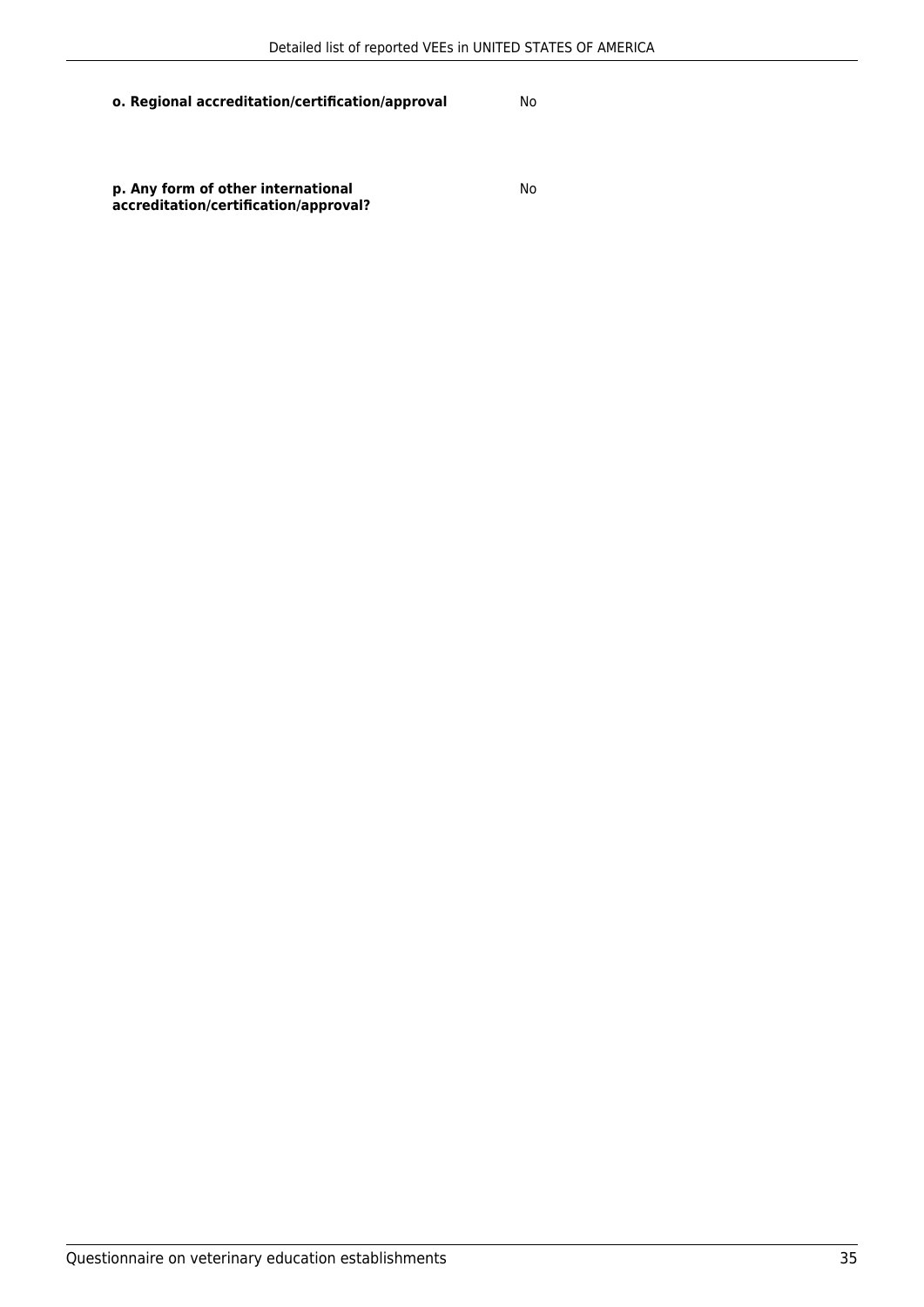# **Oklahoma State University**

### **Last modified on: 2015-01-09 20:02:55**

| a. Name of VEE                                                | Oklahoma State University                                                                                          |
|---------------------------------------------------------------|--------------------------------------------------------------------------------------------------------------------|
| b. Hosting Academic Institution<br>(when relevant)            | Not relevant                                                                                                       |
| c. Address of VEE<br>(street/city/state)                      | 110 McElroy Hall Stillwater, OK 74078-2003                                                                         |
| d. Country of VEE                                             | UNITED STATES OF AMERICA                                                                                           |
| e. Web-site (URL)                                             | http://cvhs.okstate.edu/                                                                                           |
| f. Institution type                                           | public                                                                                                             |
| g. Year of creation                                           | 1949                                                                                                               |
| h. Veterinary degree(s) granted<br>(several choices possible) | □Specific Veterinary Diploma<br>$\Box$ Bachelor<br>$\square$ Master<br>⊠Doctor<br>DPhD<br>□ Other (please explain) |

**i. Number of years of veterinary education required for VSB (or equivalent) registration**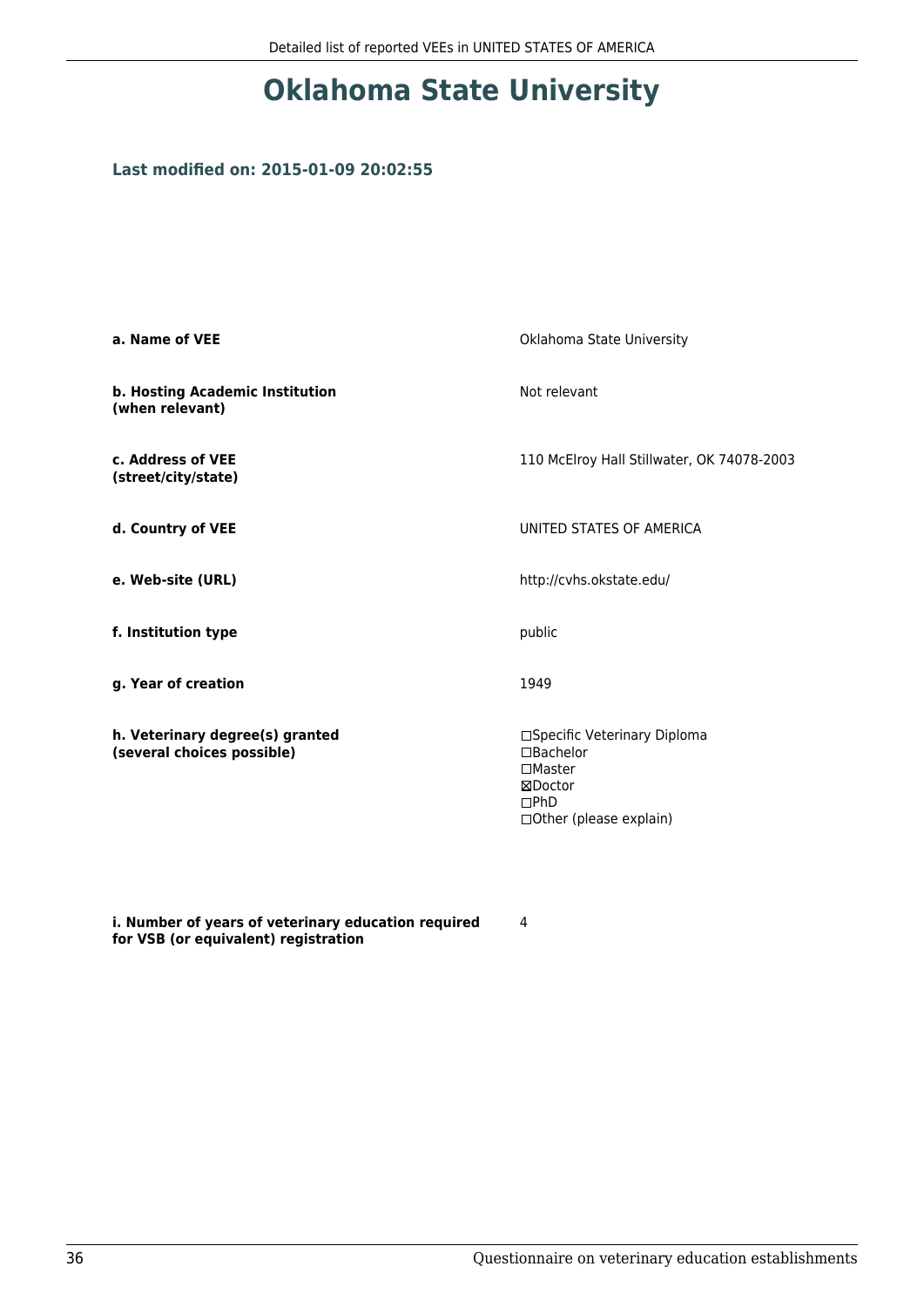| within the establishment |
|--------------------------|
|                          |

|                                                                                                   | 1st Year                                                                                                                                                              | 101-150                                                                     |
|---------------------------------------------------------------------------------------------------|-----------------------------------------------------------------------------------------------------------------------------------------------------------------------|-----------------------------------------------------------------------------|
|                                                                                                   | 2d Year                                                                                                                                                               | 101-150                                                                     |
|                                                                                                   | 3d Year                                                                                                                                                               | 101-150                                                                     |
|                                                                                                   | 4th Year                                                                                                                                                              | 101-150                                                                     |
|                                                                                                   | 5th Year                                                                                                                                                              |                                                                             |
|                                                                                                   | 6th Year                                                                                                                                                              |                                                                             |
|                                                                                                   | 7th Year                                                                                                                                                              |                                                                             |
| k. Average number of veterinary graduates per year<br>from the establishment                      | 101-150                                                                                                                                                               |                                                                             |
| I. Minimum education required for admission to the<br>establishment<br>(several choices possible) | □High School University Entrance<br>Qualification<br>□Pre-Veterinary Science Diploma<br>□Pre-Veterinary Science Degree<br>⊠Other specific VEE entrance qualifications |                                                                             |
| m. Is there a selection procedure at<br>(several choices possible)                                | □National level<br>□State level<br><b>⊠Establishment level</b>                                                                                                        |                                                                             |
| n. National accreditation/certification/approval                                                  | Yes                                                                                                                                                                   |                                                                             |
|                                                                                                   | <b>Accrediting agency:</b>                                                                                                                                            |                                                                             |
|                                                                                                   | <b>Name of the Agency</b>                                                                                                                                             | American<br>Veterinary<br>Medical<br>Association                            |
|                                                                                                   | <b>Address of the</b><br><b>Agency</b>                                                                                                                                | 1931 North<br>Meacham<br>Road, Suite<br>100<br>Schaumburg,<br>IL 60173-4360 |
|                                                                                                   | <b>Country of the</b><br><b>Agency</b>                                                                                                                                | <b>USA</b>                                                                  |
|                                                                                                   | Date granted (yyyy-<br>mm-dd)                                                                                                                                         | 0201-01-01                                                                  |
|                                                                                                   | <b>Period of validity</b><br>(years)                                                                                                                                  | 7                                                                           |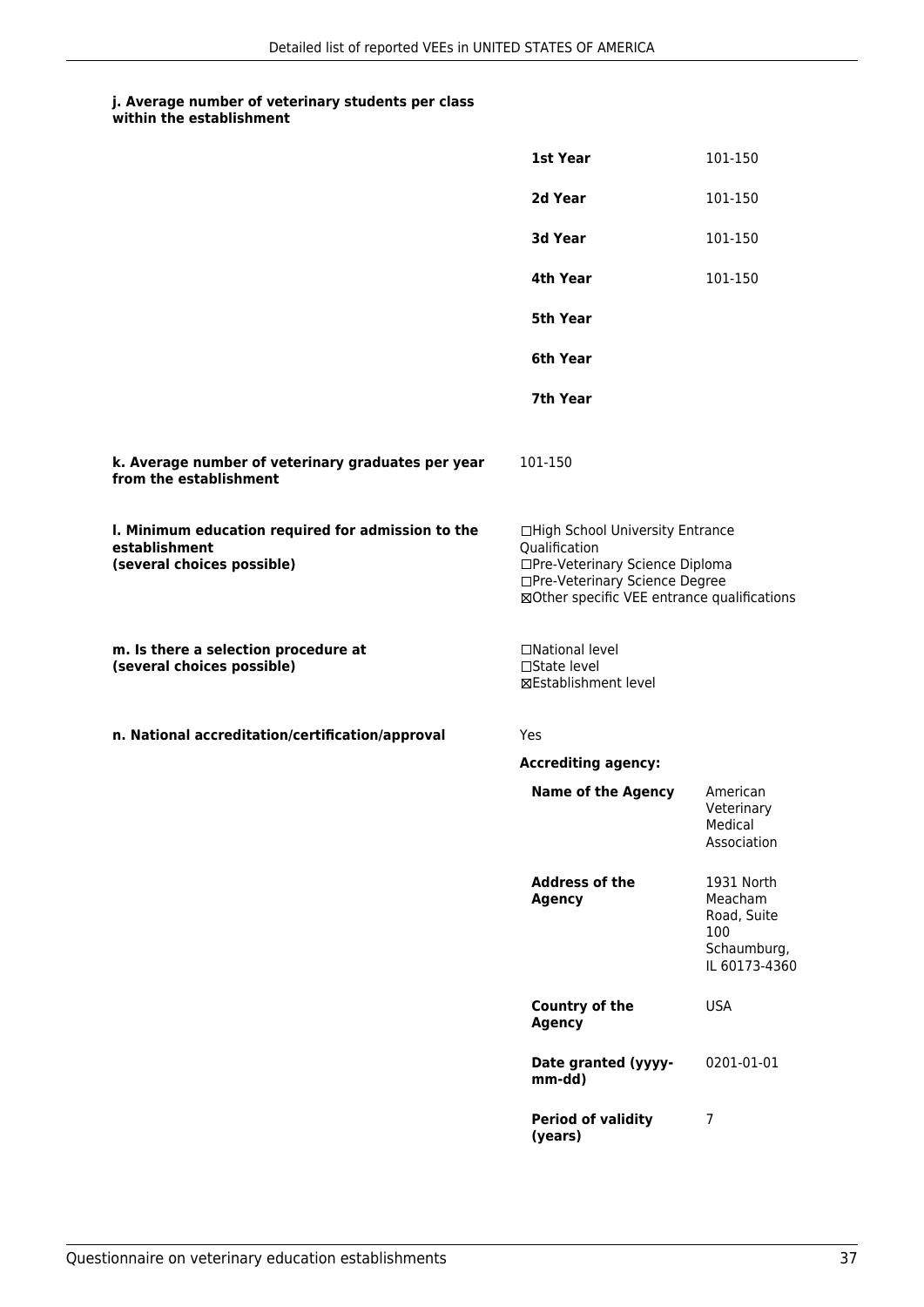**p. Any form of other international accreditation/certification/approval?**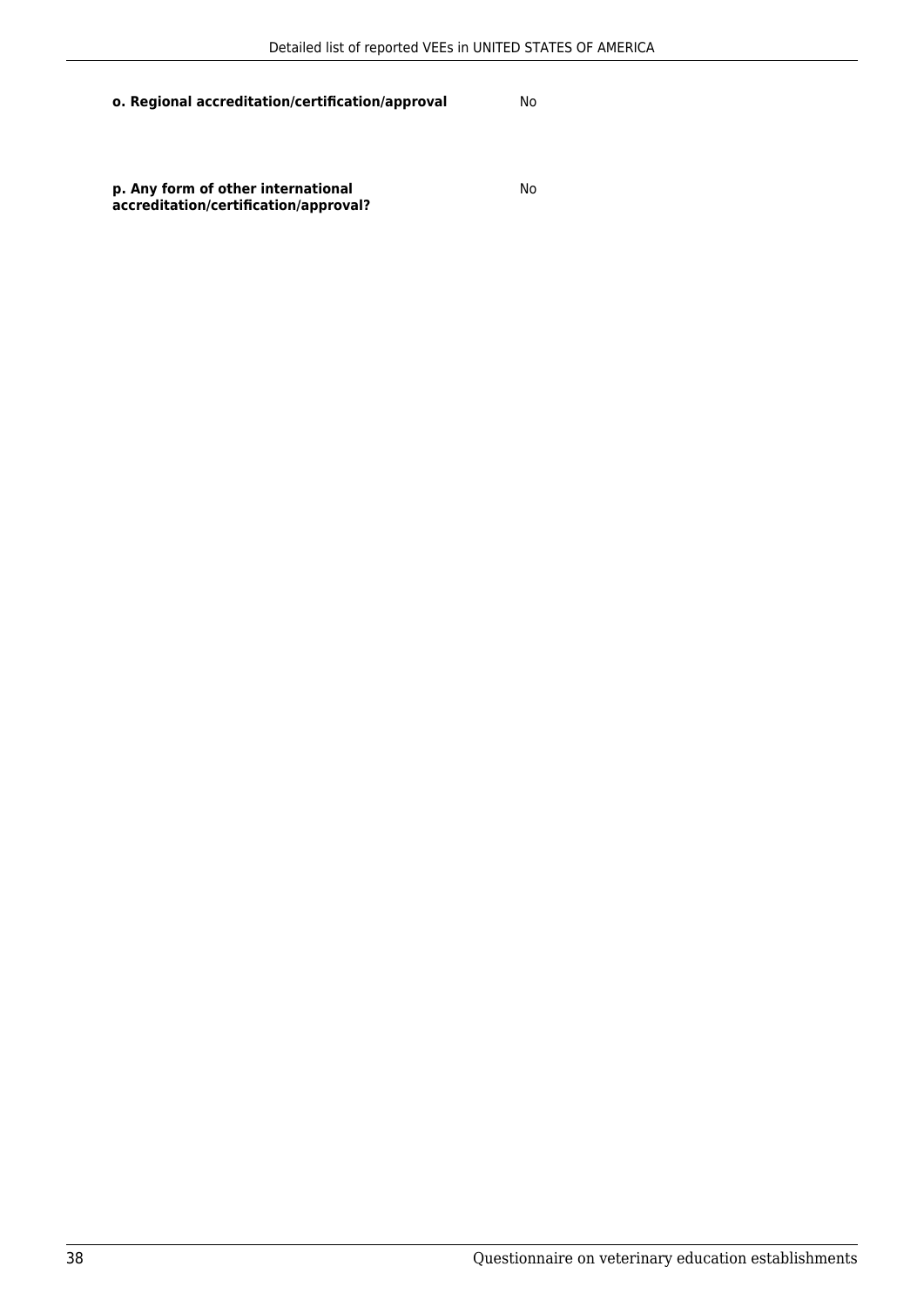## **Oregon State University**

#### **Last modified on: 2015-01-09 20:05:24**

| a. Name of VEE                                                | Oregon State University                                                                                            |
|---------------------------------------------------------------|--------------------------------------------------------------------------------------------------------------------|
| b. Hosting Academic Institution<br>(when relevant)            | Not relevant                                                                                                       |
| c. Address of VEE<br>(street/city/state)                      | 700 SW 30th Street Corvallis, OR 97331-4801                                                                        |
| d. Country of VEE                                             | UNITED STATES OF AMERICA                                                                                           |
| e. Web-site (URL)                                             | http://vetmed.oregonstate.edu/                                                                                     |
| f. Institution type                                           | public                                                                                                             |
| g. Year of creation                                           | 1979                                                                                                               |
| h. Veterinary degree(s) granted<br>(several choices possible) | □Specific Veterinary Diploma<br>$\Box$ Bachelor<br>$\square$ Master<br>⊠Doctor<br>DPhD<br>□ Other (please explain) |

**i. Number of years of veterinary education required for VSB (or equivalent) registration**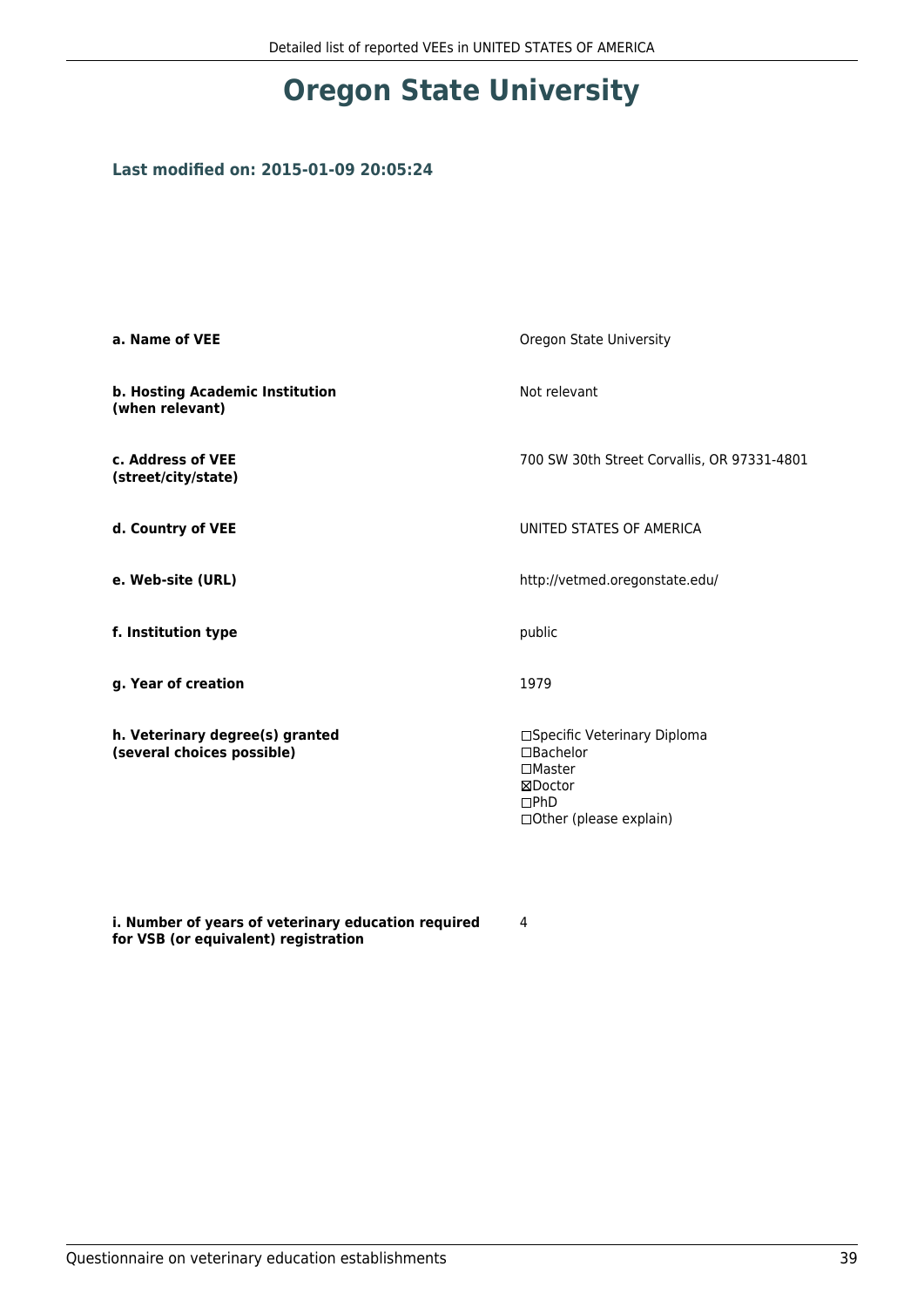|                                                                                                   | 1st Year                                                                                                                                                              | 101-150                                                                     |
|---------------------------------------------------------------------------------------------------|-----------------------------------------------------------------------------------------------------------------------------------------------------------------------|-----------------------------------------------------------------------------|
|                                                                                                   | 2d Year                                                                                                                                                               | 101-150                                                                     |
|                                                                                                   | 3d Year                                                                                                                                                               | 101-150                                                                     |
|                                                                                                   | 4th Year                                                                                                                                                              | 101-150                                                                     |
|                                                                                                   | 5th Year                                                                                                                                                              |                                                                             |
|                                                                                                   | 6th Year                                                                                                                                                              |                                                                             |
|                                                                                                   | 7th Year                                                                                                                                                              |                                                                             |
| k. Average number of veterinary graduates per year<br>from the establishment                      | 101-150                                                                                                                                                               |                                                                             |
| I. Minimum education required for admission to the<br>establishment<br>(several choices possible) | □High School University Entrance<br>Qualification<br>□Pre-Veterinary Science Diploma<br>□Pre-Veterinary Science Degree<br>⊠Other specific VEE entrance qualifications |                                                                             |
| m. Is there a selection procedure at<br>(several choices possible)                                | □National level<br>□State level<br><b>⊠Establishment level</b>                                                                                                        |                                                                             |
| n. National accreditation/certification/approval                                                  | Yes                                                                                                                                                                   |                                                                             |
|                                                                                                   | <b>Accrediting agency:</b>                                                                                                                                            |                                                                             |
|                                                                                                   | <b>Name of the Agency</b>                                                                                                                                             | American<br>Veterinary<br>Medical<br>Association                            |
|                                                                                                   | <b>Address of the</b><br><b>Agency</b>                                                                                                                                | 1931 North<br>Meacham<br>Road, Suite<br>100<br>Schaumburg,<br>IL 60173-4360 |
|                                                                                                   | Country of the<br><b>Agency</b>                                                                                                                                       | <b>USA</b>                                                                  |
|                                                                                                   | Date granted (yyyy-<br>mm-dd)                                                                                                                                         | 2014-01-01                                                                  |
|                                                                                                   | <b>Period of validity</b><br>(years)                                                                                                                                  | 7                                                                           |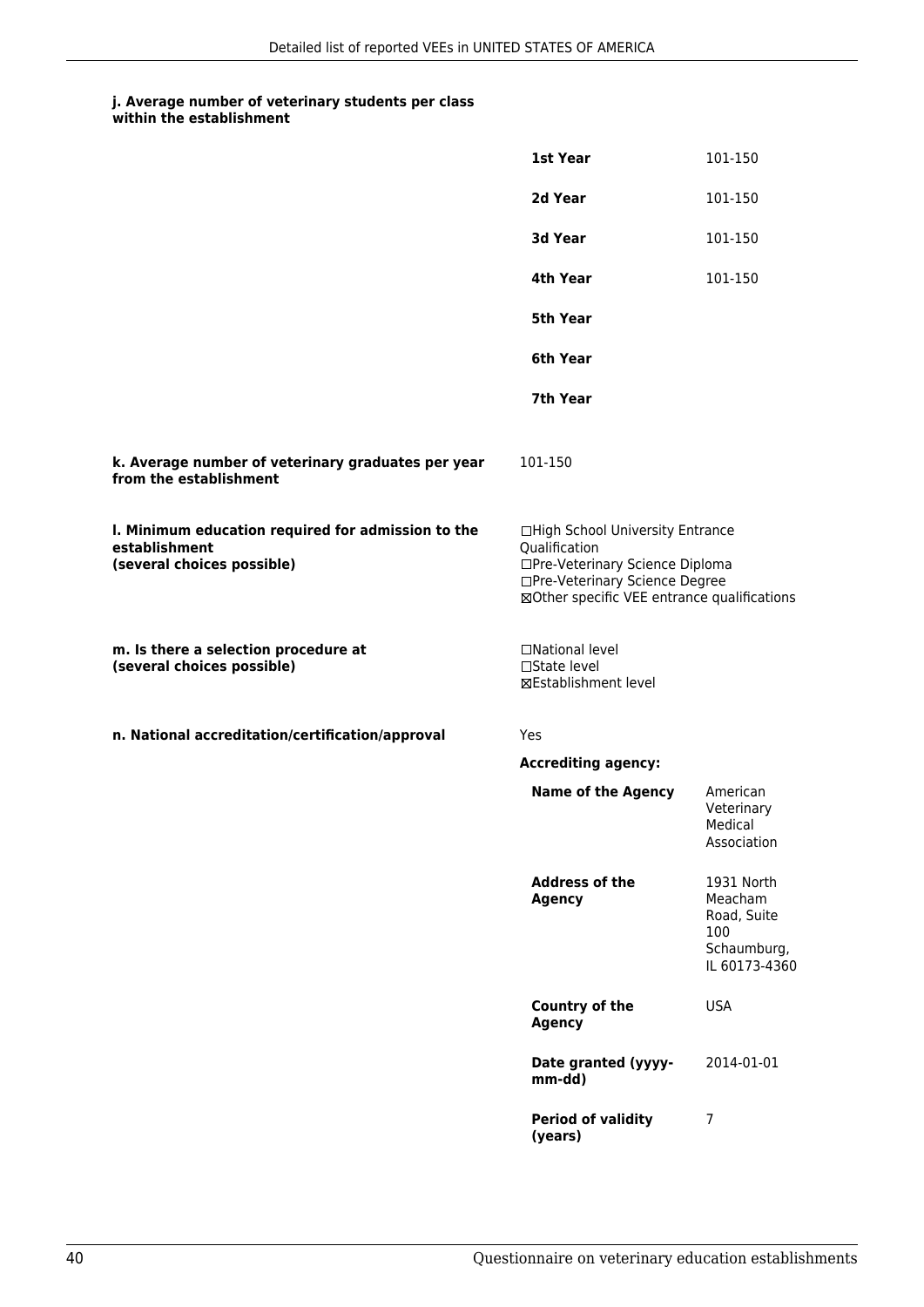**p. Any form of other international accreditation/certification/approval?**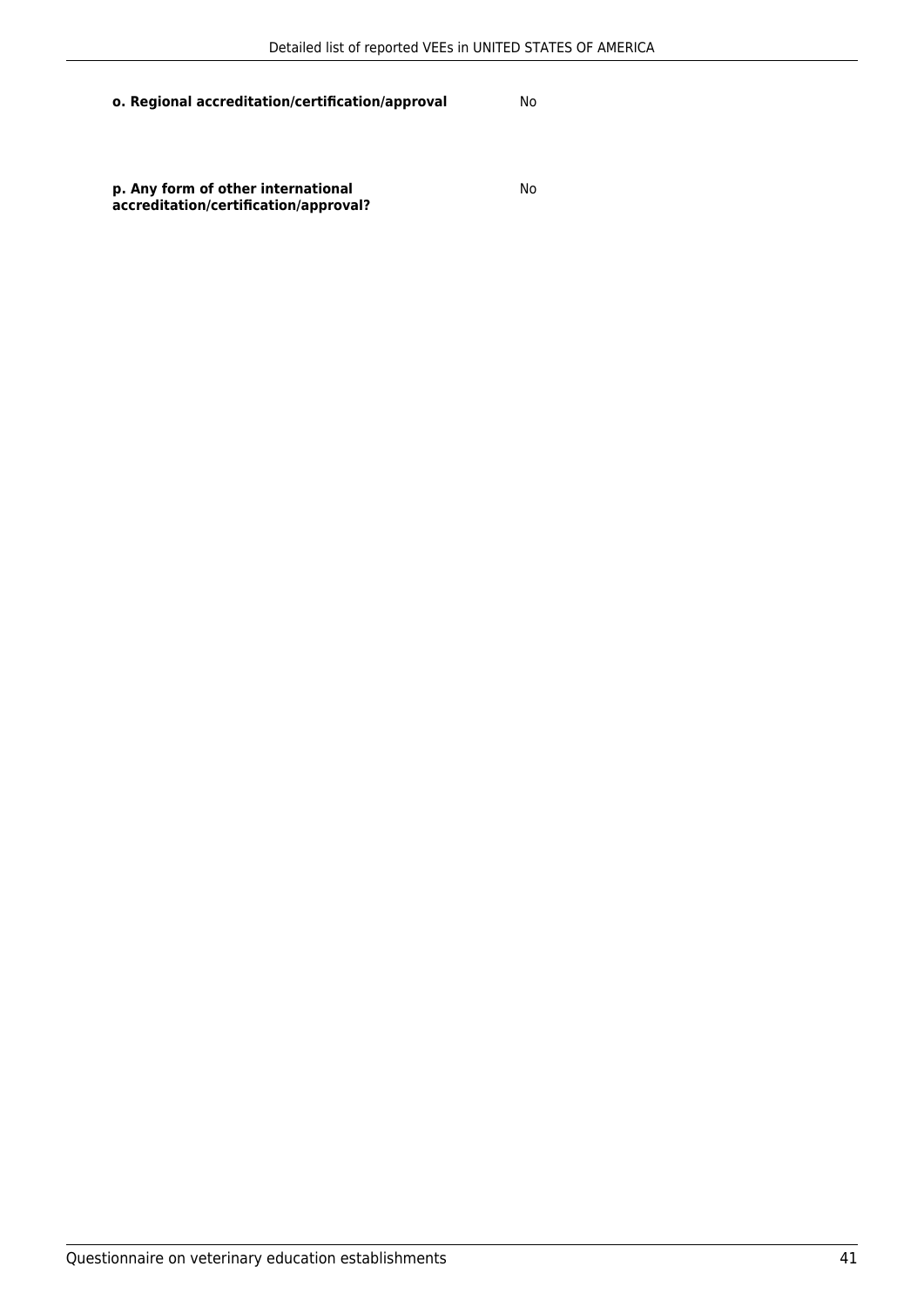## **Purdue University**

### **Last modified on: 2015-01-09 20:17:19**

| a. Name of VEE                                                | <b>Purdue University</b>                                                                                    |
|---------------------------------------------------------------|-------------------------------------------------------------------------------------------------------------|
| b. Hosting Academic Institution<br>(when relevant)            | Not relevant                                                                                                |
| c. Address of VEE<br>(street/city/state)                      | 625 Harrison Street, West Lafayette, IN<br>47907                                                            |
| d. Country of VEE                                             | UNITED STATES OF AMERICA                                                                                    |
| e. Web-site (URL)                                             | http://www.vet.purdue.edu/                                                                                  |
| f. Institution type                                           | private                                                                                                     |
| g. Year of creation                                           | 1963                                                                                                        |
| h. Veterinary degree(s) granted<br>(several choices possible) | □Specific Veterinary Diploma<br>□Bachelor<br>$\square$ Master<br>⊠Doctor<br>DPhD<br>□Other (please explain) |

**i. Number of years of veterinary education required for VSB (or equivalent) registration**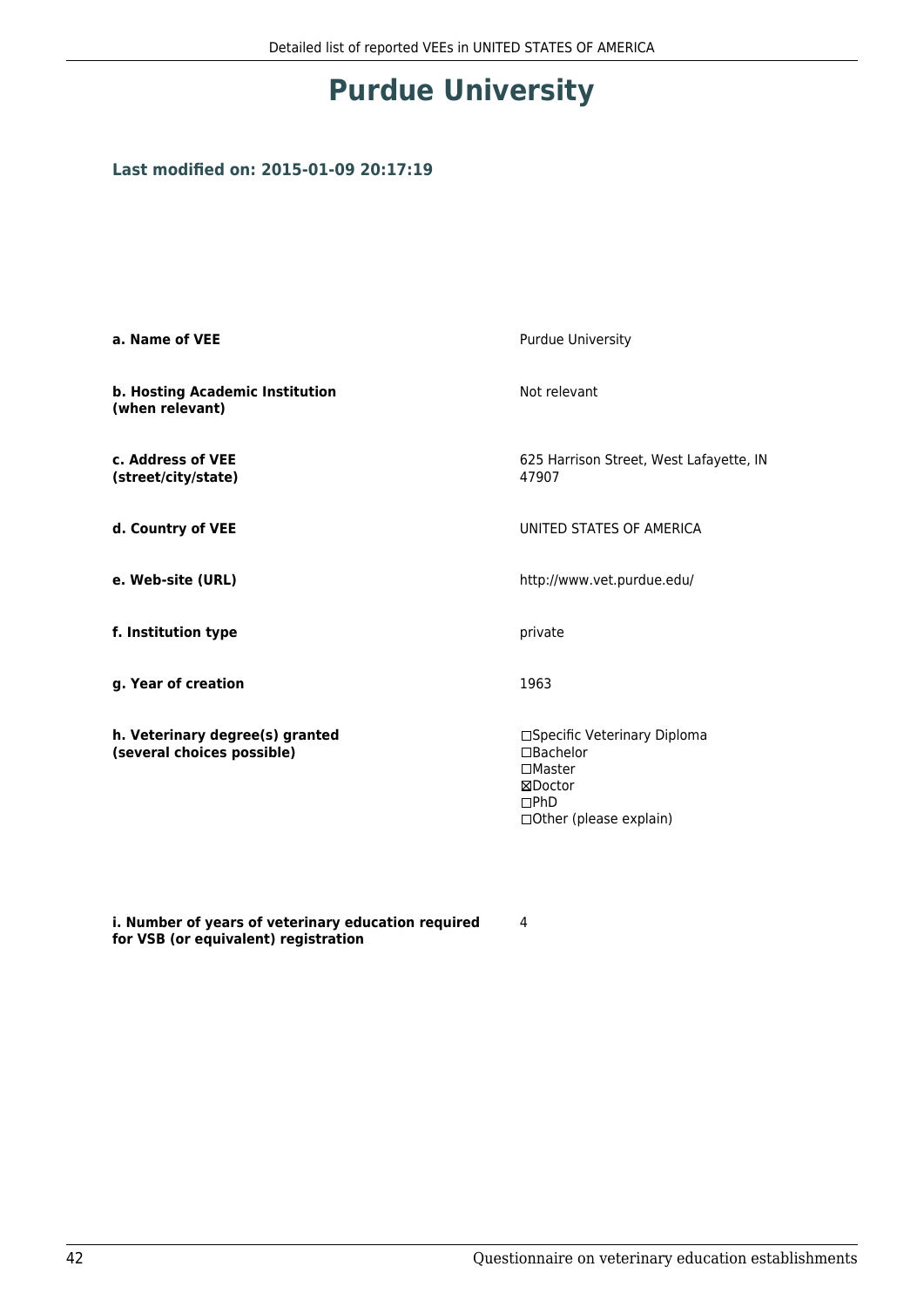| within the establishment |
|--------------------------|
|                          |

|                                                                                                   | 1st Year                                                                                                                                                              | 51-100                                                                      |
|---------------------------------------------------------------------------------------------------|-----------------------------------------------------------------------------------------------------------------------------------------------------------------------|-----------------------------------------------------------------------------|
|                                                                                                   | 2d Year                                                                                                                                                               | 51-100                                                                      |
|                                                                                                   | 3d Year                                                                                                                                                               | 51-100                                                                      |
|                                                                                                   | 4th Year                                                                                                                                                              | 51-100                                                                      |
|                                                                                                   | <b>5th Year</b>                                                                                                                                                       |                                                                             |
|                                                                                                   | 6th Year                                                                                                                                                              |                                                                             |
|                                                                                                   | 7th Year                                                                                                                                                              |                                                                             |
| k. Average number of veterinary graduates per year<br>from the establishment                      | 51-100                                                                                                                                                                |                                                                             |
| I. Minimum education required for admission to the<br>establishment<br>(several choices possible) | □High School University Entrance<br>Qualification<br>□Pre-Veterinary Science Diploma<br>□Pre-Veterinary Science Degree<br>⊠Other specific VEE entrance qualifications |                                                                             |
| m. Is there a selection procedure at<br>(several choices possible)                                | □National level<br>$\square$ State level<br><b>⊠Establishment level</b>                                                                                               |                                                                             |
| n. National accreditation/certification/approval                                                  | Yes                                                                                                                                                                   |                                                                             |
|                                                                                                   | <b>Accrediting agency:</b>                                                                                                                                            |                                                                             |
|                                                                                                   | <b>Name of the Agency</b>                                                                                                                                             | American<br>Veterinary<br>Medical<br>Association                            |
|                                                                                                   | <b>Address of the</b><br><b>Agency</b>                                                                                                                                | 1931 North<br>Meacham<br>Road, Suite<br>100<br>Schaumburg,<br>IL 60173-4360 |
|                                                                                                   | <b>Country of the</b><br><b>Agency</b>                                                                                                                                | <b>USA</b>                                                                  |
|                                                                                                   | Date granted (yyyy-<br>mm-dd)                                                                                                                                         | 2011-01-01                                                                  |
|                                                                                                   | <b>Period of validity</b><br>(years)                                                                                                                                  | 7                                                                           |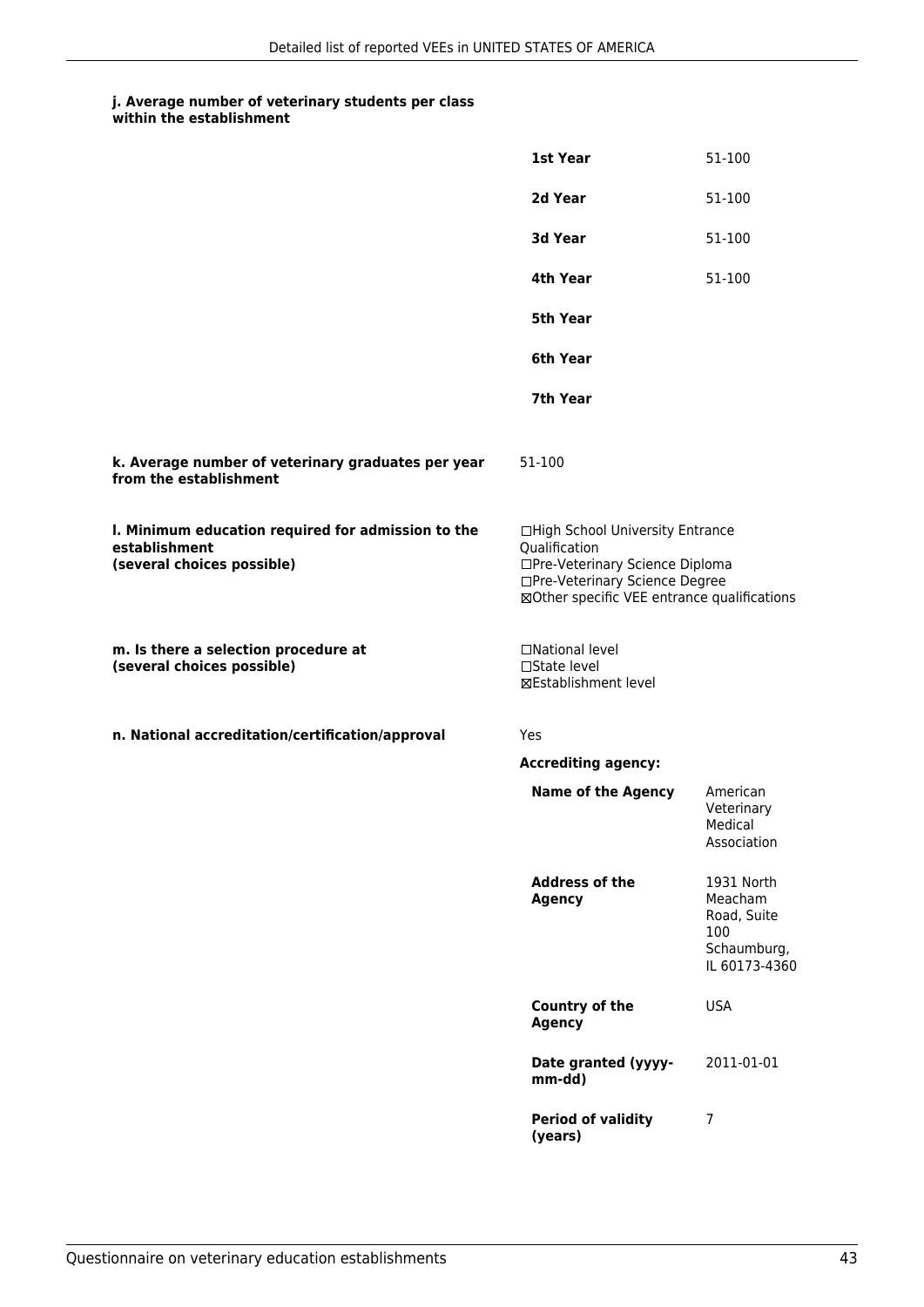**p. Any form of other international accreditation/certification/approval?**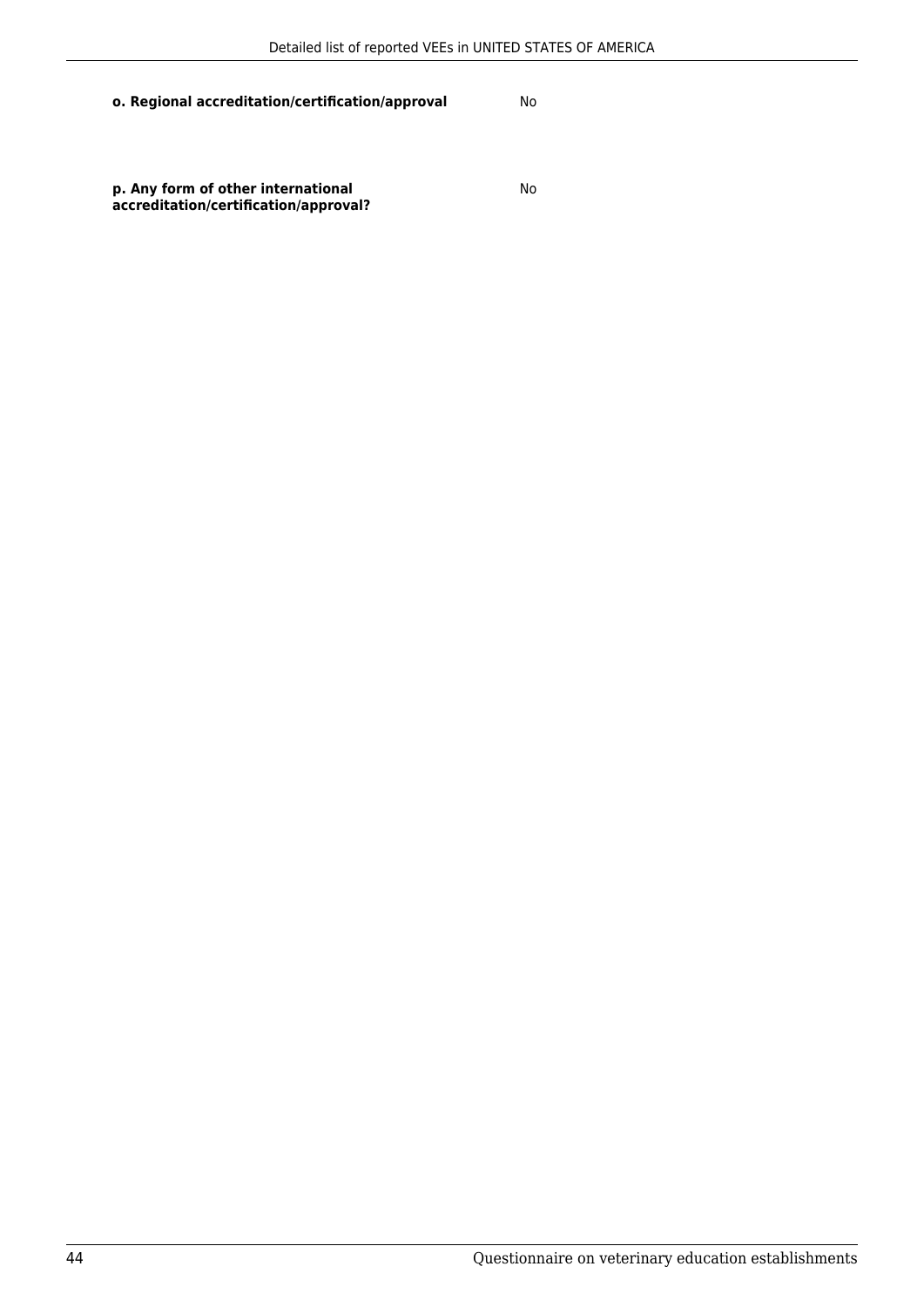## **Texas A&M University**

#### **Last modified on: 2015-01-09 20:20:50**

| a. Name of VEE                                                | Texas A&M University                                                                                               |
|---------------------------------------------------------------|--------------------------------------------------------------------------------------------------------------------|
| b. Hosting Academic Institution<br>(when relevant)            | Not relevant                                                                                                       |
| c. Address of VEE<br>(street/city/state)                      | 402 Raymond Stotzer Pkwy College Station<br>77845                                                                  |
| d. Country of VEE                                             | UNITED STATES OF AMERICA                                                                                           |
| e. Web-site (URL)                                             | http://vetmed.tamu.edu/                                                                                            |
| f. Institution type                                           | public                                                                                                             |
| g. Year of creation                                           | 1916                                                                                                               |
| h. Veterinary degree(s) granted<br>(several choices possible) | □Specific Veterinary Diploma<br>$\Box$ Bachelor<br>$\square$ Master<br>⊠Doctor<br>DPhD<br>□ Other (please explain) |

**i. Number of years of veterinary education required for VSB (or equivalent) registration**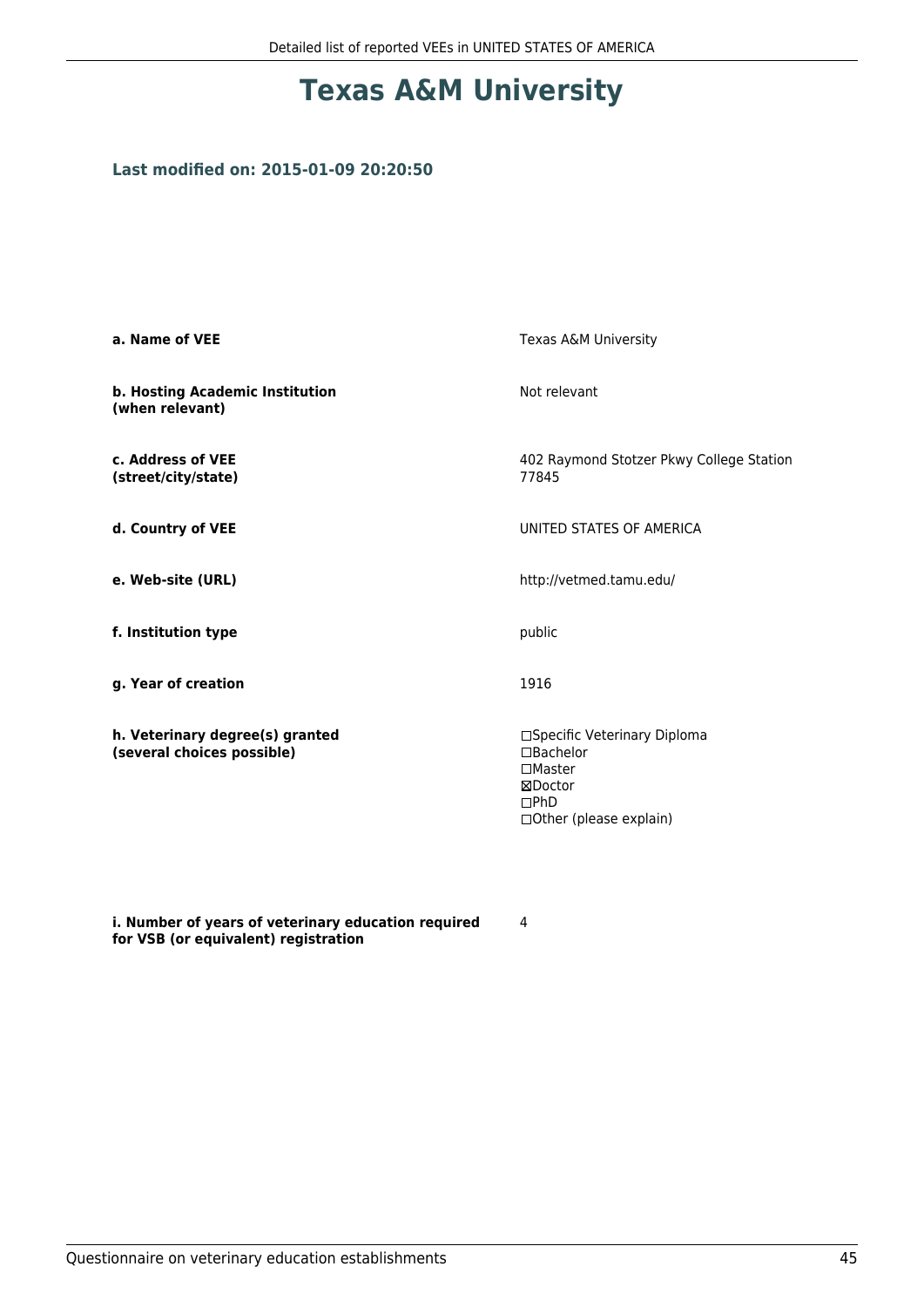|                                                                                                   | 1st Year                                                                                                                                                              | 101-150                                                                     |
|---------------------------------------------------------------------------------------------------|-----------------------------------------------------------------------------------------------------------------------------------------------------------------------|-----------------------------------------------------------------------------|
|                                                                                                   | 2d Year                                                                                                                                                               | 101-150                                                                     |
|                                                                                                   | 3d Year                                                                                                                                                               | 101-150                                                                     |
|                                                                                                   | 4th Year                                                                                                                                                              | 101-150                                                                     |
|                                                                                                   | 5th Year                                                                                                                                                              |                                                                             |
|                                                                                                   | 6th Year                                                                                                                                                              |                                                                             |
|                                                                                                   | 7th Year                                                                                                                                                              |                                                                             |
| k. Average number of veterinary graduates per year<br>from the establishment                      | 101-150                                                                                                                                                               |                                                                             |
| I. Minimum education required for admission to the<br>establishment<br>(several choices possible) | □High School University Entrance<br>Qualification<br>□Pre-Veterinary Science Diploma<br>□Pre-Veterinary Science Degree<br>⊠Other specific VEE entrance qualifications |                                                                             |
| m. Is there a selection procedure at<br>(several choices possible)                                | □National level<br>□State level<br>⊠Establishment level                                                                                                               |                                                                             |
| n. National accreditation/certification/approval                                                  | <b>Yes</b>                                                                                                                                                            |                                                                             |
|                                                                                                   | <b>Accrediting agency:</b>                                                                                                                                            |                                                                             |
|                                                                                                   | <b>Name of the Agency</b>                                                                                                                                             | American<br>Veterinary<br>Medical<br>Association                            |
|                                                                                                   | <b>Address of the</b><br><b>Agency</b>                                                                                                                                | 1931 North<br>Meacham<br>Road, Suite<br>100<br>Schaumburg,<br>IL 60173-4360 |
|                                                                                                   | <b>Country of the</b><br><b>Agency</b>                                                                                                                                | <b>USA</b>                                                                  |
|                                                                                                   | Date granted (yyyy-<br>mm-dd)                                                                                                                                         | 2009-01-01                                                                  |
|                                                                                                   | <b>Period of validity</b><br>(years)                                                                                                                                  | 7                                                                           |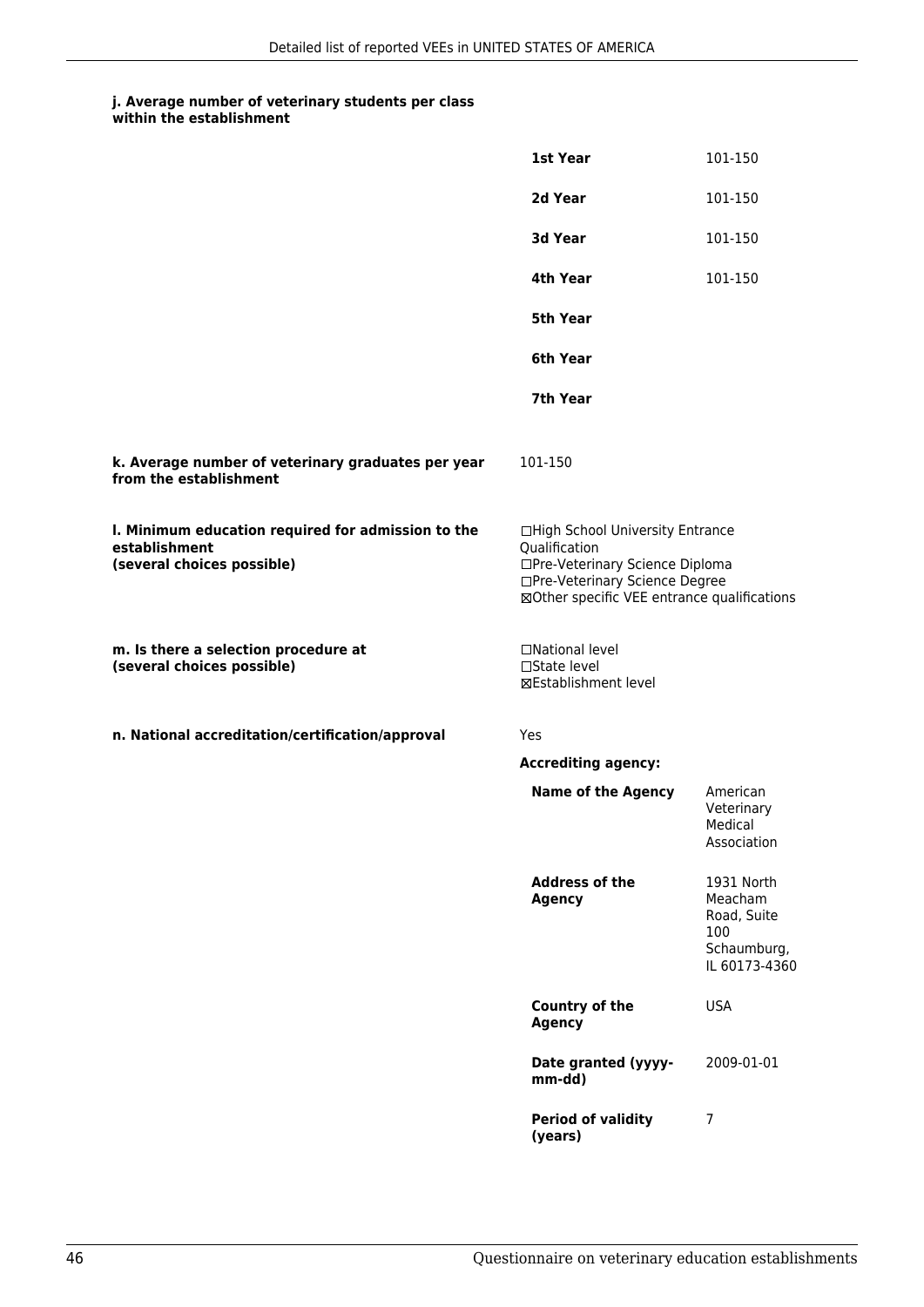**p. Any form of other international accreditation/certification/approval?**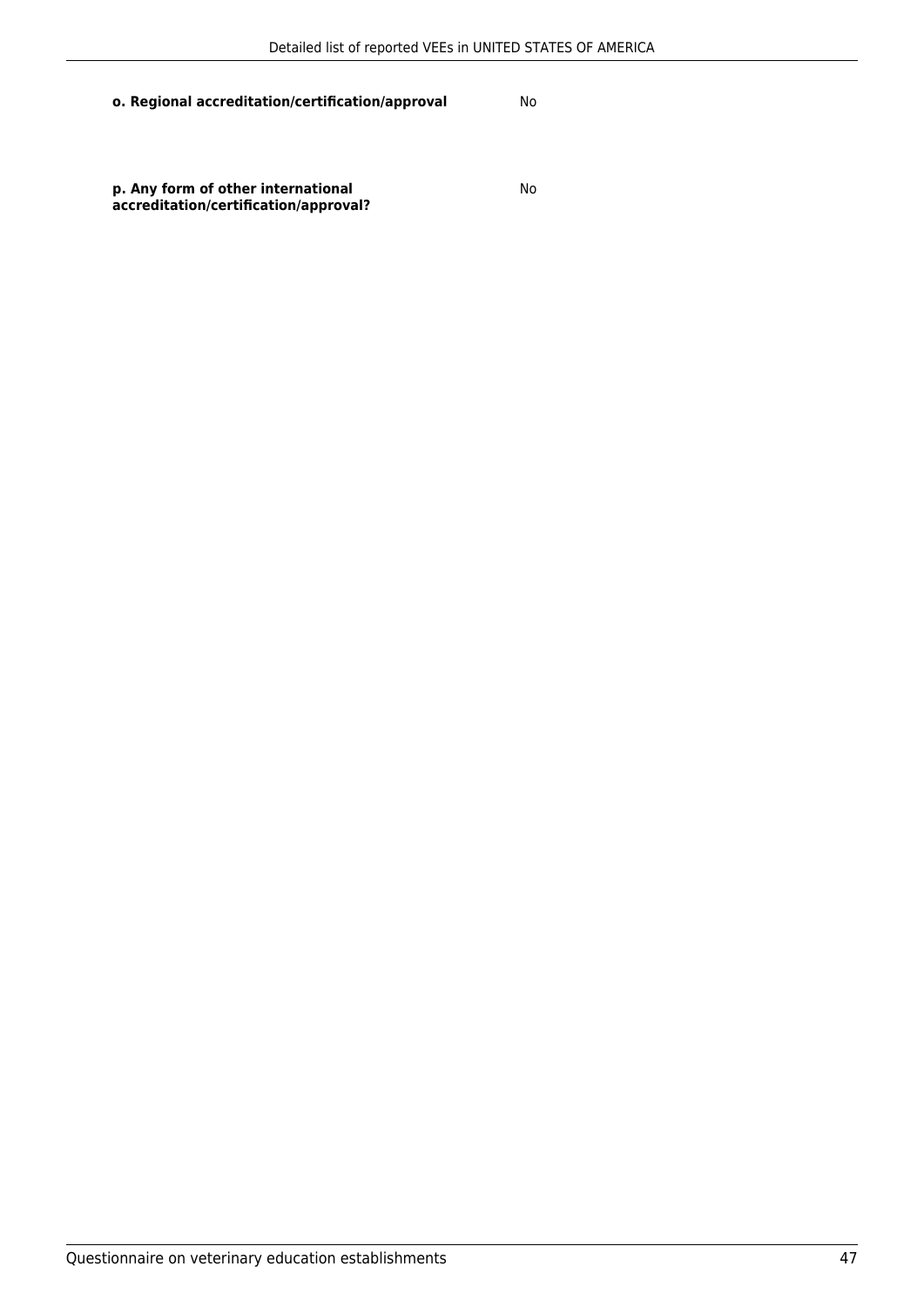## **Tufts University**

### **Last modified on: 2015-01-09 20:23:19**

| a. Name of VEE                                                | <b>Tufts University</b>                                                                                                 |
|---------------------------------------------------------------|-------------------------------------------------------------------------------------------------------------------------|
| b. Hosting Academic Institution<br>(when relevant)            | Not relevant                                                                                                            |
| c. Address of VEE<br>(street/city/state)                      | 200 Westboro RoadNorth Grafton, MA 01536                                                                                |
| d. Country of VEE                                             | UNITED STATES OF AMERICA                                                                                                |
| e. Web-site (URL)                                             | http://www.tufts.edu/vet/                                                                                               |
| f. Institution type                                           | private                                                                                                                 |
| g. Year of creation                                           | 1983                                                                                                                    |
| h. Veterinary degree(s) granted<br>(several choices possible) | □Specific Veterinary Diploma<br>$\Box$ Bachelor<br>$\Box$ Master<br>⊠Doctor<br>$\square$ PhD<br>□Other (please explain) |

**i. Number of years of veterinary education required for VSB (or equivalent) registration**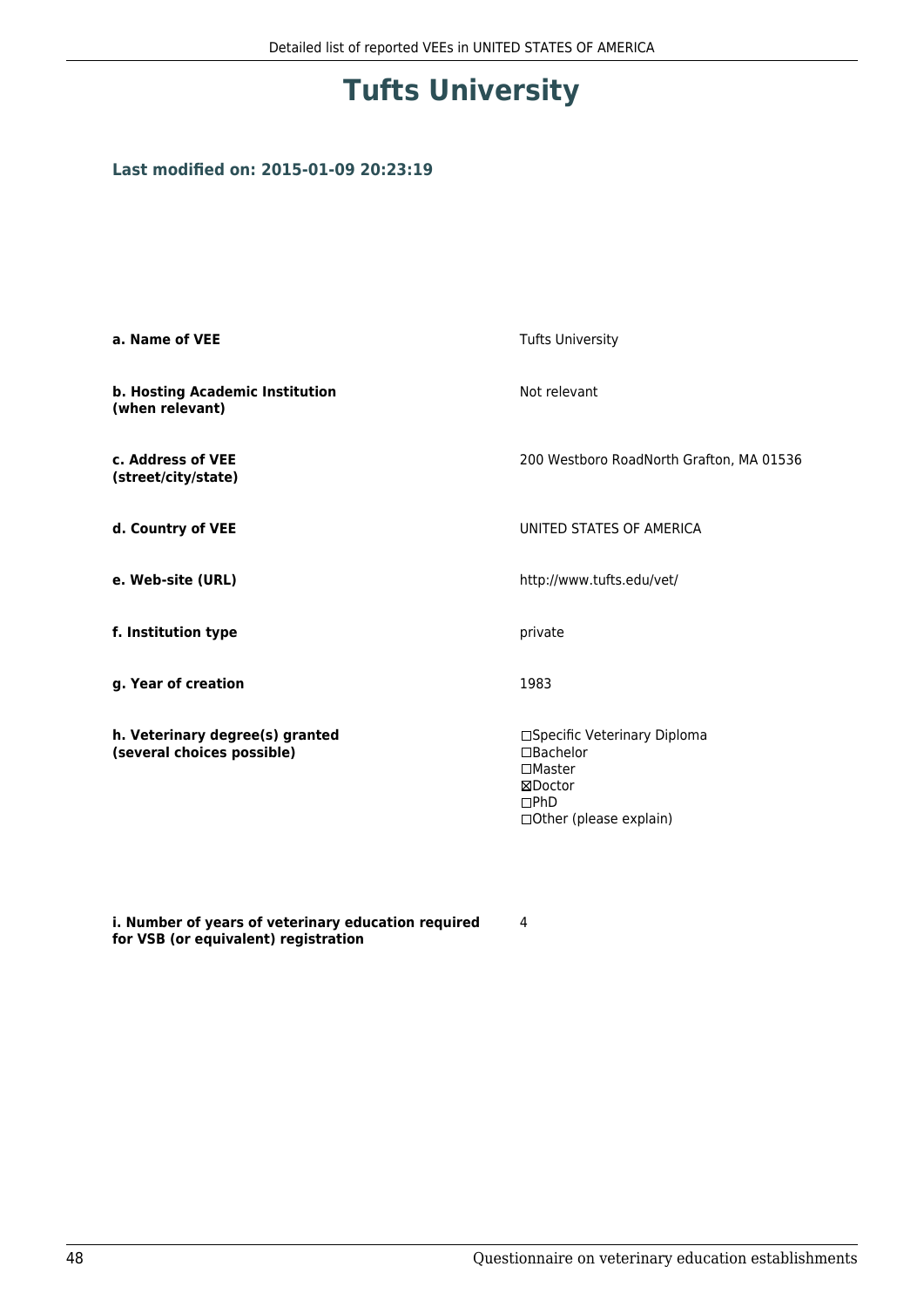| within the establishment |
|--------------------------|
|                          |

|                                                                                                   | 1st Year                                                                                                                                                              | 51-100                                                                      |
|---------------------------------------------------------------------------------------------------|-----------------------------------------------------------------------------------------------------------------------------------------------------------------------|-----------------------------------------------------------------------------|
|                                                                                                   | 2d Year                                                                                                                                                               | 51-100                                                                      |
|                                                                                                   | 3d Year                                                                                                                                                               | 51-100                                                                      |
|                                                                                                   | 4th Year                                                                                                                                                              | 51-100                                                                      |
|                                                                                                   | <b>5th Year</b>                                                                                                                                                       |                                                                             |
|                                                                                                   | 6th Year                                                                                                                                                              |                                                                             |
|                                                                                                   | 7th Year                                                                                                                                                              |                                                                             |
| k. Average number of veterinary graduates per year<br>from the establishment                      | 51-100                                                                                                                                                                |                                                                             |
| I. Minimum education required for admission to the<br>establishment<br>(several choices possible) | □High School University Entrance<br>Qualification<br>□Pre-Veterinary Science Diploma<br>□Pre-Veterinary Science Degree<br>⊠Other specific VEE entrance qualifications |                                                                             |
| m. Is there a selection procedure at<br>(several choices possible)                                | □National level<br>$\square$ State level<br><b>⊠Establishment level</b>                                                                                               |                                                                             |
| n. National accreditation/certification/approval                                                  | Yes                                                                                                                                                                   |                                                                             |
|                                                                                                   | <b>Accrediting agency:</b>                                                                                                                                            |                                                                             |
|                                                                                                   | <b>Name of the Agency</b>                                                                                                                                             | American<br>Veterinary<br>Medical<br>Association                            |
|                                                                                                   | <b>Address of the</b><br><b>Agency</b>                                                                                                                                | 1931 North<br>Meacham<br>Road, Suite<br>100<br>Schaumburg,<br>IL 60173-4360 |
|                                                                                                   | <b>Country of the</b><br><b>Agency</b>                                                                                                                                | <b>USA</b>                                                                  |
|                                                                                                   | Date granted (yyyy-<br>mm-dd)                                                                                                                                         | 2011-01-01                                                                  |
|                                                                                                   | <b>Period of validity</b><br>(years)                                                                                                                                  | 7                                                                           |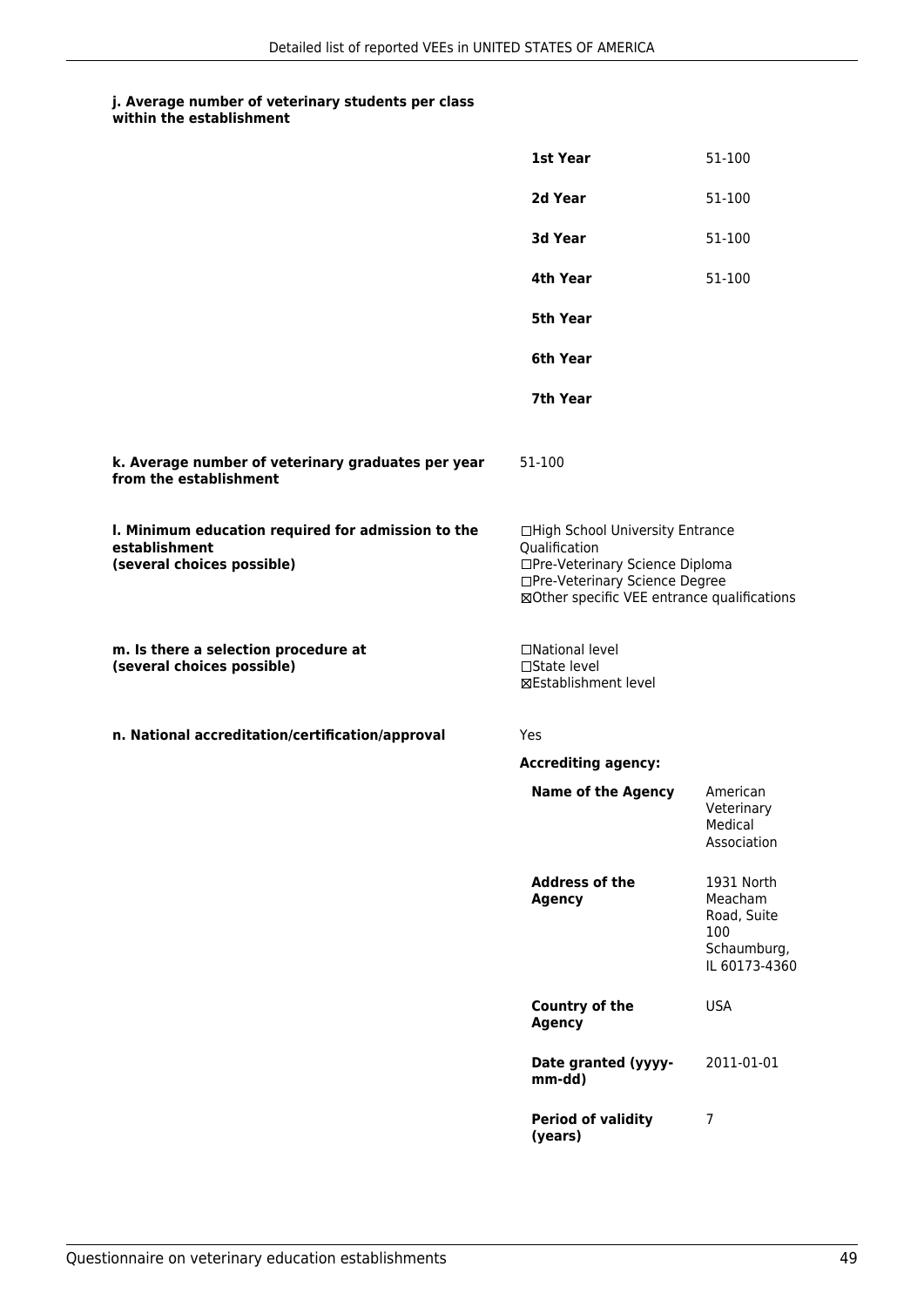**p. Any form of other international accreditation/certification/approval?**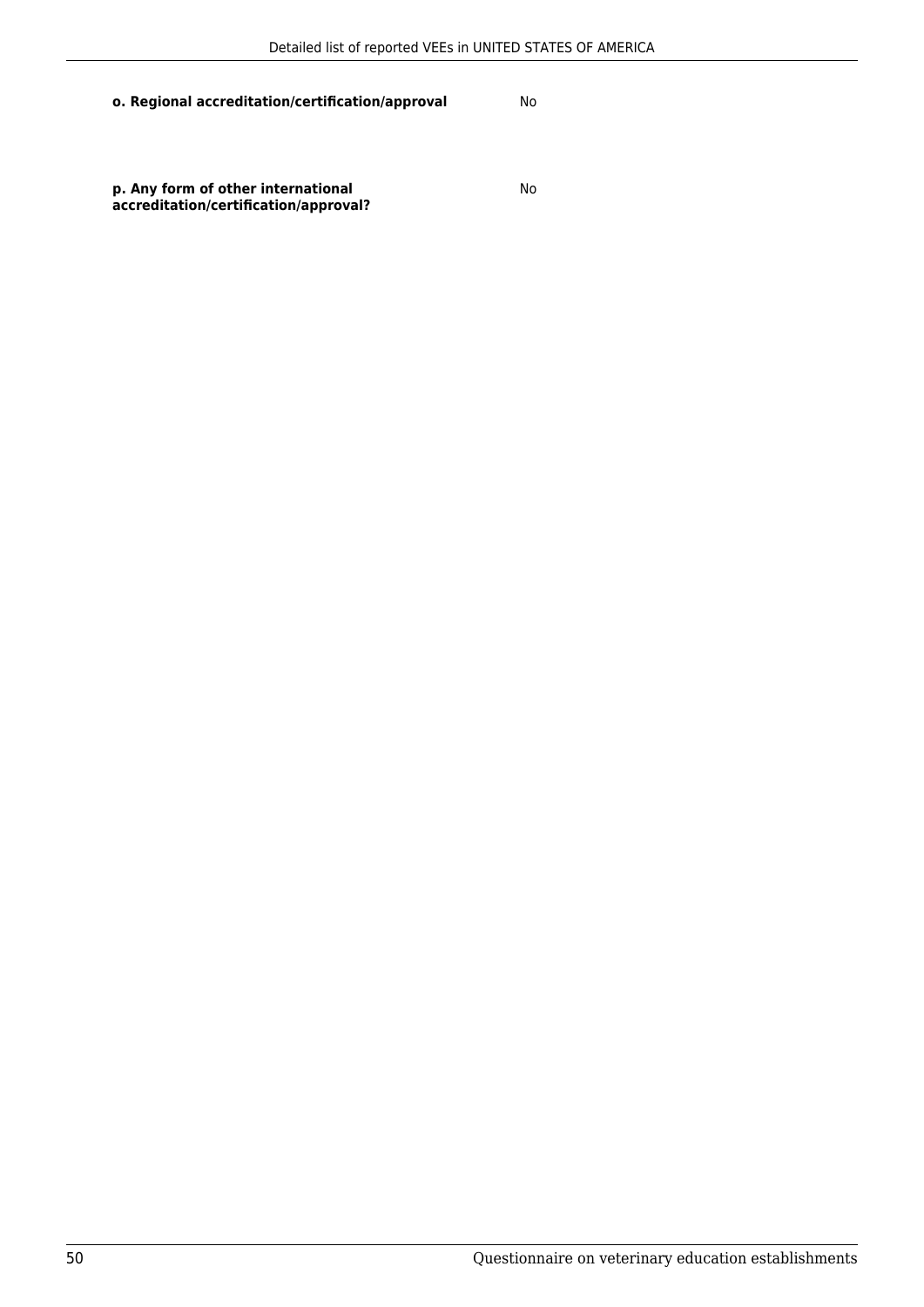## **Tuskegee University**

#### **Last modified on: 2015-01-09 20:29:49**

| a. Name of VEE                                                | <b>Tuskegee University</b>                                                                                   |
|---------------------------------------------------------------|--------------------------------------------------------------------------------------------------------------|
| b. Hosting Academic Institution<br>(when relevant)            | Not relevant                                                                                                 |
| c. Address of VEE<br>(street/city/state)                      | 1200 W. Montgomery Road Tuskegee, Alabama 36088                                                              |
| d. Country of VEE                                             | UNITED STATES OF AMERICA                                                                                     |
| e. Web-site (URL)                                             | http://www.tuskegee.edu/academics/colleges/cvmnah/school of veterinary medicine.aspx                         |
| f. Institution type                                           | private                                                                                                      |
| g. Year of creation                                           | 1945                                                                                                         |
| h. Veterinary degree(s) granted<br>(several choices possible) | □Specific Veterinary Diploma<br>□Bachelor<br>$\square$ Master<br>⊠Doctor<br>DPhD<br>□ Other (please explain) |

4

**i. Number of years of veterinary education required for VSB (or equivalent) registration**

#### **j. Average number of veterinary students per class within the establishment**

| 1st Year | 51-100 |
|----------|--------|
| 2d Year  | 51-100 |
| 3d Year  | 51-100 |
| 4th Year | 51-100 |
| 5th Year |        |
| 6th Year |        |
| 7th Year |        |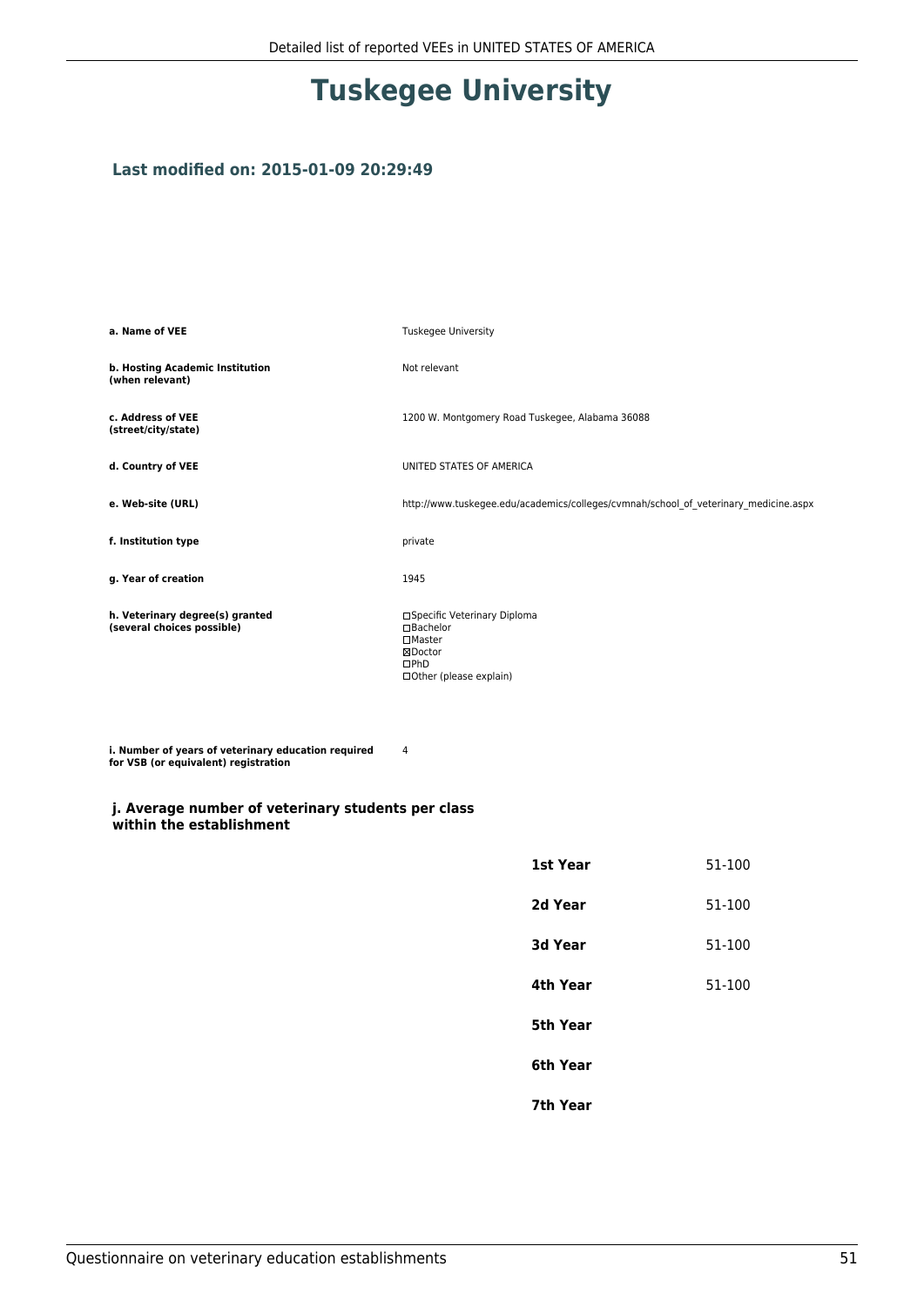| k. Average number of veterinary graduates per year<br>from the establishment                      | 51-100                                                                                                                                                                |                                                                             |
|---------------------------------------------------------------------------------------------------|-----------------------------------------------------------------------------------------------------------------------------------------------------------------------|-----------------------------------------------------------------------------|
| I. Minimum education required for admission to the<br>establishment<br>(several choices possible) | □High School University Entrance<br>Qualification<br>□Pre-Veterinary Science Diploma<br>□Pre-Veterinary Science Degree<br>⊠Other specific VEE entrance qualifications |                                                                             |
| m. Is there a selection procedure at<br>(several choices possible)                                | □National level<br>□State level<br>⊠Establishment level                                                                                                               |                                                                             |
| n. National accreditation/certification/approval                                                  | Yes                                                                                                                                                                   |                                                                             |
|                                                                                                   | <b>Accrediting agency:</b>                                                                                                                                            |                                                                             |
|                                                                                                   | <b>Name of the Agency</b>                                                                                                                                             | American<br>Veterinary<br>Medical<br>Association                            |
|                                                                                                   | <b>Address of the</b><br><b>Agency</b>                                                                                                                                | 1931 North<br>Meacham<br>Road, Suite<br>100<br>Schaumburg,<br>IL 60173-4360 |
|                                                                                                   | <b>Country of the</b><br><b>Agency</b>                                                                                                                                | <b>USA</b>                                                                  |
|                                                                                                   | Date granted (yyyy-<br>mm-dd)                                                                                                                                         | 2013-01-01                                                                  |
|                                                                                                   | <b>Period of validity</b><br>(years)                                                                                                                                  | 7                                                                           |
| o. Regional accreditation/certification/approval                                                  | No                                                                                                                                                                    |                                                                             |
| p. Any form of other international<br>accreditation/certification/approval?                       | No                                                                                                                                                                    |                                                                             |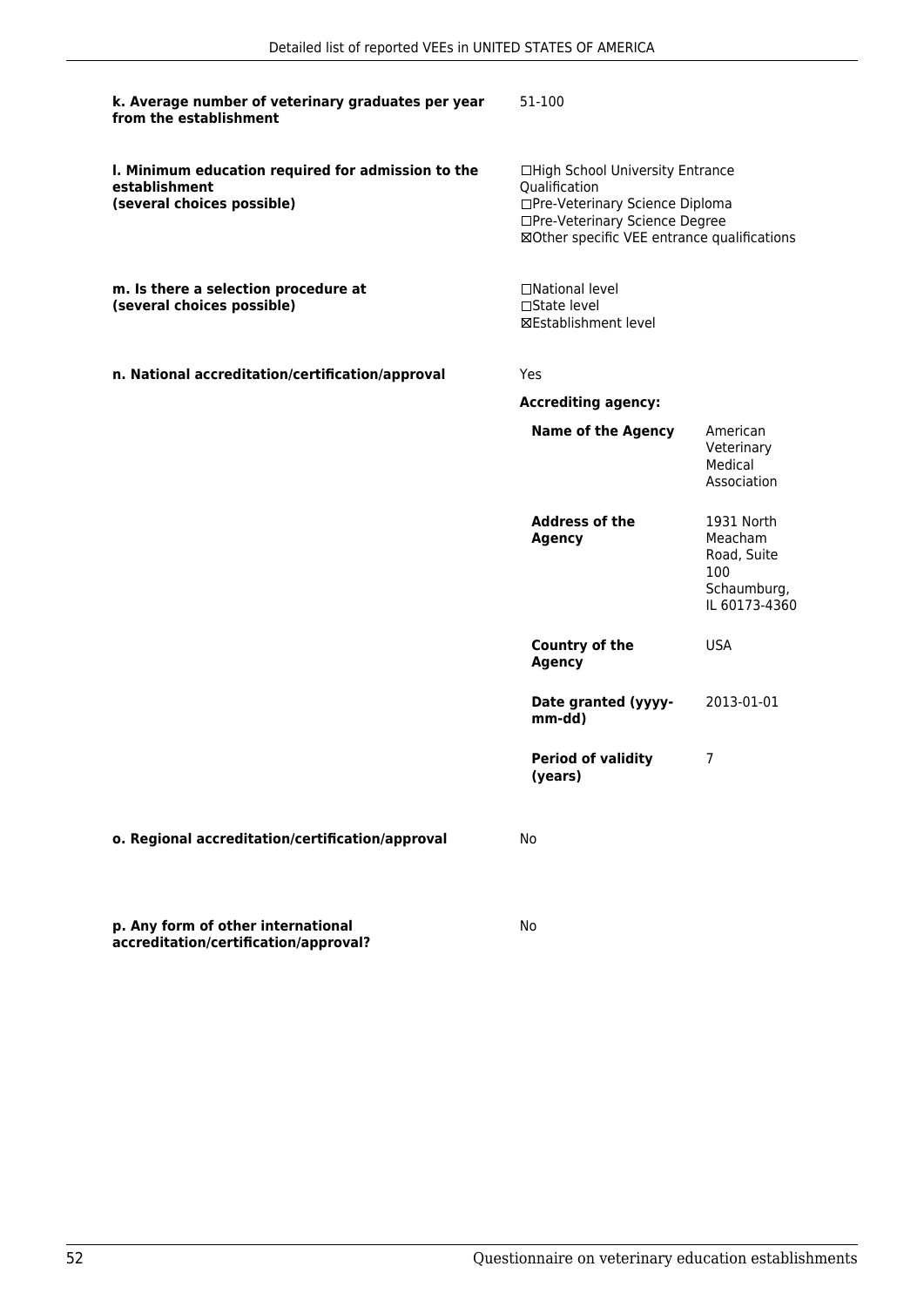## **University of California - Davis**

### **Last modified on: 2015-01-09 20:32:57**

| a. Name of VEE                                                | University of California - Davis                                                                                   |
|---------------------------------------------------------------|--------------------------------------------------------------------------------------------------------------------|
| b. Hosting Academic Institution<br>(when relevant)            | Not relevant                                                                                                       |
| c. Address of VEE<br>(street/city/state)                      | One Shields Avenue Davis, CA 95616                                                                                 |
| d. Country of VEE                                             | UNITED STATES OF AMERICA                                                                                           |
| e. Web-site (URL)                                             | http://www.vetmed.ucdavis.edu/index.cfm                                                                            |
| f. Institution type                                           | public                                                                                                             |
| g. Year of creation                                           | 1948                                                                                                               |
| h. Veterinary degree(s) granted<br>(several choices possible) | □Specific Veterinary Diploma<br>$\Box$ Bachelor<br>$\square$ Master<br>⊠Doctor<br>DPhD<br>□ Other (please explain) |

**i. Number of years of veterinary education required for VSB (or equivalent) registration**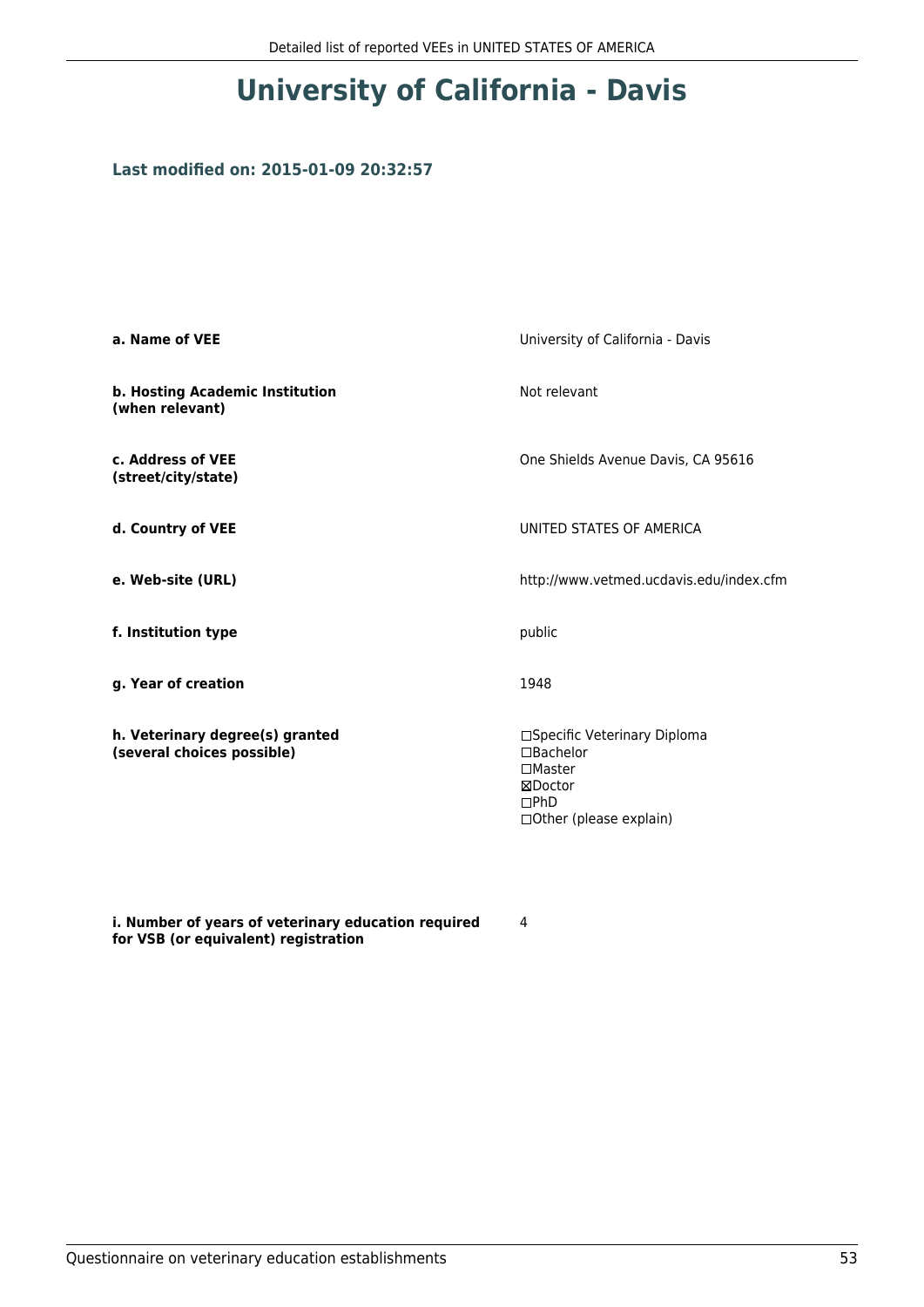| within the establishment |
|--------------------------|
|                          |

|                                                                                                   | 1st Year                                                                                                                                                              | 101-150                                                                     |
|---------------------------------------------------------------------------------------------------|-----------------------------------------------------------------------------------------------------------------------------------------------------------------------|-----------------------------------------------------------------------------|
|                                                                                                   | 2d Year                                                                                                                                                               | 101-150                                                                     |
|                                                                                                   | 3d Year                                                                                                                                                               | 101-150                                                                     |
|                                                                                                   | 4th Year                                                                                                                                                              | 101-150                                                                     |
|                                                                                                   | 5th Year                                                                                                                                                              |                                                                             |
|                                                                                                   | 6th Year                                                                                                                                                              |                                                                             |
|                                                                                                   | 7th Year                                                                                                                                                              |                                                                             |
| k. Average number of veterinary graduates per year<br>from the establishment                      | 101-150                                                                                                                                                               |                                                                             |
| I. Minimum education required for admission to the<br>establishment<br>(several choices possible) | □High School University Entrance<br>Qualification<br>□Pre-Veterinary Science Diploma<br>□Pre-Veterinary Science Degree<br>⊠Other specific VEE entrance qualifications |                                                                             |
| m. Is there a selection procedure at<br>(several choices possible)                                | □National level<br>$\square$ State level<br><b>⊠Establishment level</b>                                                                                               |                                                                             |
| n. National accreditation/certification/approval                                                  | Yes                                                                                                                                                                   |                                                                             |
|                                                                                                   | <b>Accrediting agency:</b>                                                                                                                                            |                                                                             |
|                                                                                                   | <b>Name of the Agency</b>                                                                                                                                             | American<br>Veterinary<br>Medical<br>Association                            |
|                                                                                                   | <b>Address of the</b><br><b>Agency</b>                                                                                                                                | 1931 North<br>Meacham<br>Road, Suite<br>100<br>Schaumburg,<br>IL 60173-4360 |
|                                                                                                   | <b>Country of the</b><br><b>Agency</b>                                                                                                                                | <b>USA</b>                                                                  |
|                                                                                                   | Date granted (yyyy-<br>mm-dd)                                                                                                                                         | 2011-01-01                                                                  |
|                                                                                                   | <b>Period of validity</b><br>(years)                                                                                                                                  | 7                                                                           |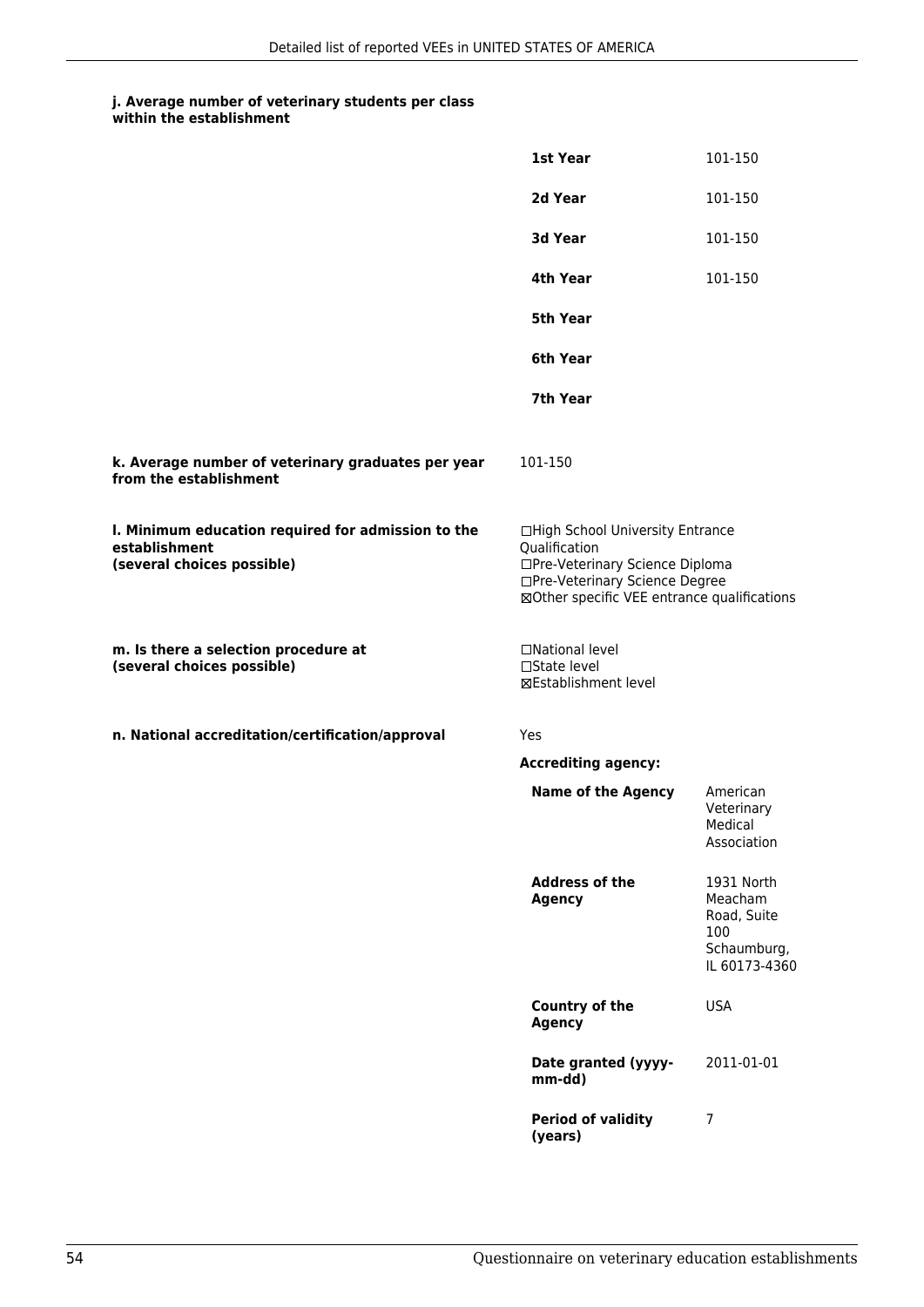**p. Any form of other international accreditation/certification/approval?**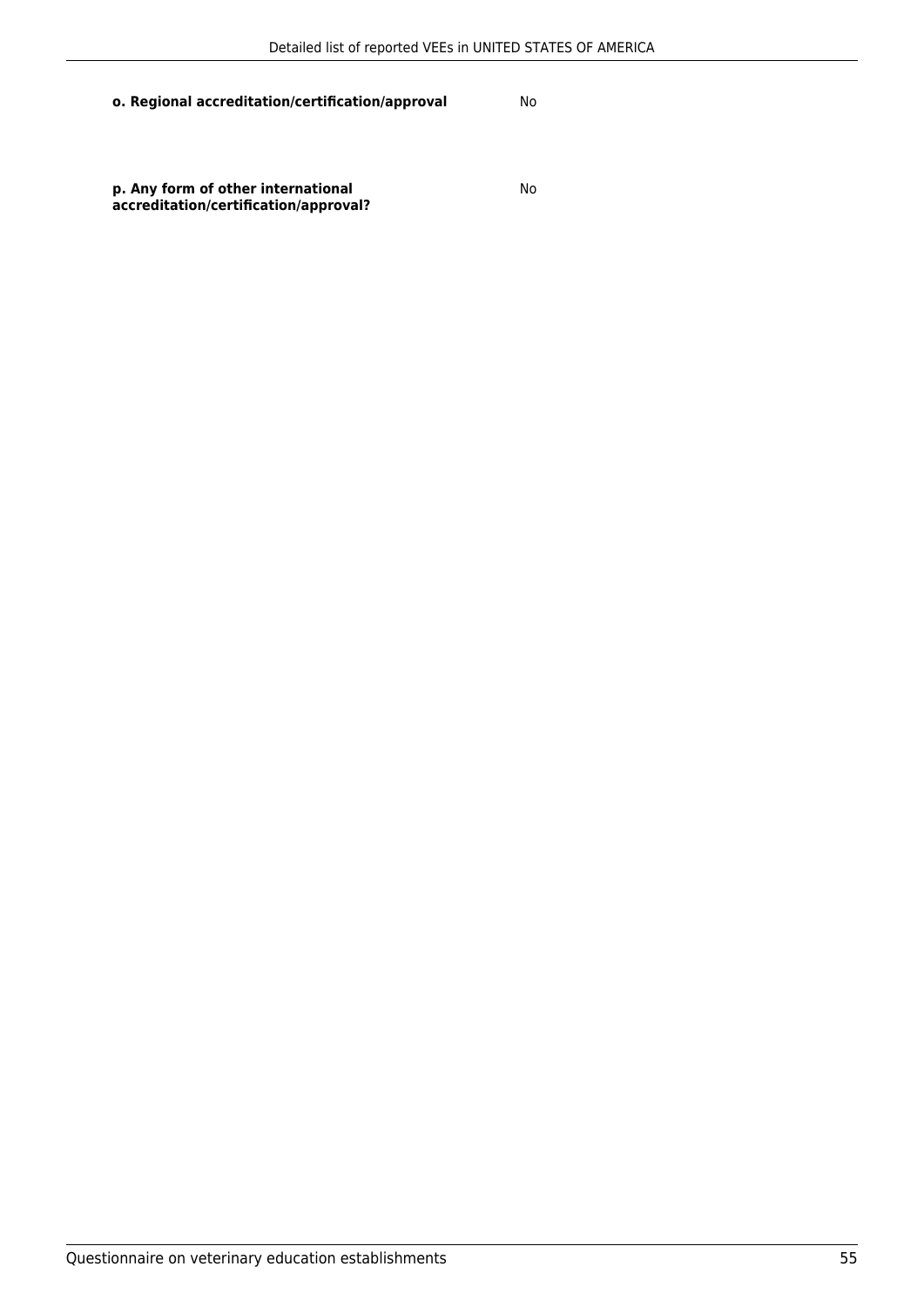## **University of Florida**

#### **Last modified on: 2015-01-09 20:35:45**

| a. Name of VEE                                                | University of Florida                                                                                           |
|---------------------------------------------------------------|-----------------------------------------------------------------------------------------------------------------|
| b. Hosting Academic Institution<br>(when relevant)            | Not relevant                                                                                                    |
| c. Address of VEE<br>(street/city/state)                      | 2015 SW 16th Avenue, Gainesville FL 32608                                                                       |
| d. Country of VEE                                             | UNITED STATES OF AMERICA                                                                                        |
| e. Web-site (URL)                                             | http://www.vetmed.ufl.edu/                                                                                      |
| f. Institution type                                           | public                                                                                                          |
| g. Year of creation                                           | 1980                                                                                                            |
| h. Veterinary degree(s) granted<br>(several choices possible) | □Specific Veterinary Diploma<br>$\Box$ Bachelor<br>$\Box$ Master<br>⊠Doctor<br>DPhD<br>□ Other (please explain) |

**i. Number of years of veterinary education required for VSB (or equivalent) registration**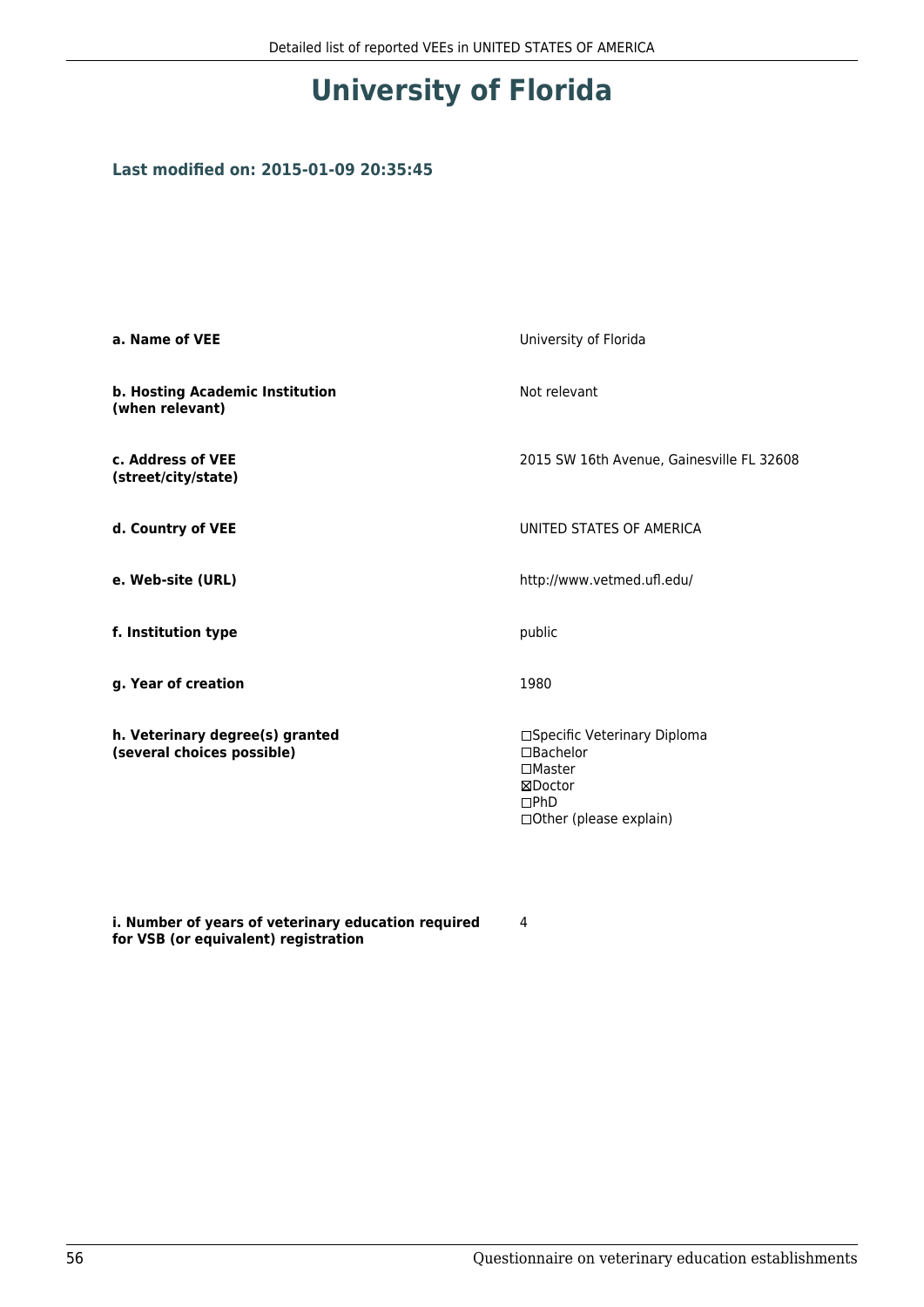| within the establishment |
|--------------------------|
|                          |

|                                                                                                   | 1st Year                                                                                                                                                              | 51-100                                                                      |
|---------------------------------------------------------------------------------------------------|-----------------------------------------------------------------------------------------------------------------------------------------------------------------------|-----------------------------------------------------------------------------|
|                                                                                                   | 2d Year                                                                                                                                                               | 51-100                                                                      |
|                                                                                                   | 3d Year                                                                                                                                                               | 51-100                                                                      |
|                                                                                                   | 4th Year                                                                                                                                                              | 51-100                                                                      |
|                                                                                                   | 5th Year                                                                                                                                                              |                                                                             |
|                                                                                                   | 6th Year                                                                                                                                                              |                                                                             |
|                                                                                                   | 7th Year                                                                                                                                                              |                                                                             |
| k. Average number of veterinary graduates per year<br>from the establishment                      | 51-100                                                                                                                                                                |                                                                             |
| I. Minimum education required for admission to the<br>establishment<br>(several choices possible) | □High School University Entrance<br>Qualification<br>□Pre-Veterinary Science Diploma<br>□Pre-Veterinary Science Degree<br>⊠Other specific VEE entrance qualifications |                                                                             |
| m. Is there a selection procedure at<br>(several choices possible)                                | □National level<br>$\square$ State level<br><b>⊠Establishment level</b>                                                                                               |                                                                             |
| n. National accreditation/certification/approval                                                  | Yes                                                                                                                                                                   |                                                                             |
|                                                                                                   | <b>Accrediting agency:</b>                                                                                                                                            |                                                                             |
|                                                                                                   | <b>Name of the Agency</b>                                                                                                                                             | American<br>Veterinary<br>Medical<br>Association                            |
|                                                                                                   | <b>Address of the</b><br><b>Agency</b>                                                                                                                                | 1931 North<br>Meacham<br>Road, Suite<br>100<br>Schaumburg,<br>IL 60173-4360 |
|                                                                                                   | <b>Country of the</b><br><b>Agency</b>                                                                                                                                | <b>USA</b>                                                                  |
|                                                                                                   | Date granted (yyyy-<br>mm-dd)                                                                                                                                         | 2008-01-01                                                                  |
|                                                                                                   | <b>Period of validity</b><br>(years)                                                                                                                                  | 7                                                                           |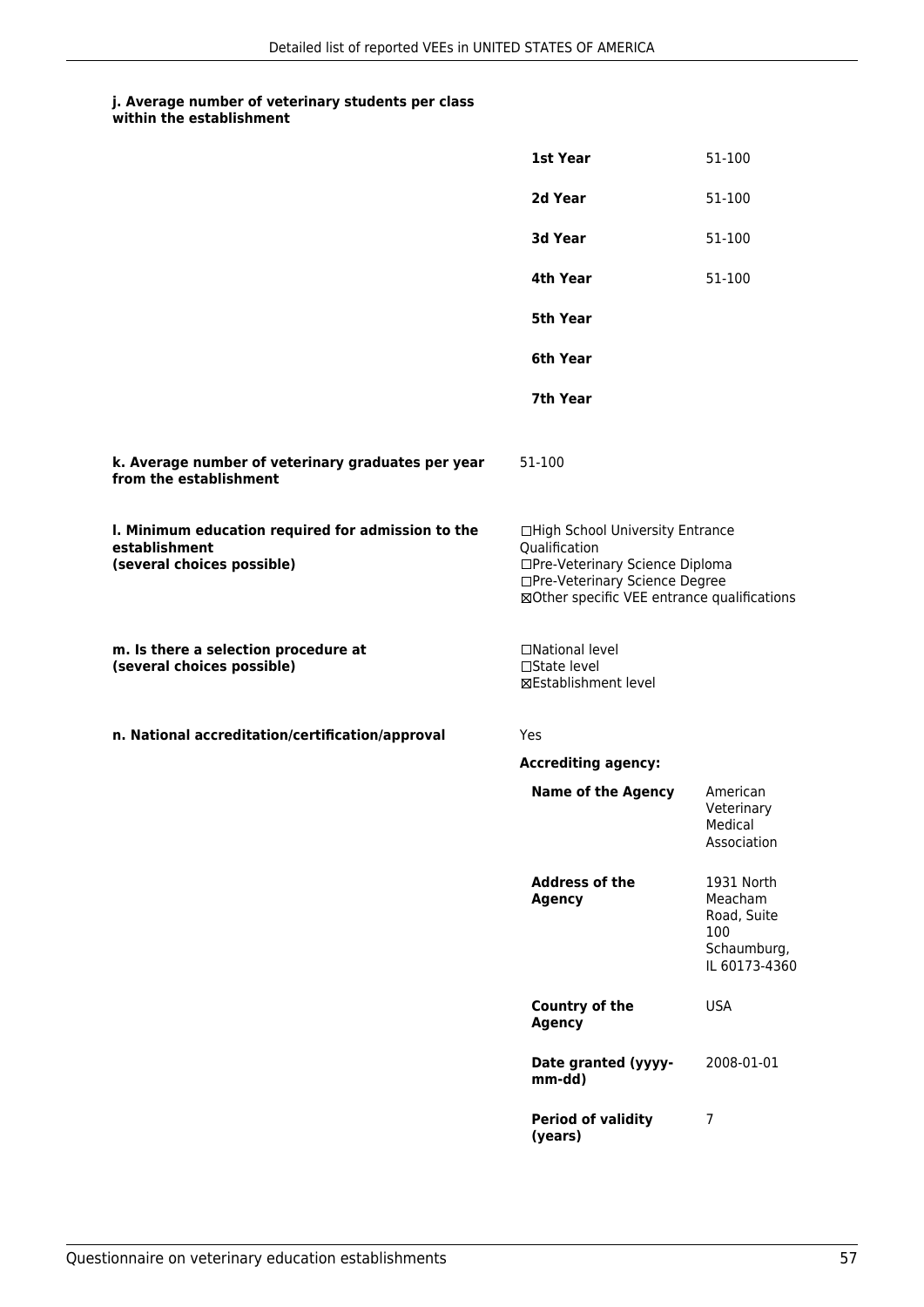**p. Any form of other international accreditation/certification/approval?**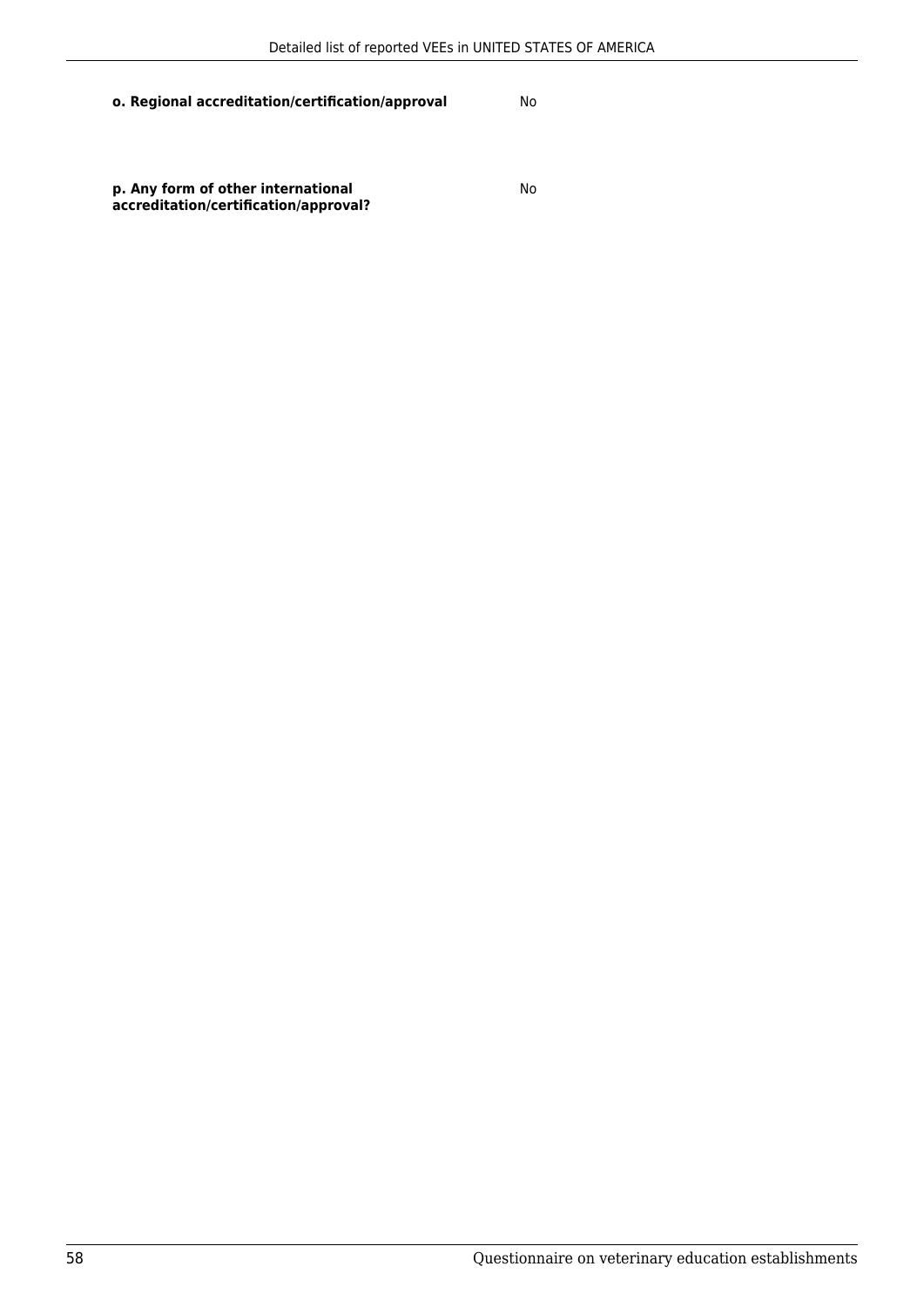# **University of Georgia**

#### **Last modified on: 2015-01-09 20:38:26**

| a. Name of VEE                                                | University of Georgia                                                                                              |
|---------------------------------------------------------------|--------------------------------------------------------------------------------------------------------------------|
| b. Hosting Academic Institution<br>(when relevant)            | Not relevant                                                                                                       |
| c. Address of VEE<br>(street/city/state)                      | 501 D.W. Brooks Drive, Athens, Georgia,<br>30602                                                                   |
| d. Country of VEE                                             | UNITED STATES OF AMERICA                                                                                           |
| e. Web-site (URL)                                             | http://www.vet.uga.edu/                                                                                            |
| f. Institution type                                           | public                                                                                                             |
| g. Year of creation                                           | 1946                                                                                                               |
| h. Veterinary degree(s) granted<br>(several choices possible) | □Specific Veterinary Diploma<br>$\Box$ Bachelor<br>$\square$ Master<br>⊠Doctor<br>DPhD<br>□ Other (please explain) |

**i. Number of years of veterinary education required for VSB (or equivalent) registration**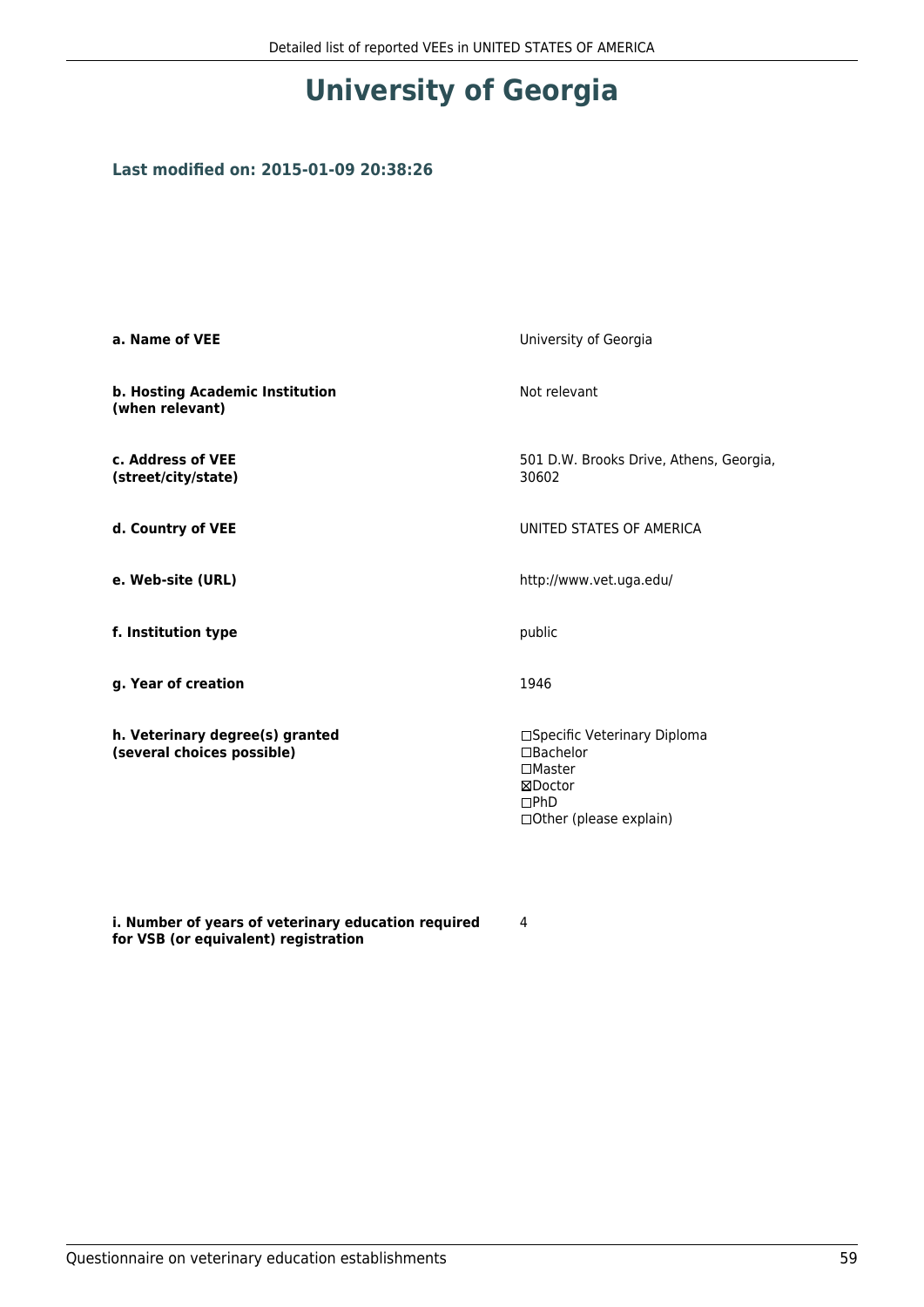| within the establishment |
|--------------------------|
|                          |

|                                                                                                   | 1st Year                                                                                                                                                              | 101-150                                                                     |
|---------------------------------------------------------------------------------------------------|-----------------------------------------------------------------------------------------------------------------------------------------------------------------------|-----------------------------------------------------------------------------|
|                                                                                                   | 2d Year                                                                                                                                                               | 101-150                                                                     |
|                                                                                                   | 3d Year                                                                                                                                                               | 101-150                                                                     |
|                                                                                                   | 4th Year                                                                                                                                                              | 101-150                                                                     |
|                                                                                                   | 5th Year                                                                                                                                                              |                                                                             |
|                                                                                                   | 6th Year                                                                                                                                                              |                                                                             |
|                                                                                                   | 7th Year                                                                                                                                                              |                                                                             |
| k. Average number of veterinary graduates per year<br>from the establishment                      | 101-150                                                                                                                                                               |                                                                             |
| I. Minimum education required for admission to the<br>establishment<br>(several choices possible) | □High School University Entrance<br>Qualification<br>□Pre-Veterinary Science Diploma<br>□Pre-Veterinary Science Degree<br>⊠Other specific VEE entrance qualifications |                                                                             |
| m. Is there a selection procedure at<br>(several choices possible)                                | □National level<br>$\square$ State level<br><b>⊠Establishment level</b>                                                                                               |                                                                             |
| n. National accreditation/certification/approval                                                  | Yes                                                                                                                                                                   |                                                                             |
|                                                                                                   | <b>Accrediting agency:</b>                                                                                                                                            |                                                                             |
|                                                                                                   | <b>Name of the Agency</b>                                                                                                                                             | American<br>Veterinary<br>Medical<br>Association                            |
|                                                                                                   | <b>Address of the</b><br><b>Agency</b>                                                                                                                                | 1931 North<br>Meacham<br>Road, Suite<br>100<br>Schaumburg,<br>IL 60173-4360 |
|                                                                                                   | <b>Country of the</b><br><b>Agency</b>                                                                                                                                | <b>USA</b>                                                                  |
|                                                                                                   | Date granted (yyyy-<br>mm-dd)                                                                                                                                         | 2013-01-01                                                                  |
|                                                                                                   | <b>Period of validity</b><br>(years)                                                                                                                                  | 7                                                                           |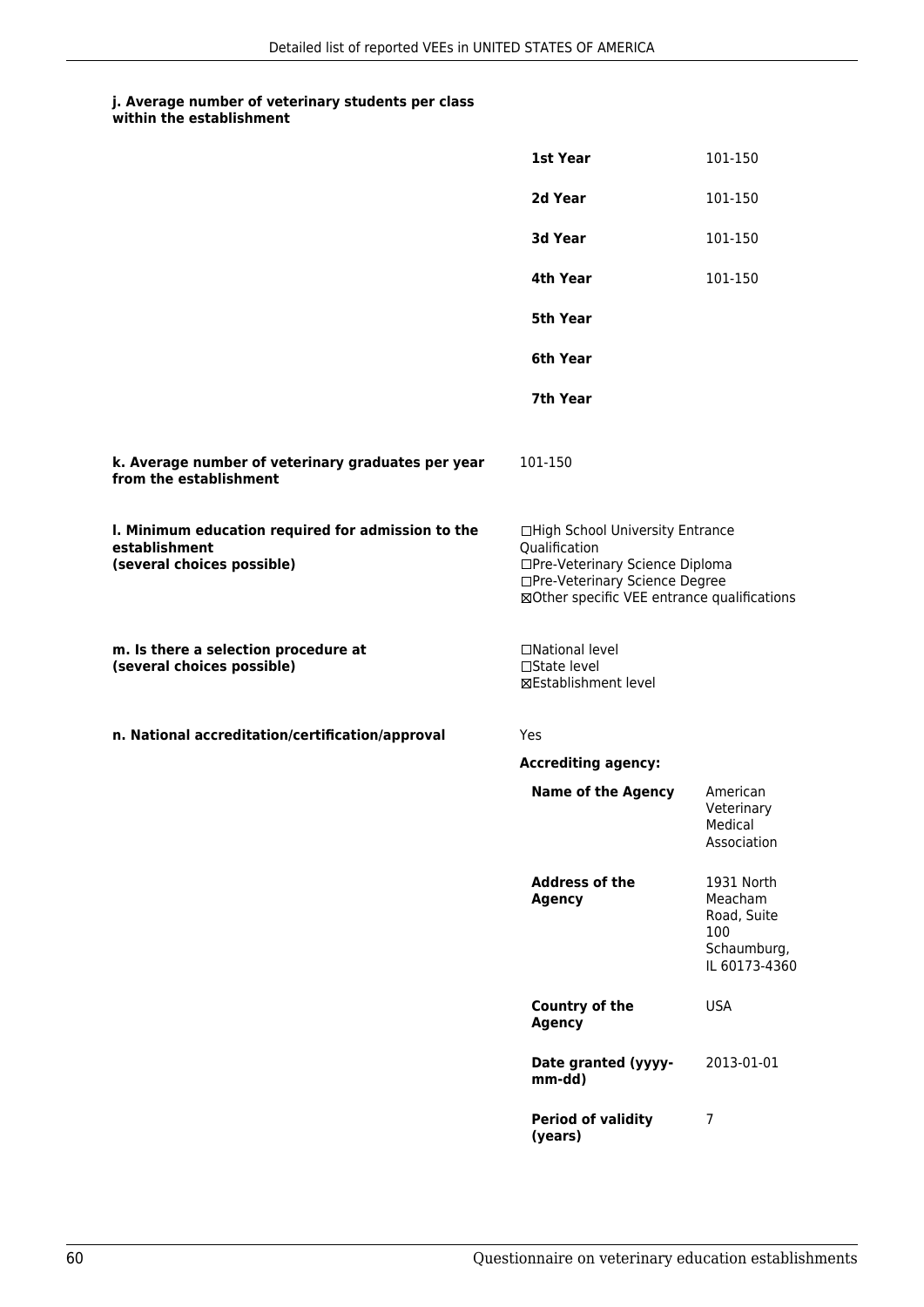**p. Any form of other international accreditation/certification/approval?**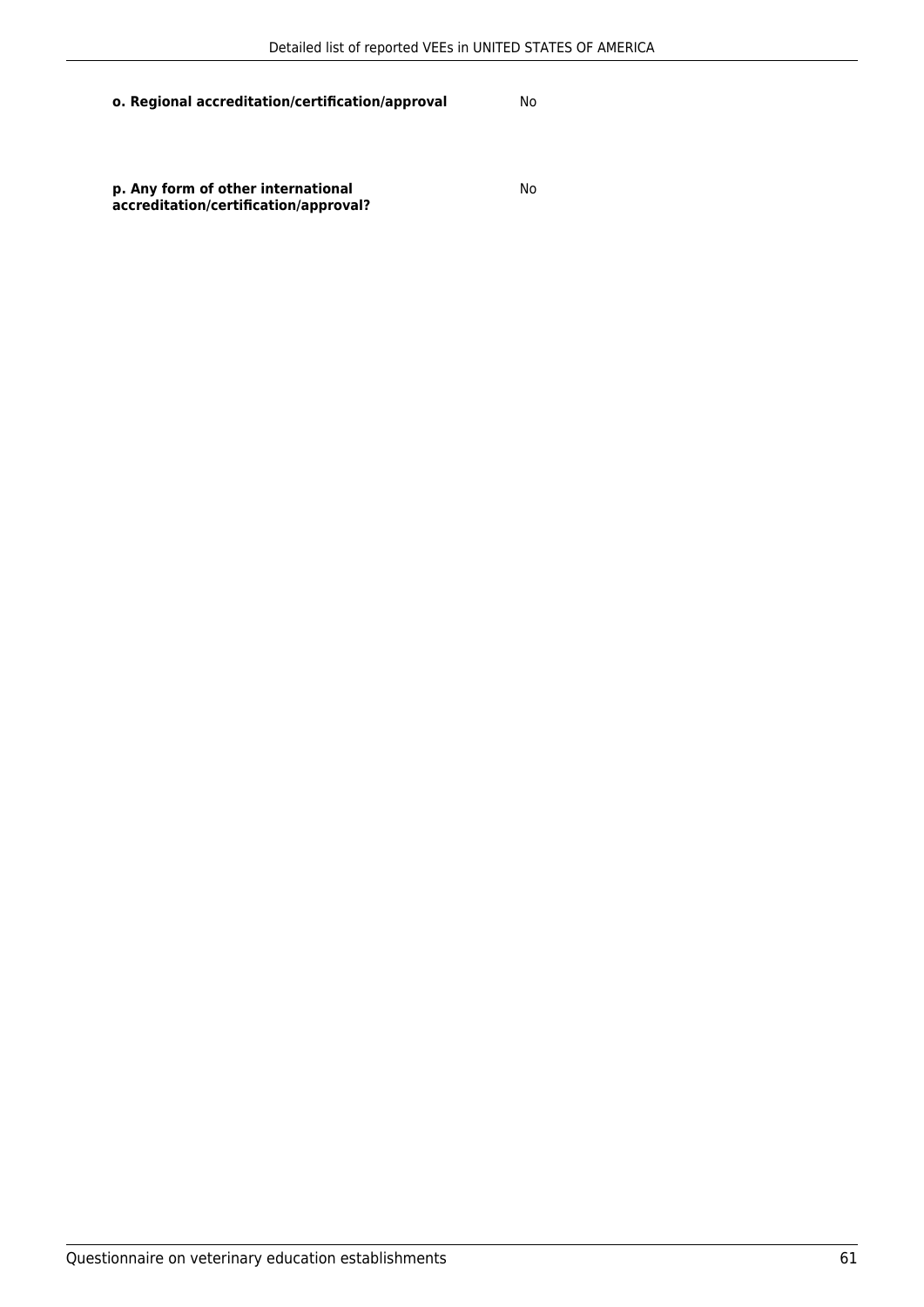## **University of Illinois - Urbana/Champaign**

#### **Last modified on: 2015-01-09 20:41:28**

| a. Name of VEE                                                | University of Illinois - Urbana/Champaign                                                                      |
|---------------------------------------------------------------|----------------------------------------------------------------------------------------------------------------|
| b. Hosting Academic Institution<br>(when relevant)            | Not relevant                                                                                                   |
| c. Address of VEE<br>(street/city/state)                      | 2001 S Lincoln Ave. Urbana, IL 61802                                                                           |
| d. Country of VEE                                             | UNITED STATES OF AMERICA                                                                                       |
| e. Web-site (URL)                                             | http://vetmed.illinois.edu/                                                                                    |
| f. Institution type                                           | public                                                                                                         |
| g. Year of creation                                           | 1948                                                                                                           |
| h. Veterinary degree(s) granted<br>(several choices possible) | □Specific Veterinary Diploma<br>□Bachelor<br>$\Box$ Master<br>⊠Doctor<br>DPhD<br>$\Box$ Other (please explain) |

**i. Number of years of veterinary education required for VSB (or equivalent) registration**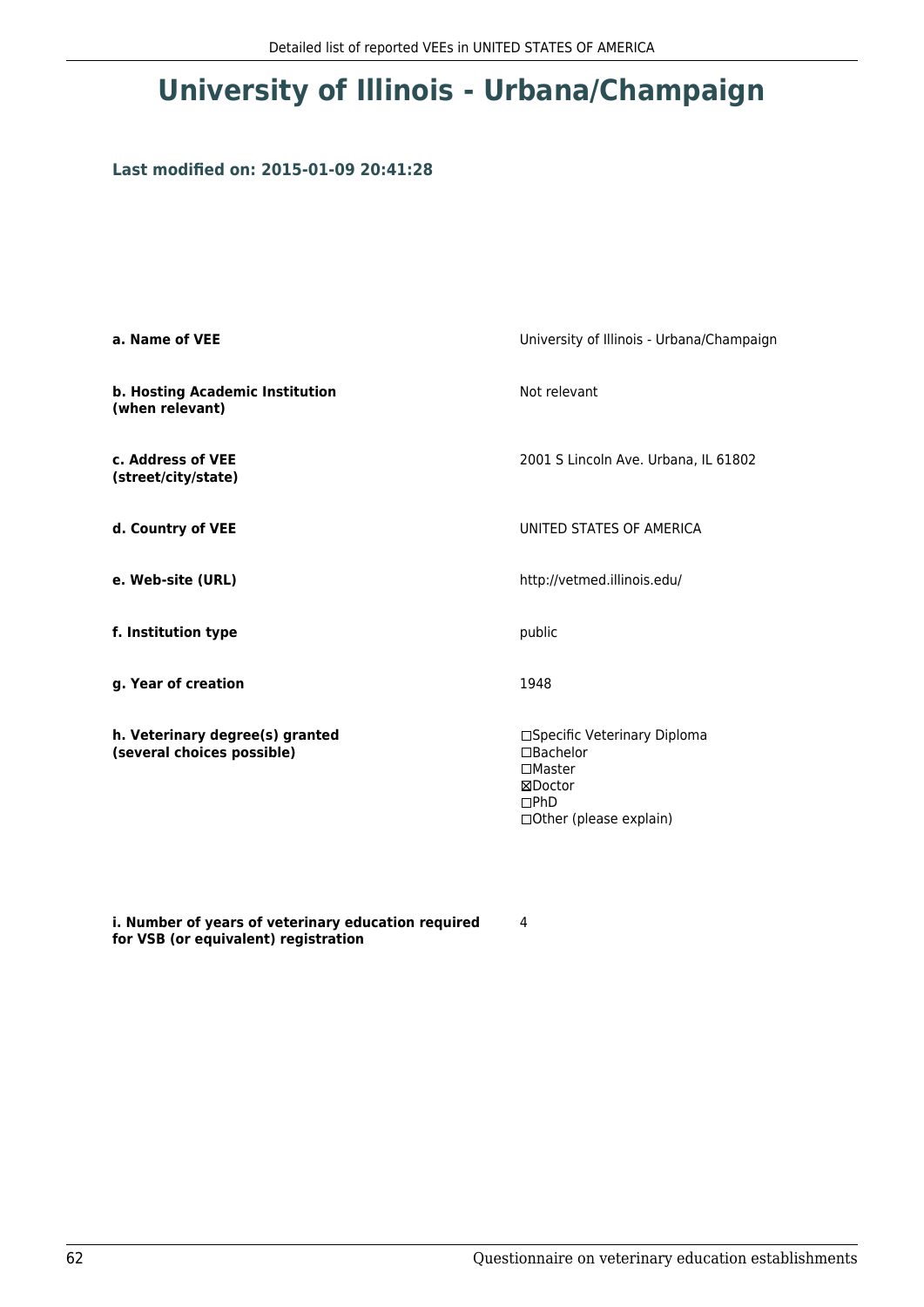| within the establishment |
|--------------------------|
|                          |

|                                                                                                   | 1st Year                                                                                                                                                              | 101-150                                                                     |
|---------------------------------------------------------------------------------------------------|-----------------------------------------------------------------------------------------------------------------------------------------------------------------------|-----------------------------------------------------------------------------|
|                                                                                                   | 2d Year                                                                                                                                                               | 101-150                                                                     |
|                                                                                                   | 3d Year                                                                                                                                                               | 101-150                                                                     |
|                                                                                                   | 4th Year                                                                                                                                                              | 101-150                                                                     |
|                                                                                                   | 5th Year                                                                                                                                                              |                                                                             |
|                                                                                                   | 6th Year                                                                                                                                                              |                                                                             |
|                                                                                                   | 7th Year                                                                                                                                                              |                                                                             |
| k. Average number of veterinary graduates per year<br>from the establishment                      | 101-150                                                                                                                                                               |                                                                             |
| I. Minimum education required for admission to the<br>establishment<br>(several choices possible) | □High School University Entrance<br>Qualification<br>□Pre-Veterinary Science Diploma<br>□Pre-Veterinary Science Degree<br>⊠Other specific VEE entrance qualifications |                                                                             |
| m. Is there a selection procedure at<br>(several choices possible)                                | □National level<br>□State level<br><b>⊠Establishment level</b>                                                                                                        |                                                                             |
| n. National accreditation/certification/approval                                                  | Yes                                                                                                                                                                   |                                                                             |
|                                                                                                   | <b>Accrediting agency:</b>                                                                                                                                            |                                                                             |
|                                                                                                   | <b>Name of the Agency</b>                                                                                                                                             | American<br>Veterinary<br>Medical<br>Association                            |
|                                                                                                   | <b>Address of the</b><br><b>Agency</b>                                                                                                                                | 1931 North<br>Meacham<br>Road, Suite<br>100<br>Schaumburg,<br>IL 60173-4360 |
|                                                                                                   | <b>Country of the</b><br><b>Agency</b>                                                                                                                                | <b>USA</b>                                                                  |
|                                                                                                   | Date granted (yyyy-<br>mm-dd)                                                                                                                                         | 2013-01-01                                                                  |
|                                                                                                   | <b>Period of validity</b><br>(years)                                                                                                                                  | 7                                                                           |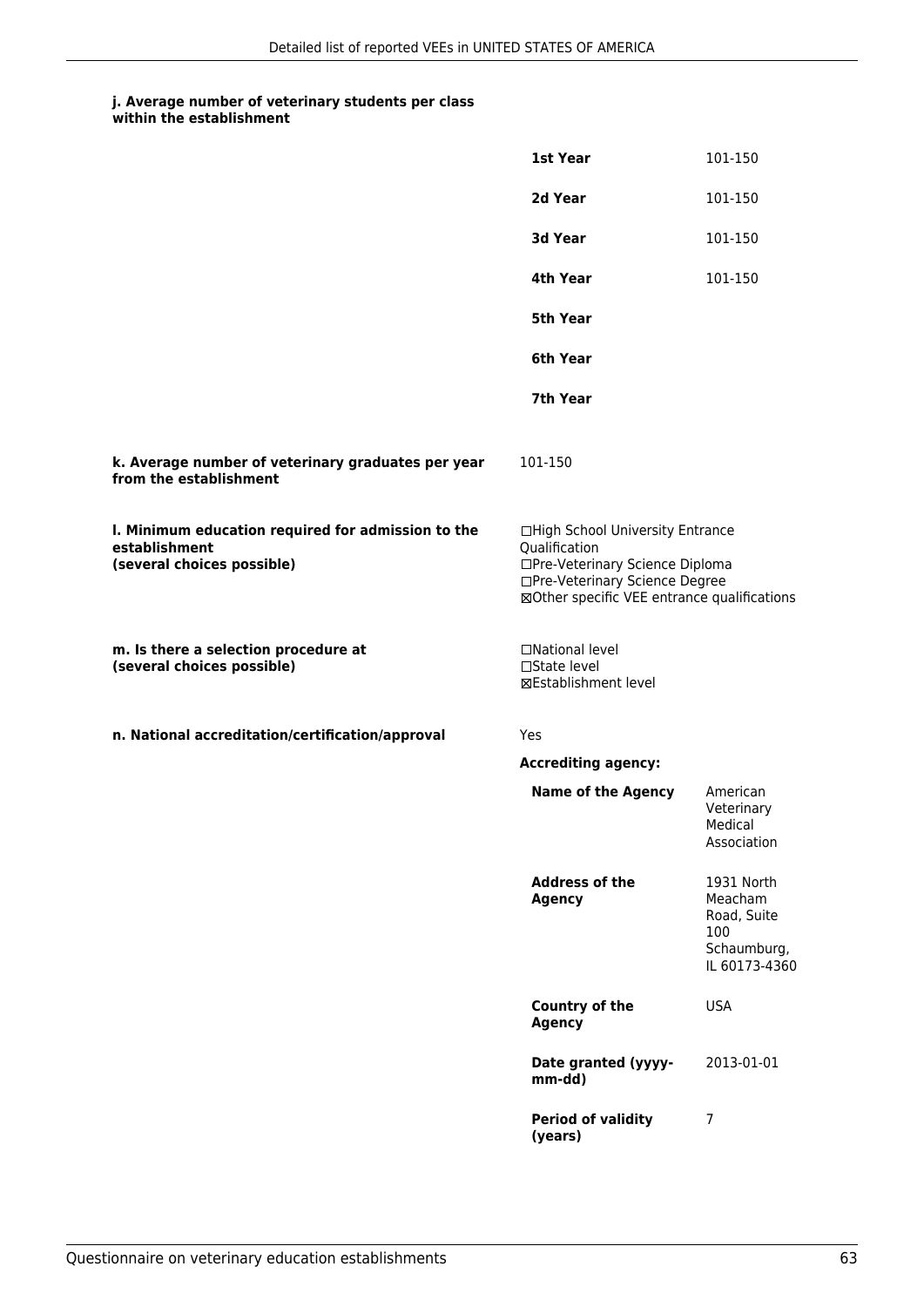**p. Any form of other international accreditation/certification/approval?**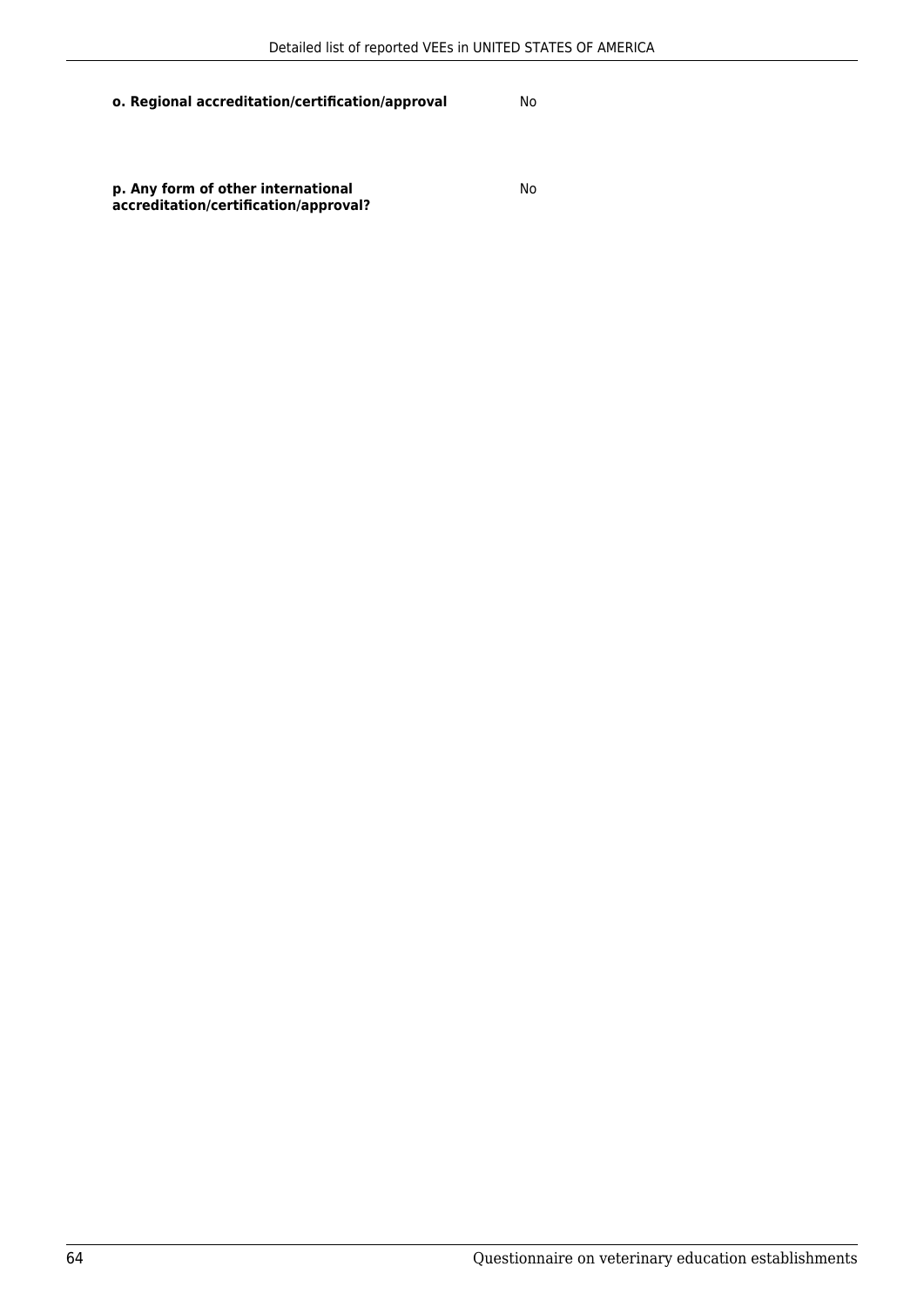## **University of Minnesota**

#### **Last modified on: 2015-01-09 20:44:05**

| a. Name of VEE                                                | University of Minnesota                                                                                            |
|---------------------------------------------------------------|--------------------------------------------------------------------------------------------------------------------|
| b. Hosting Academic Institution<br>(when relevant)            | Not relevant                                                                                                       |
| c. Address of VEE<br>(street/city/state)                      | 1365 Gortner Avenue St. Paul, MN 55108                                                                             |
| d. Country of VEE                                             | UNITED STATES OF AMERICA                                                                                           |
| e. Web-site (URL)                                             | http://www.cvm.umn.edu/                                                                                            |
| f. Institution type                                           | public                                                                                                             |
| g. Year of creation                                           | 1947                                                                                                               |
| h. Veterinary degree(s) granted<br>(several choices possible) | □Specific Veterinary Diploma<br>$\Box$ Bachelor<br>$\square$ Master<br>⊠Doctor<br>DPhD<br>□ Other (please explain) |

**i. Number of years of veterinary education required for VSB (or equivalent) registration**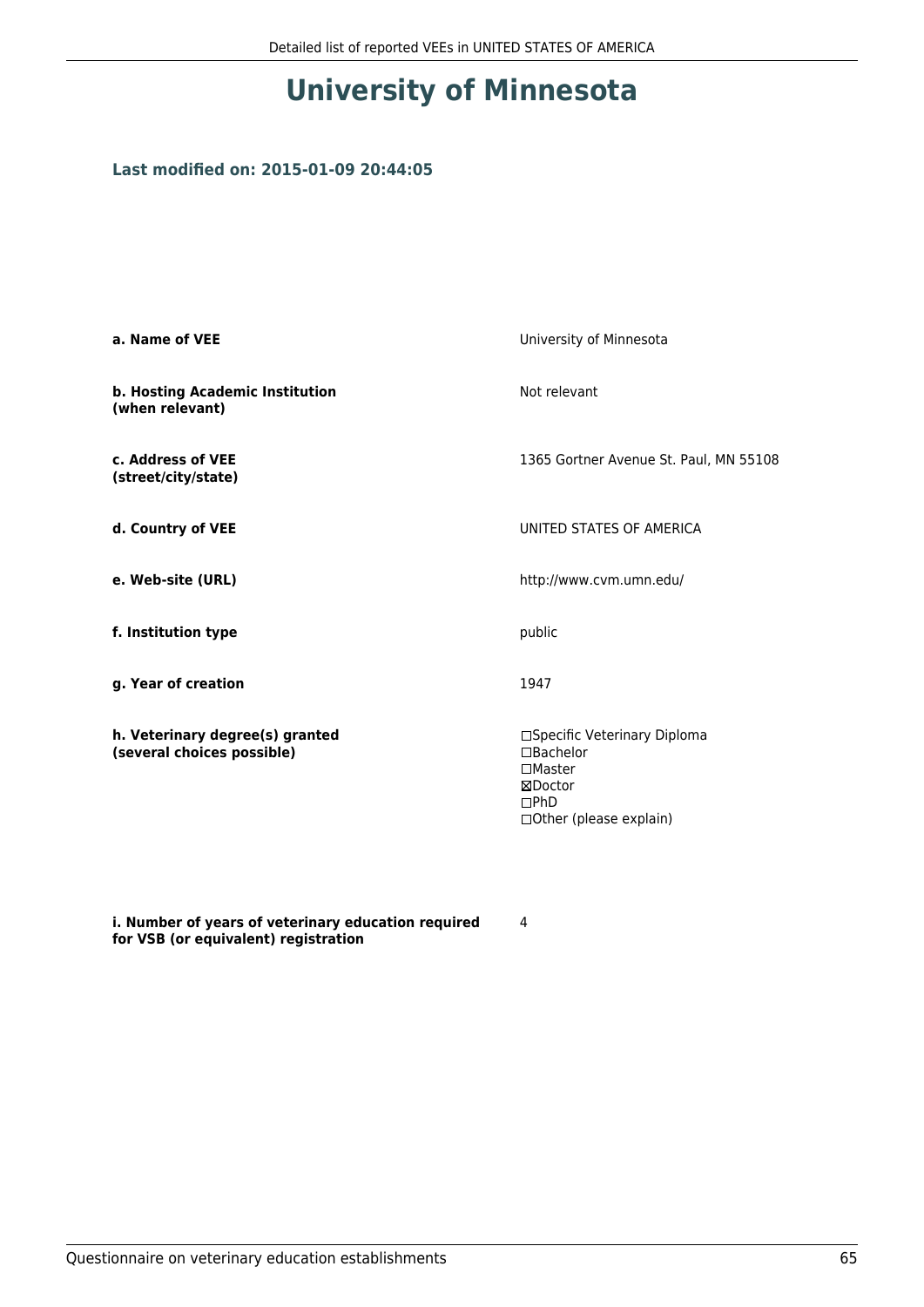#### **j. Average number of veterinary students per class within the establishment**

|                                                                                                   | 1st Year                                                                                                                                                              | 51-100                                                                      |
|---------------------------------------------------------------------------------------------------|-----------------------------------------------------------------------------------------------------------------------------------------------------------------------|-----------------------------------------------------------------------------|
|                                                                                                   | 2d Year                                                                                                                                                               | 51-100                                                                      |
|                                                                                                   | 3d Year                                                                                                                                                               | 51-100                                                                      |
|                                                                                                   | 4th Year                                                                                                                                                              | 51-100                                                                      |
|                                                                                                   | <b>5th Year</b>                                                                                                                                                       |                                                                             |
|                                                                                                   | 6th Year                                                                                                                                                              |                                                                             |
|                                                                                                   | 7th Year                                                                                                                                                              |                                                                             |
| k. Average number of veterinary graduates per year<br>from the establishment                      | 51-100                                                                                                                                                                |                                                                             |
| I. Minimum education required for admission to the<br>establishment<br>(several choices possible) | □High School University Entrance<br>Qualification<br>□Pre-Veterinary Science Diploma<br>□Pre-Veterinary Science Degree<br>⊠Other specific VEE entrance qualifications |                                                                             |
| m. Is there a selection procedure at<br>(several choices possible)                                | □National level<br>□State level<br>⊠Establishment level                                                                                                               |                                                                             |
| n. National accreditation/certification/approval                                                  | Yes                                                                                                                                                                   |                                                                             |
|                                                                                                   | <b>Accrediting agency:</b>                                                                                                                                            |                                                                             |
|                                                                                                   | <b>Name of the Agency</b>                                                                                                                                             | American<br>Veterinary<br>Medical<br>Association                            |
|                                                                                                   | <b>Address of the</b><br><b>Agency</b>                                                                                                                                | 1931 North<br>Meacham<br>Road, Suite<br>100<br>Schaumburg,<br>IL 60173-4360 |
|                                                                                                   | Country of the<br><b>Agency</b>                                                                                                                                       | <b>USA</b>                                                                  |
|                                                                                                   | Date granted (yyyy-<br>mm-dd)                                                                                                                                         | 2014-01-01                                                                  |
|                                                                                                   | <b>Period of validity</b><br>(years)                                                                                                                                  | 7                                                                           |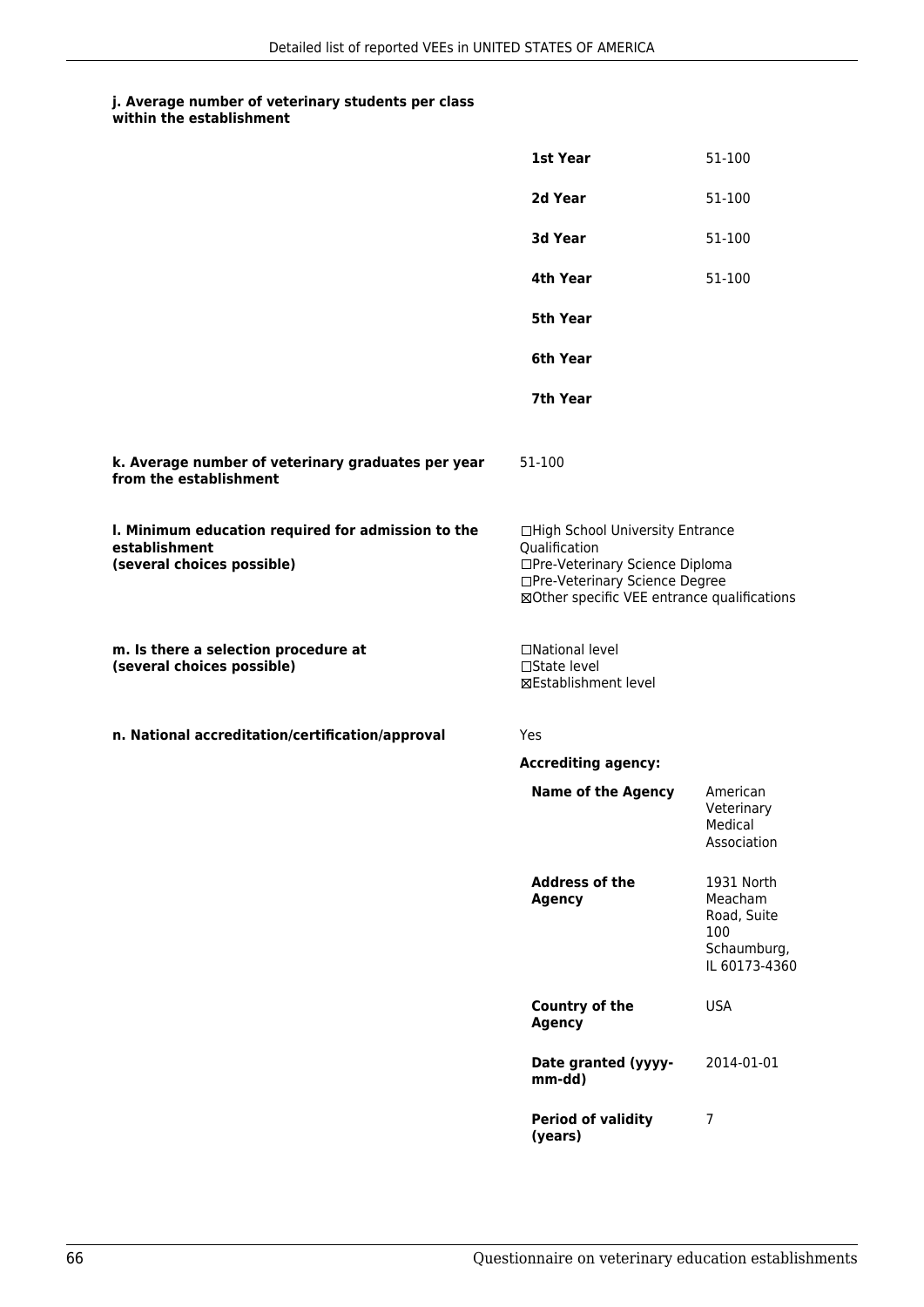**p. Any form of other international accreditation/certification/approval?**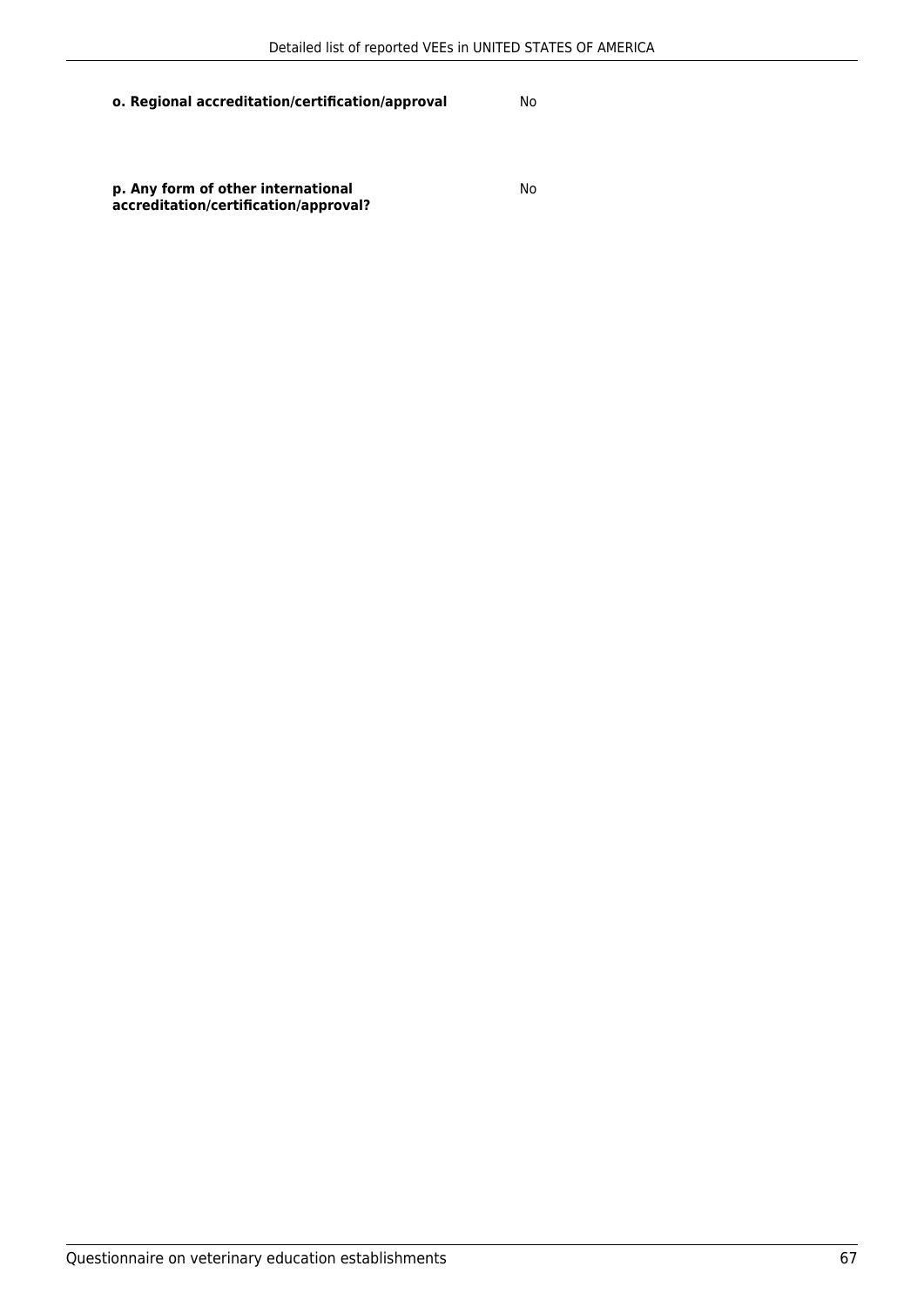## **University of Missouri**

#### **Last modified on: 2015-01-09 20:47:38**

| a. Name of VEE                                                | University of Missouri                                                                                          |
|---------------------------------------------------------------|-----------------------------------------------------------------------------------------------------------------|
| b. Hosting Academic Institution<br>(when relevant)            | Not relevant                                                                                                    |
| c. Address of VEE<br>(street/city/state)                      | W-203 Veterinary Medicine Building<br>Columbia, MO 65211                                                        |
| d. Country of VEE                                             | UNITED STATES OF AMERICA                                                                                        |
| e. Web-site (URL)                                             | http://www.cvm.missouri.edu/                                                                                    |
| f. Institution type                                           | public                                                                                                          |
| g. Year of creation                                           | 1884                                                                                                            |
| h. Veterinary degree(s) granted<br>(several choices possible) | □Specific Veterinary Diploma<br>$\Box$ Bachelor<br>$\Box$ Master<br>⊠Doctor<br>DPhD<br>□ Other (please explain) |

**i. Number of years of veterinary education required for VSB (or equivalent) registration**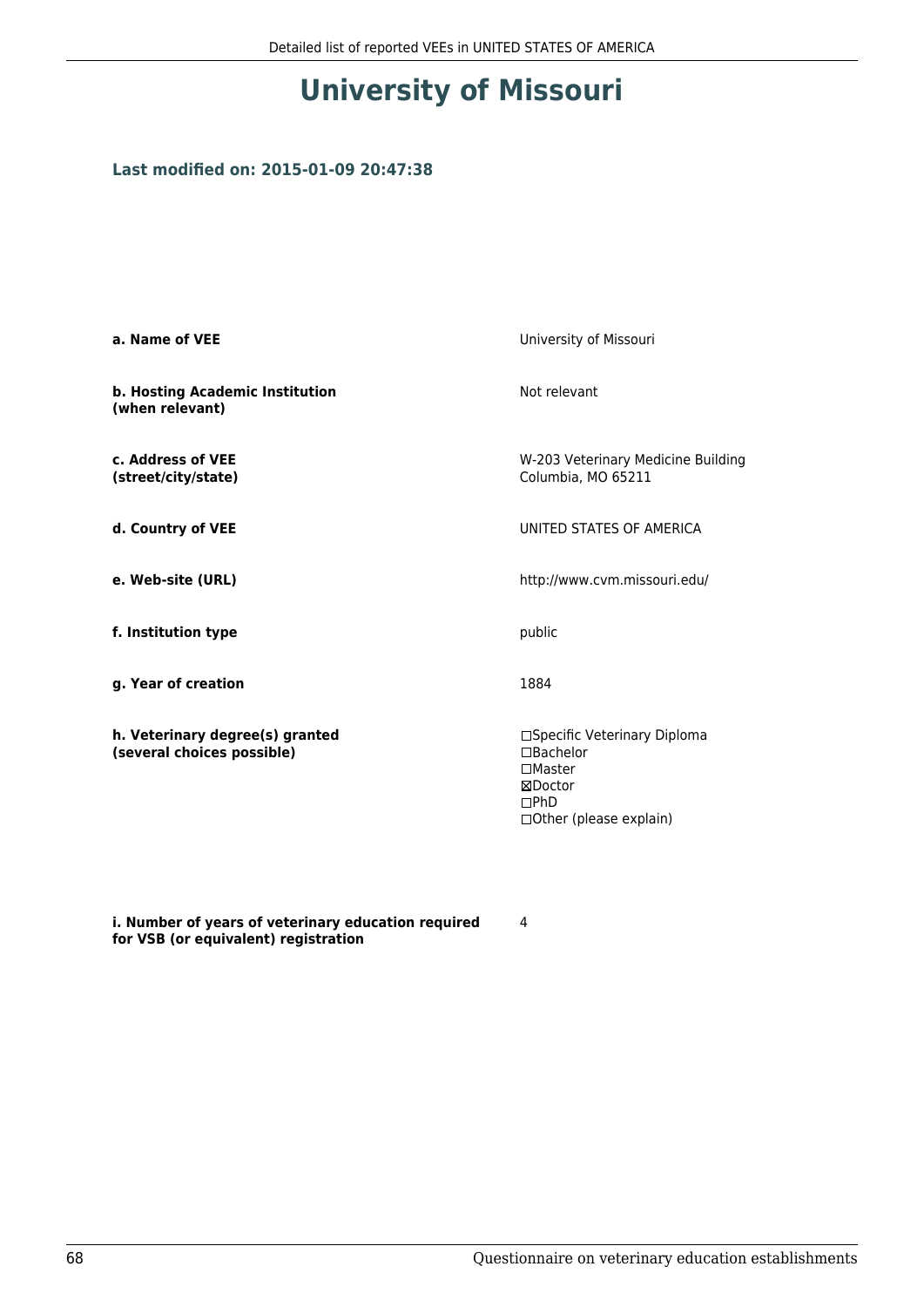| within the establishment |
|--------------------------|
|                          |

|                                                                                                   | 1st Year                                                                                                                                                              | 51-100                                                                      |
|---------------------------------------------------------------------------------------------------|-----------------------------------------------------------------------------------------------------------------------------------------------------------------------|-----------------------------------------------------------------------------|
|                                                                                                   | 2d Year                                                                                                                                                               | 51-100                                                                      |
|                                                                                                   | 3d Year                                                                                                                                                               | 51-100                                                                      |
|                                                                                                   | 4th Year                                                                                                                                                              | 51-100                                                                      |
|                                                                                                   | 5th Year                                                                                                                                                              |                                                                             |
|                                                                                                   | 6th Year                                                                                                                                                              |                                                                             |
|                                                                                                   | 7th Year                                                                                                                                                              |                                                                             |
| k. Average number of veterinary graduates per year<br>from the establishment                      | 51-100                                                                                                                                                                |                                                                             |
| I. Minimum education required for admission to the<br>establishment<br>(several choices possible) | □High School University Entrance<br>Qualification<br>□Pre-Veterinary Science Diploma<br>□Pre-Veterinary Science Degree<br>⊠Other specific VEE entrance qualifications |                                                                             |
| m. Is there a selection procedure at<br>(several choices possible)                                | □National level<br>$\square$ State level<br>⊠Establishment level                                                                                                      |                                                                             |
| n. National accreditation/certification/approval                                                  | Yes                                                                                                                                                                   |                                                                             |
|                                                                                                   | <b>Accrediting agency:</b>                                                                                                                                            |                                                                             |
|                                                                                                   | <b>Name of the Agency</b>                                                                                                                                             | American<br>Veterinary<br>Medical<br>Association                            |
|                                                                                                   | <b>Address of the</b><br><b>Agency</b>                                                                                                                                | 1931 North<br>Meacham<br>Road, Suite<br>100<br>Schaumburg,<br>IL 60173-4360 |
|                                                                                                   | Country of the<br><b>Agency</b>                                                                                                                                       | <b>USA</b>                                                                  |
|                                                                                                   | Date granted (yyyy-<br>mm-dd)                                                                                                                                         | 2013-01-01                                                                  |
|                                                                                                   | <b>Period of validity</b><br>(years)                                                                                                                                  | 7                                                                           |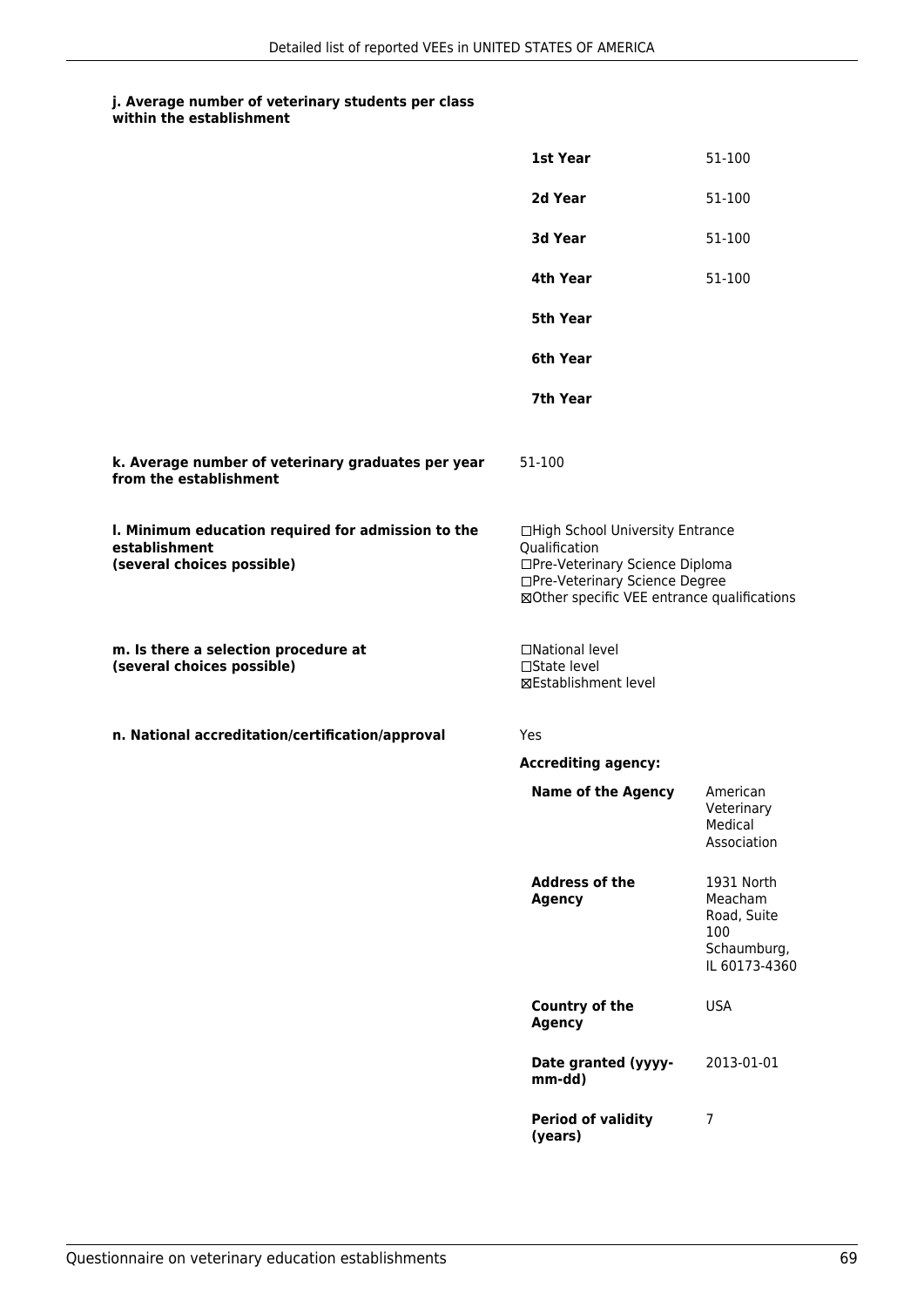**p. Any form of other international accreditation/certification/approval?**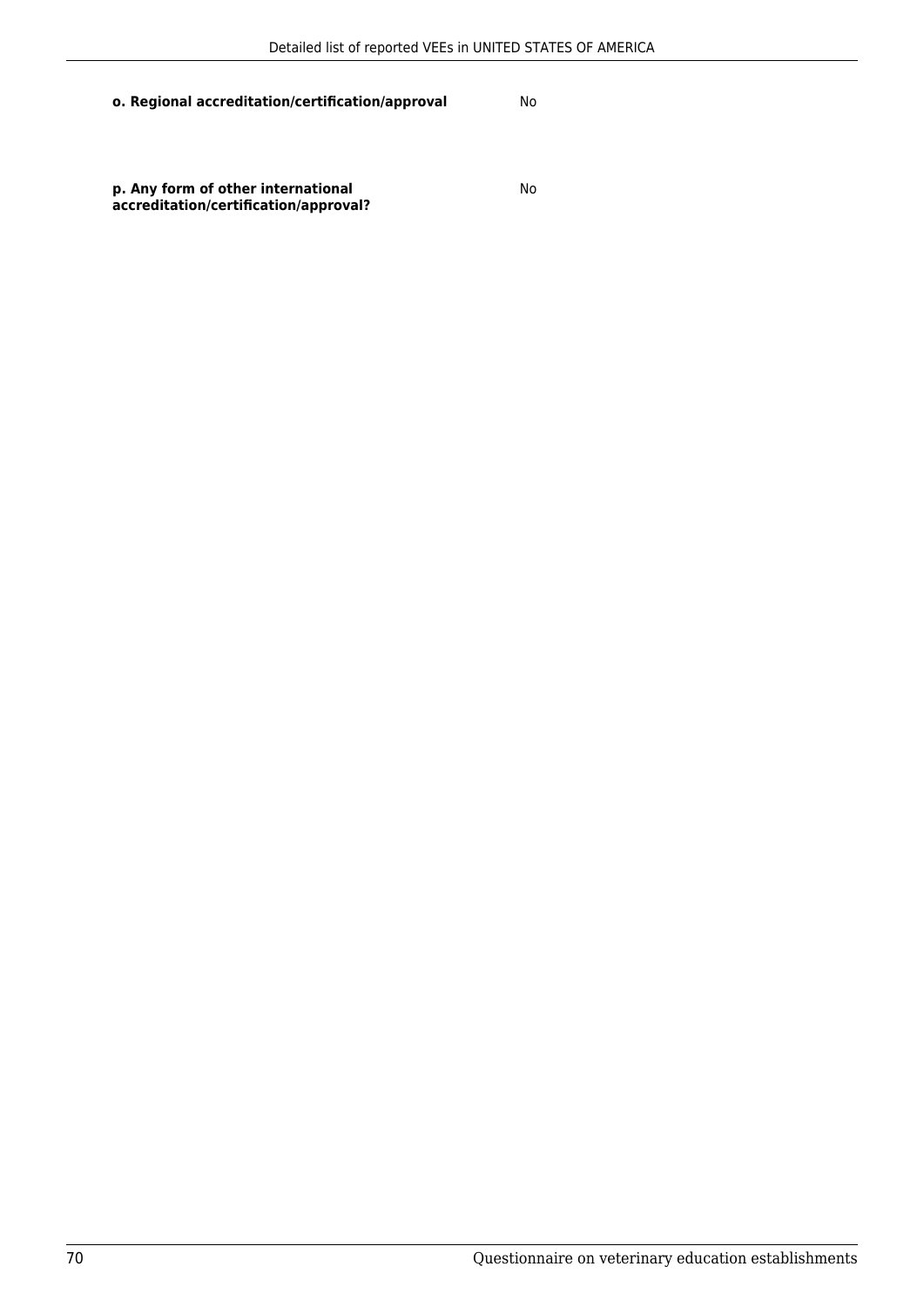# **University of Pennsylvania**

#### **Last modified on: 2015-01-09 20:49:59**

| a. Name of VEE                                                | University of Pennsylvania                                                                                  |
|---------------------------------------------------------------|-------------------------------------------------------------------------------------------------------------|
| b. Hosting Academic Institution<br>(when relevant)            | Not relevant                                                                                                |
| c. Address of VEE<br>(street/city/state)                      | 3800 Spruce Street - Philadelphia, PA 19104                                                                 |
| d. Country of VEE                                             | UNITED STATES OF AMERICA                                                                                    |
| e. Web-site (URL)                                             | http://www.vet.upenn.edu/                                                                                   |
| f. Institution type                                           | private                                                                                                     |
| g. Year of creation                                           | 1884                                                                                                        |
| h. Veterinary degree(s) granted<br>(several choices possible) | □Specific Veterinary Diploma<br>□Bachelor<br>$\square$ Master<br>⊠Doctor<br>DPhD<br>□Other (please explain) |

**i. Number of years of veterinary education required for VSB (or equivalent) registration**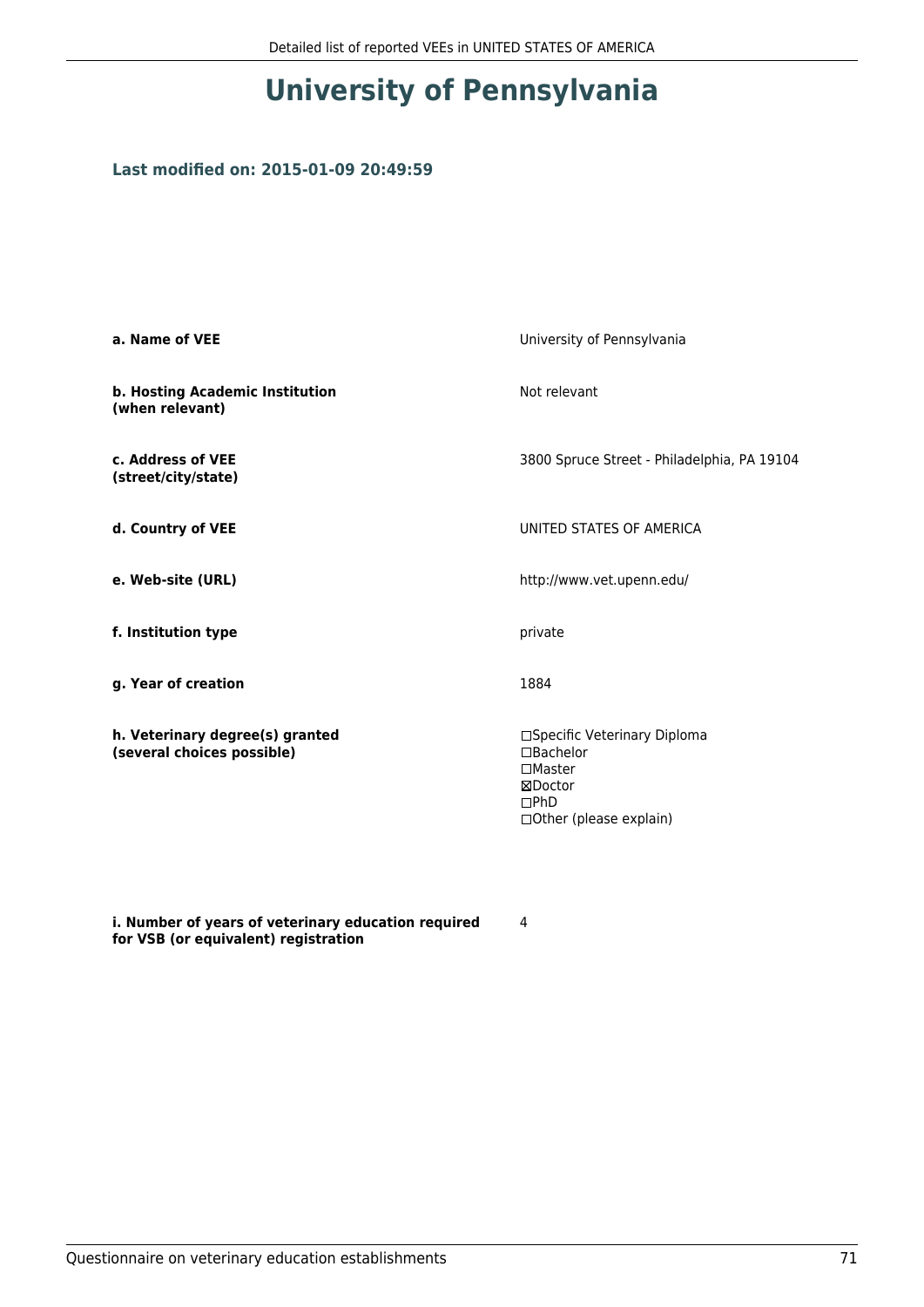|                                                                                                   | 1st Year                                                                                                                                                              | 101-150                                                                     |
|---------------------------------------------------------------------------------------------------|-----------------------------------------------------------------------------------------------------------------------------------------------------------------------|-----------------------------------------------------------------------------|
|                                                                                                   | 2d Year                                                                                                                                                               | 101-150                                                                     |
|                                                                                                   | 3d Year                                                                                                                                                               | 101-150                                                                     |
|                                                                                                   | 4th Year                                                                                                                                                              | 101-150                                                                     |
|                                                                                                   | 5th Year                                                                                                                                                              |                                                                             |
|                                                                                                   | 6th Year                                                                                                                                                              |                                                                             |
|                                                                                                   | 7th Year                                                                                                                                                              |                                                                             |
| k. Average number of veterinary graduates per year<br>from the establishment                      | 101-150                                                                                                                                                               |                                                                             |
| I. Minimum education required for admission to the<br>establishment<br>(several choices possible) | □High School University Entrance<br>Qualification<br>□Pre-Veterinary Science Diploma<br>□Pre-Veterinary Science Degree<br>⊠Other specific VEE entrance qualifications |                                                                             |
| m. Is there a selection procedure at<br>(several choices possible)                                | □National level<br>□State level<br>⊠Establishment level                                                                                                               |                                                                             |
| n. National accreditation/certification/approval                                                  | <b>Yes</b>                                                                                                                                                            |                                                                             |
|                                                                                                   | <b>Accrediting agency:</b>                                                                                                                                            |                                                                             |
|                                                                                                   | <b>Name of the Agency</b>                                                                                                                                             | American<br>Veterinary<br>Medical<br>Association                            |
|                                                                                                   | <b>Address of the</b><br><b>Agency</b>                                                                                                                                | 1931 North<br>Meacham<br>Road, Suite<br>100<br>Schaumburg,<br>IL 60173-4360 |
|                                                                                                   | <b>Country of the</b><br><b>Agency</b>                                                                                                                                | <b>USA</b>                                                                  |
|                                                                                                   | Date granted (yyyy-<br>mm-dd)                                                                                                                                         | 2009-01-01                                                                  |
|                                                                                                   | <b>Period of validity</b><br>(years)                                                                                                                                  | 7                                                                           |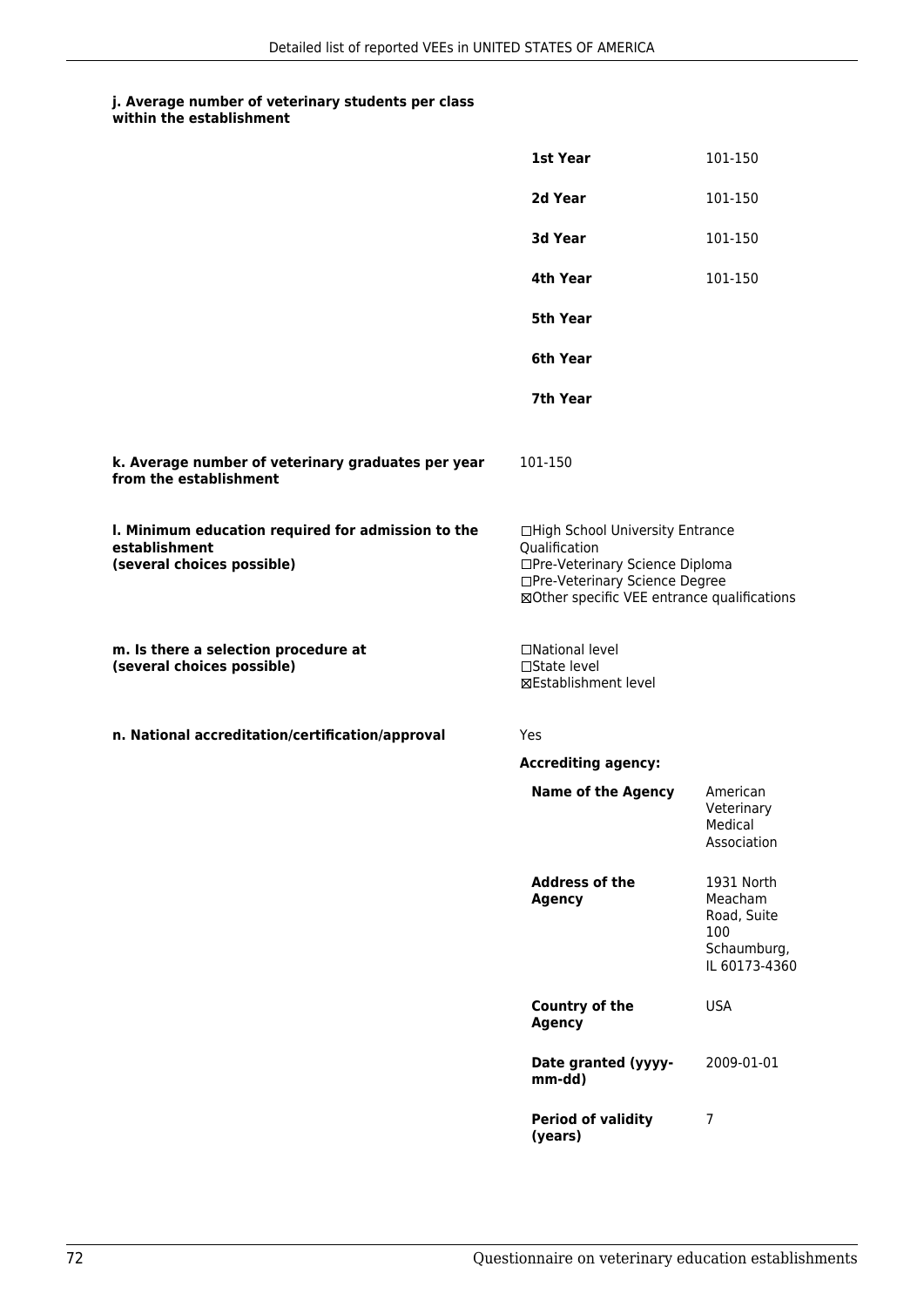**p. Any form of other international accreditation/certification/approval?**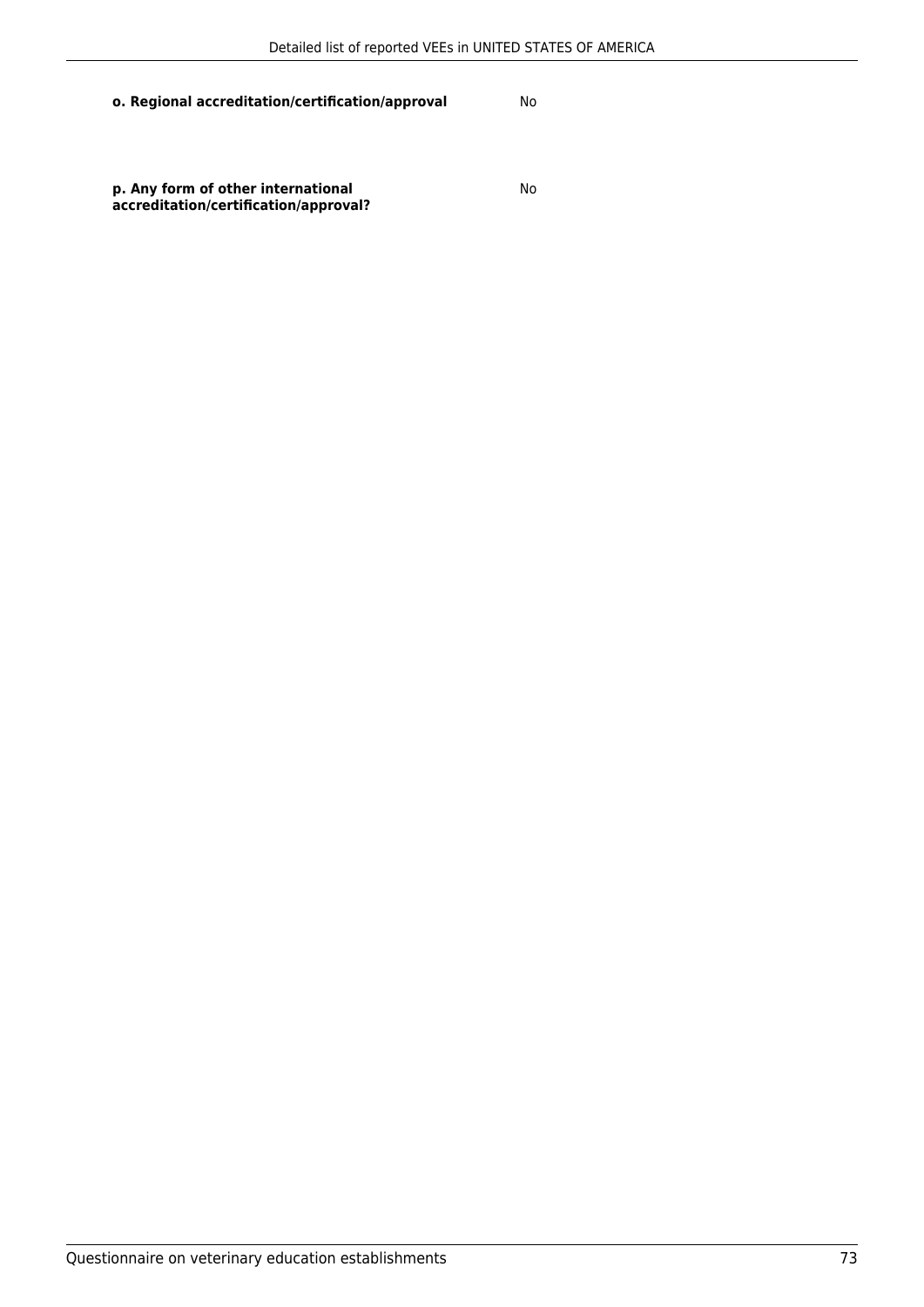# **University of Tennessee**

### **Last modified on: 2015-01-09 20:54:31**

| a. Name of VEE                                                | University of Tennessee                                                                                              |
|---------------------------------------------------------------|----------------------------------------------------------------------------------------------------------------------|
| b. Hosting Academic Institution<br>(when relevant)            | Not relevant                                                                                                         |
| c. Address of VEE<br>(street/city/state)                      | 2407 River Drive Knoxville, TN 37996                                                                                 |
| d. Country of VEE                                             | UNITED STATES OF AMERICA                                                                                             |
| e. Web-site (URL)                                             | http://www.vet.utk.edu/                                                                                              |
| f. Institution type                                           | public                                                                                                               |
| g. Year of creation                                           | 1979                                                                                                                 |
| h. Veterinary degree(s) granted<br>(several choices possible) | □Specific Veterinary Diploma<br>$\Box$ Bachelor<br>$\Box$ Master<br>⊠Doctor<br>DPhD<br>$\Box$ Other (please explain) |

**i. Number of years of veterinary education required for VSB (or equivalent) registration**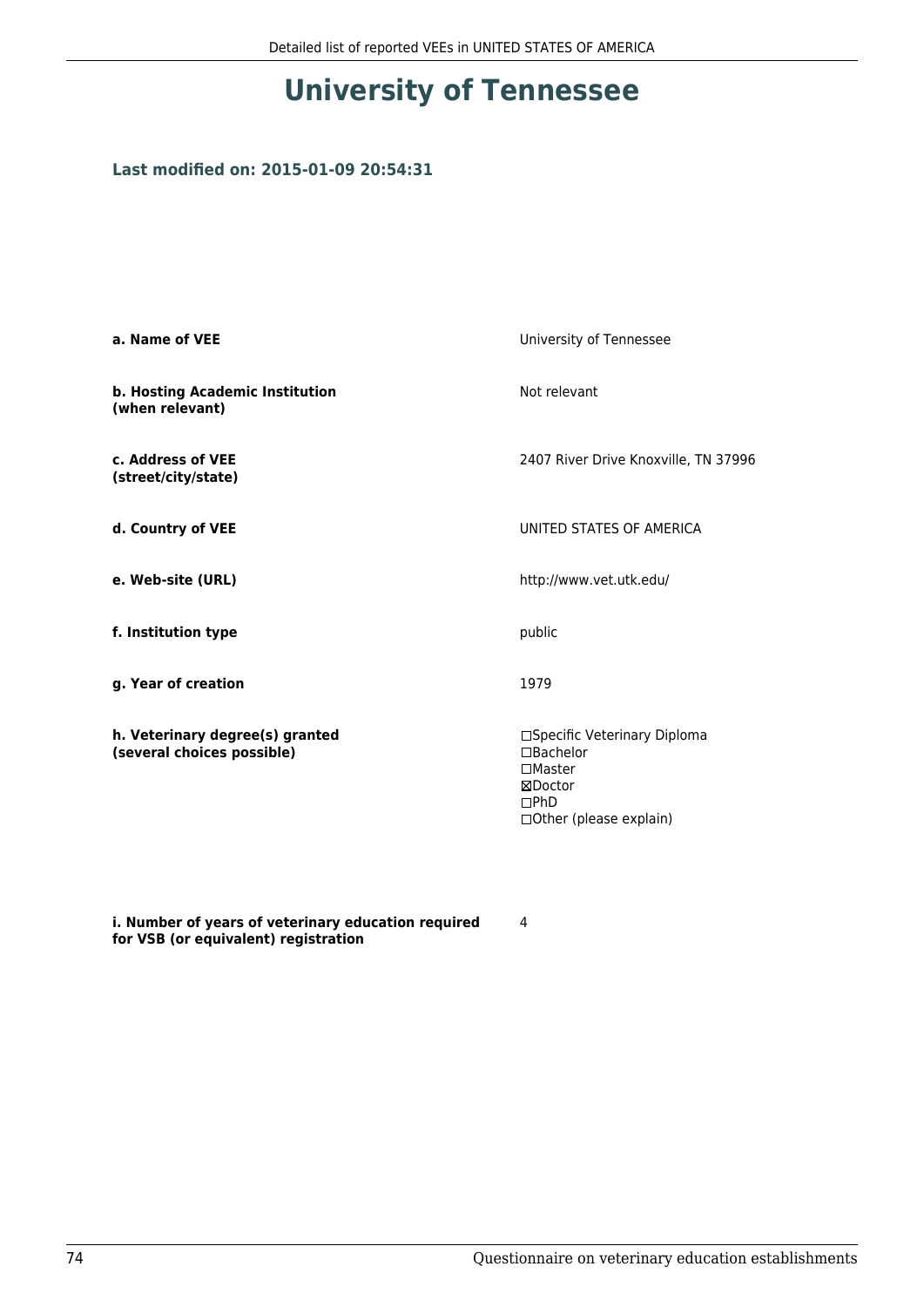### **j. Average number of veterinary students per class**

| within the establishment |
|--------------------------|
|                          |

|                                                                                                   | 1st Year                                                                                                                                                              | 51-100                                                                      |
|---------------------------------------------------------------------------------------------------|-----------------------------------------------------------------------------------------------------------------------------------------------------------------------|-----------------------------------------------------------------------------|
|                                                                                                   | 2d Year                                                                                                                                                               | 51-100                                                                      |
|                                                                                                   | 3d Year                                                                                                                                                               | 51-100                                                                      |
|                                                                                                   | 4th Year                                                                                                                                                              | 51-100                                                                      |
|                                                                                                   | 5th Year                                                                                                                                                              |                                                                             |
|                                                                                                   | 6th Year                                                                                                                                                              |                                                                             |
|                                                                                                   | 7th Year                                                                                                                                                              |                                                                             |
| k. Average number of veterinary graduates per year<br>from the establishment                      | 51-100                                                                                                                                                                |                                                                             |
| I. Minimum education required for admission to the<br>establishment<br>(several choices possible) | □High School University Entrance<br>Qualification<br>□Pre-Veterinary Science Diploma<br>□Pre-Veterinary Science Degree<br>⊠Other specific VEE entrance qualifications |                                                                             |
| m. Is there a selection procedure at<br>(several choices possible)                                | □National level<br>$\square$ State level<br><b>⊠Establishment level</b>                                                                                               |                                                                             |
| n. National accreditation/certification/approval                                                  | Yes                                                                                                                                                                   |                                                                             |
|                                                                                                   | <b>Accrediting agency:</b>                                                                                                                                            |                                                                             |
|                                                                                                   | <b>Name of the Agency</b>                                                                                                                                             | American<br>Veterinary<br>Medical<br>Association                            |
|                                                                                                   | <b>Address of the</b><br><b>Agency</b>                                                                                                                                | 1931 North<br>Meacham<br>Road, Suite<br>100<br>Schaumburg,<br>IL 60173-4360 |
|                                                                                                   | Country of the<br><b>Agency</b>                                                                                                                                       | <b>USA</b>                                                                  |
|                                                                                                   | Date granted (yyyy-<br>mm-dd)                                                                                                                                         | 2008-01-01                                                                  |
|                                                                                                   | <b>Period of validity</b><br>(years)                                                                                                                                  | 7                                                                           |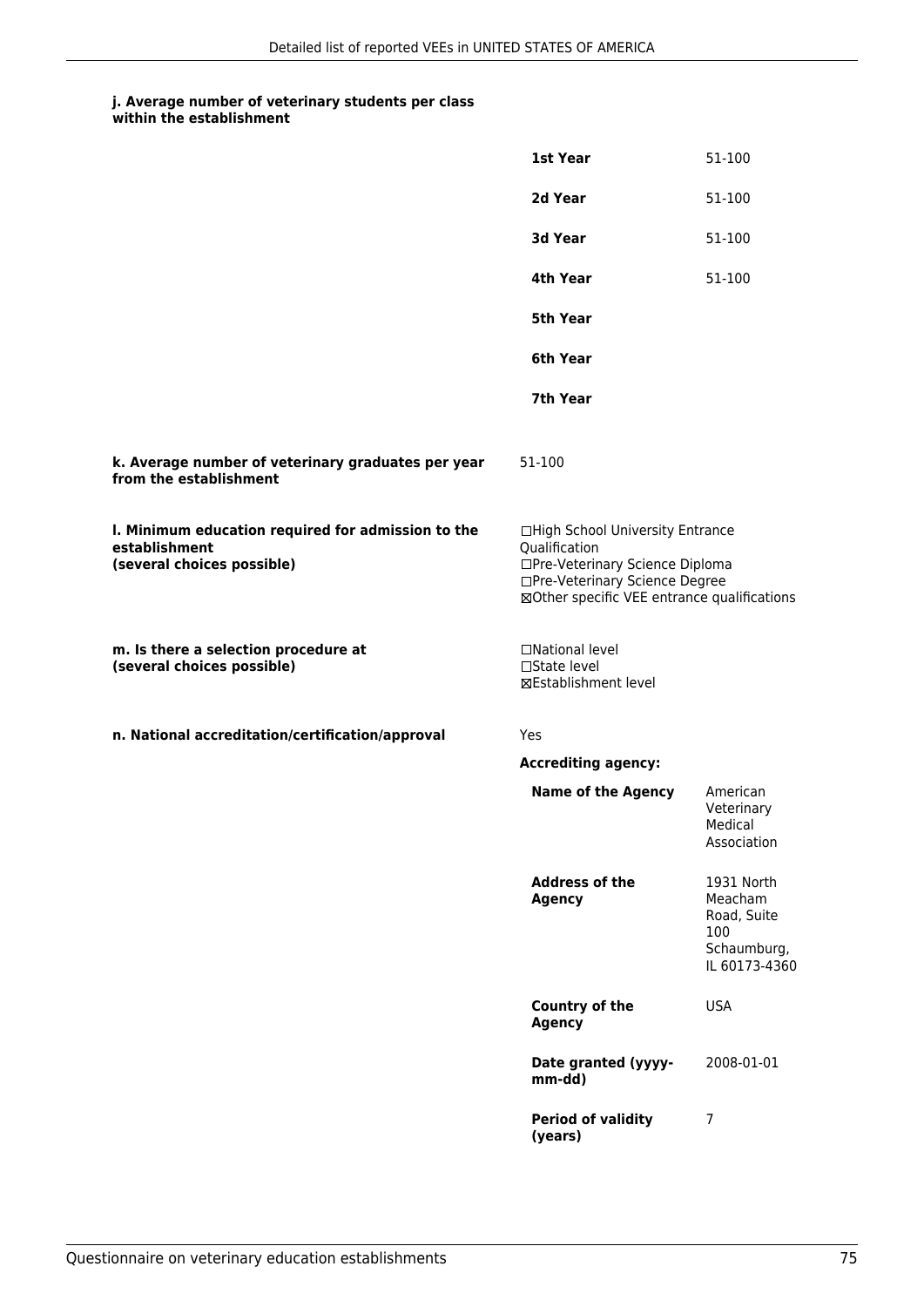**p. Any form of other international accreditation/certification/approval?**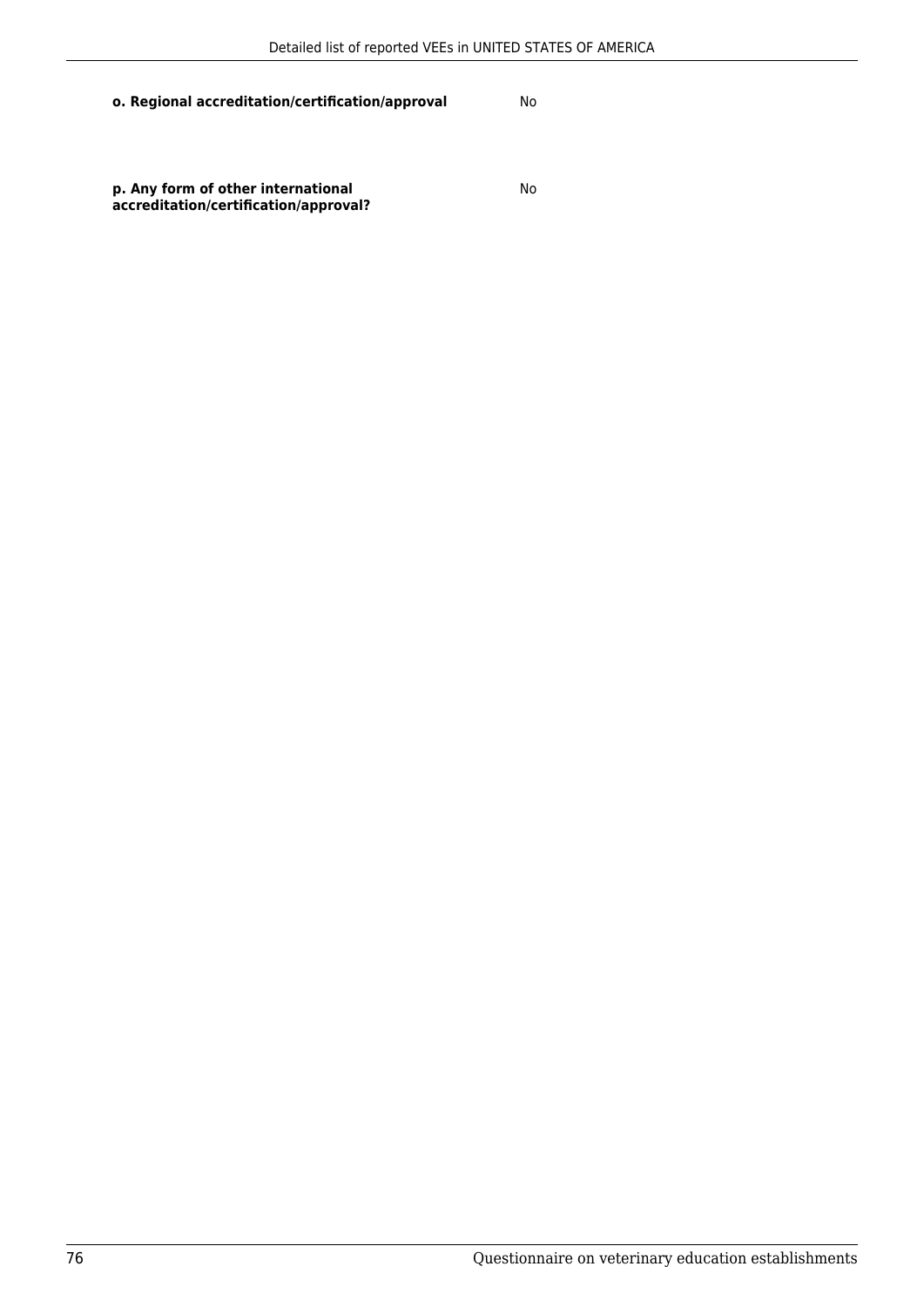# **University of Wisconsin - Madison**

#### **Last modified on: 2015-01-09 20:58:12**

| a. Name of VEE                                                | University of Wisconsin - Madison                                                                                 |
|---------------------------------------------------------------|-------------------------------------------------------------------------------------------------------------------|
| b. Hosting Academic Institution<br>(when relevant)            | Not relevant                                                                                                      |
| c. Address of VEE<br>(street/city/state)                      | 2015 Linden Dr. Madison, WI 53706                                                                                 |
| d. Country of VEE                                             | UNITED STATES OF AMERICA                                                                                          |
| e. Web-site (URL)                                             | http://www.vetmed.wisc.edu/                                                                                       |
| f. Institution type                                           | public                                                                                                            |
| g. Year of creation                                           | 1987                                                                                                              |
| h. Veterinary degree(s) granted<br>(several choices possible) | □Specific Veterinary Diploma<br>□Bachelor<br>$\square$ Master<br>⊠Doctor<br>DPhD<br>$\Box$ Other (please explain) |

**i. Number of years of veterinary education required for VSB (or equivalent) registration**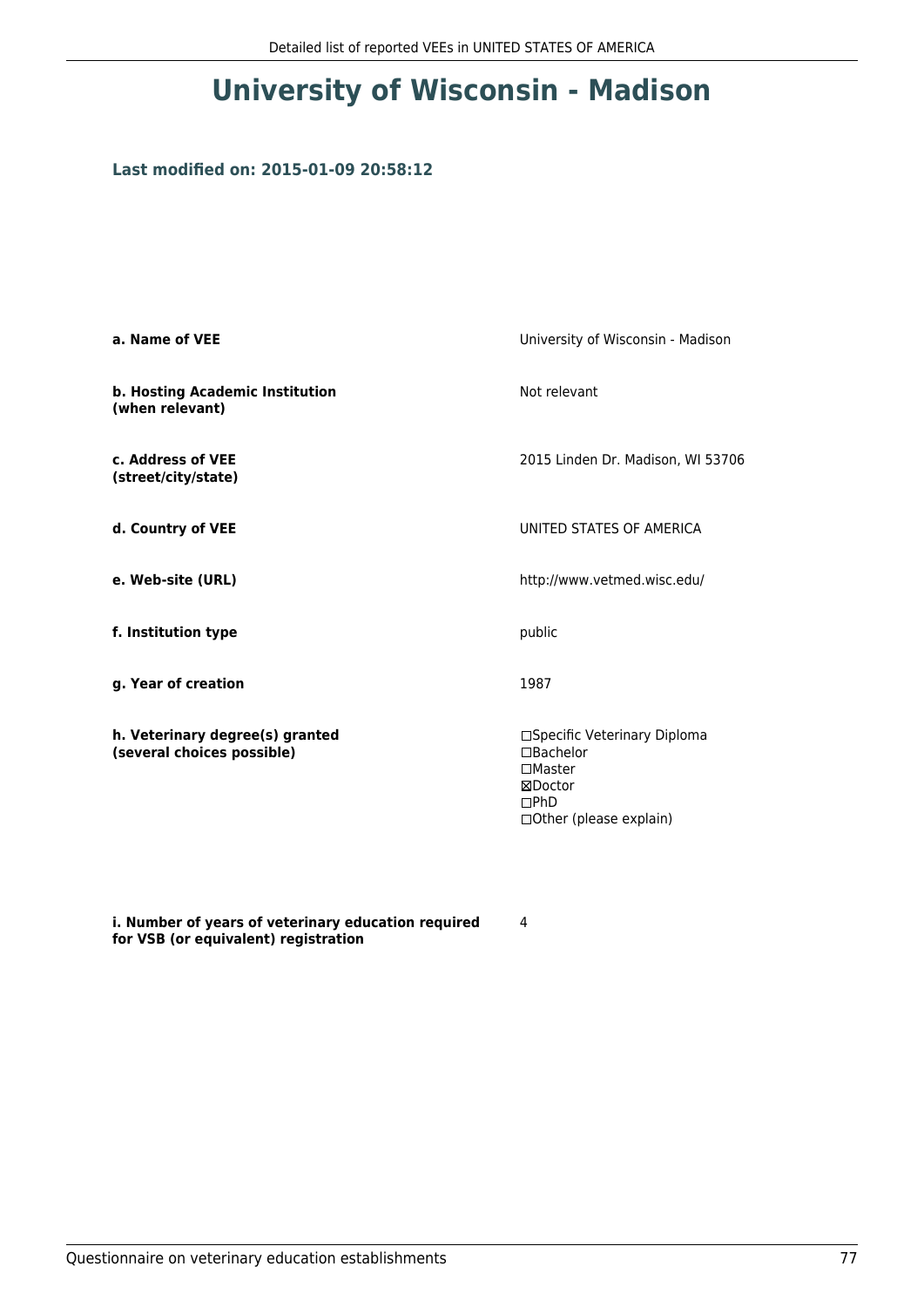#### **j. Average number of veterinary students per class within the establishment**

|                                                                                                   | 1st Year                                                                                                                                                              | 51-100                                                                      |
|---------------------------------------------------------------------------------------------------|-----------------------------------------------------------------------------------------------------------------------------------------------------------------------|-----------------------------------------------------------------------------|
|                                                                                                   | 2d Year                                                                                                                                                               | 51-100                                                                      |
|                                                                                                   | 3d Year                                                                                                                                                               | 51-100                                                                      |
|                                                                                                   | 4th Year                                                                                                                                                              | 51-100                                                                      |
|                                                                                                   | <b>5th Year</b>                                                                                                                                                       |                                                                             |
|                                                                                                   | 6th Year                                                                                                                                                              |                                                                             |
|                                                                                                   | 7th Year                                                                                                                                                              |                                                                             |
| k. Average number of veterinary graduates per year<br>from the establishment                      | 51-100                                                                                                                                                                |                                                                             |
| I. Minimum education required for admission to the<br>establishment<br>(several choices possible) | □High School University Entrance<br>Qualification<br>□Pre-Veterinary Science Diploma<br>□Pre-Veterinary Science Degree<br>⊠Other specific VEE entrance qualifications |                                                                             |
| m. Is there a selection procedure at<br>(several choices possible)                                | □National level<br>□State level<br>⊠Establishment level                                                                                                               |                                                                             |
| n. National accreditation/certification/approval                                                  | Yes                                                                                                                                                                   |                                                                             |
|                                                                                                   | <b>Accrediting agency:</b>                                                                                                                                            |                                                                             |
|                                                                                                   | <b>Name of the Agency</b>                                                                                                                                             | American<br>Veterinary<br>Medical<br>Association                            |
|                                                                                                   | <b>Address of the</b><br><b>Agency</b>                                                                                                                                | 1931 North<br>Meacham<br>Road, Suite<br>100<br>Schaumburg,<br>IL 60173-4360 |
|                                                                                                   | Country of the<br><b>Agency</b>                                                                                                                                       | <b>USA</b>                                                                  |
|                                                                                                   | Date granted (yyyy-<br>mm-dd)                                                                                                                                         | 2008-01-01                                                                  |
|                                                                                                   | <b>Period of validity</b><br>(years)                                                                                                                                  | 7                                                                           |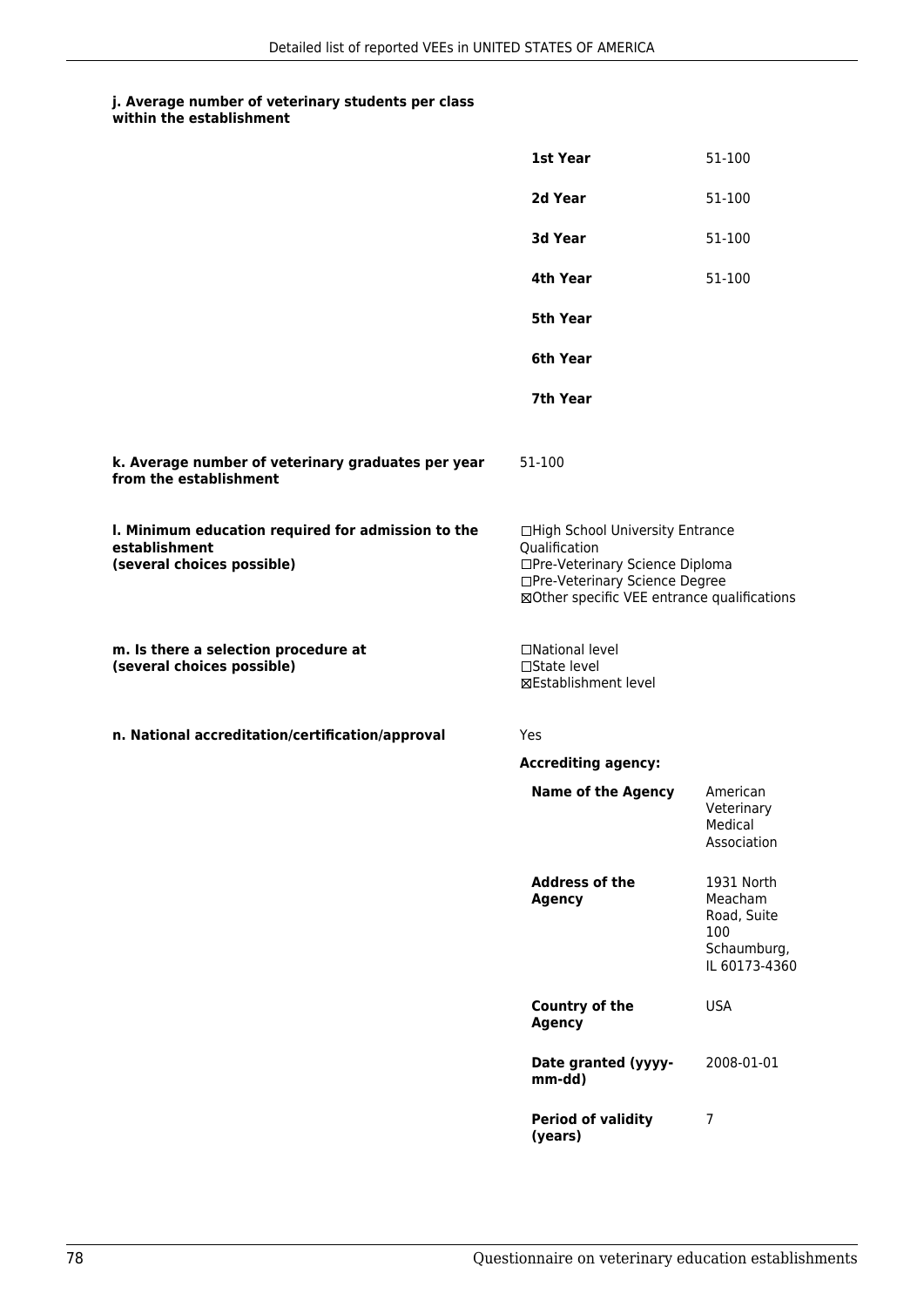**p. Any form of other international accreditation/certification/approval?**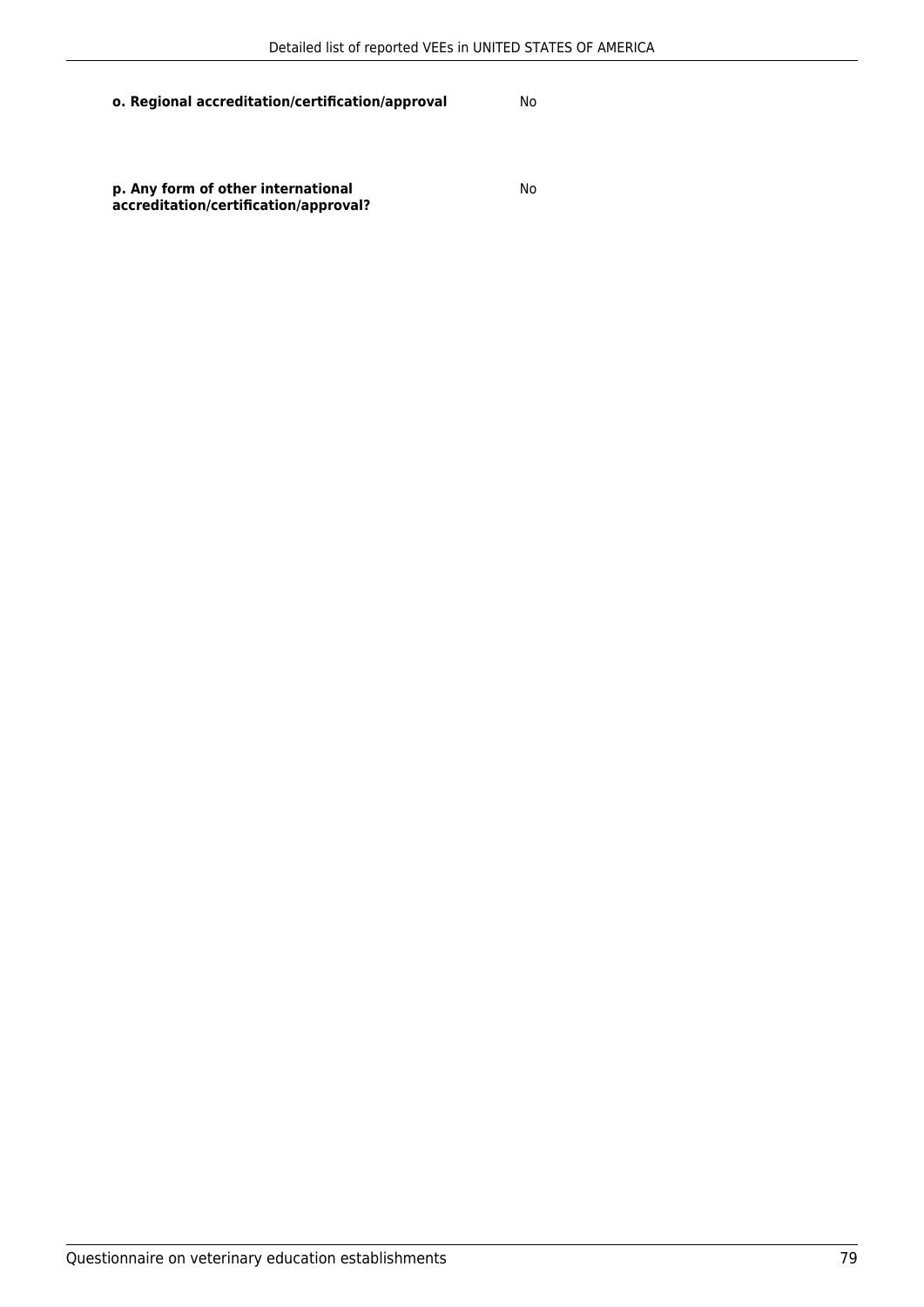## **Utah State University**

#### **Last modified on: 2015-11-11 15:38:06**

| a. Name of VEE                                                | Utah State University                                                                                           |
|---------------------------------------------------------------|-----------------------------------------------------------------------------------------------------------------|
| b. Hosting Academic Institution<br>(when relevant)            | Not Applicable                                                                                                  |
| c. Address of VEE<br>(street/city/state)                      | 19555 North 59th Avenue . Glendale, AZ 85308                                                                    |
| d. Country of VEE                                             | UNITED STATES OF AMERICA                                                                                        |
| e. Web-site (URL)                                             | https://www.midwestern.edu/programs-and-admission/az-veterinary-medicine.html                                   |
| f. Institution type                                           | private                                                                                                         |
| g. Year of creation                                           | 2012                                                                                                            |
| h. Veterinary degree(s) granted<br>(several choices possible) | □Specific Veterinary Diploma<br>$\Box$ Bachelor<br>□Master<br>⊠Doctor<br>$\Box$ PhD<br>□ Other (please explain) |

**i. Number of years of veterinary education required for VSB (or equivalent) registration** 4

#### **j. Average number of veterinary students per class within the establishment**

| 1st Year       | $0 - 50$ |
|----------------|----------|
| 2d Year        | $0 - 50$ |
| <b>3d Year</b> | $0 - 50$ |
| 4th Year       | $0 - 50$ |
| 5th Year       |          |
| 6th Year       |          |
| 7th Year       |          |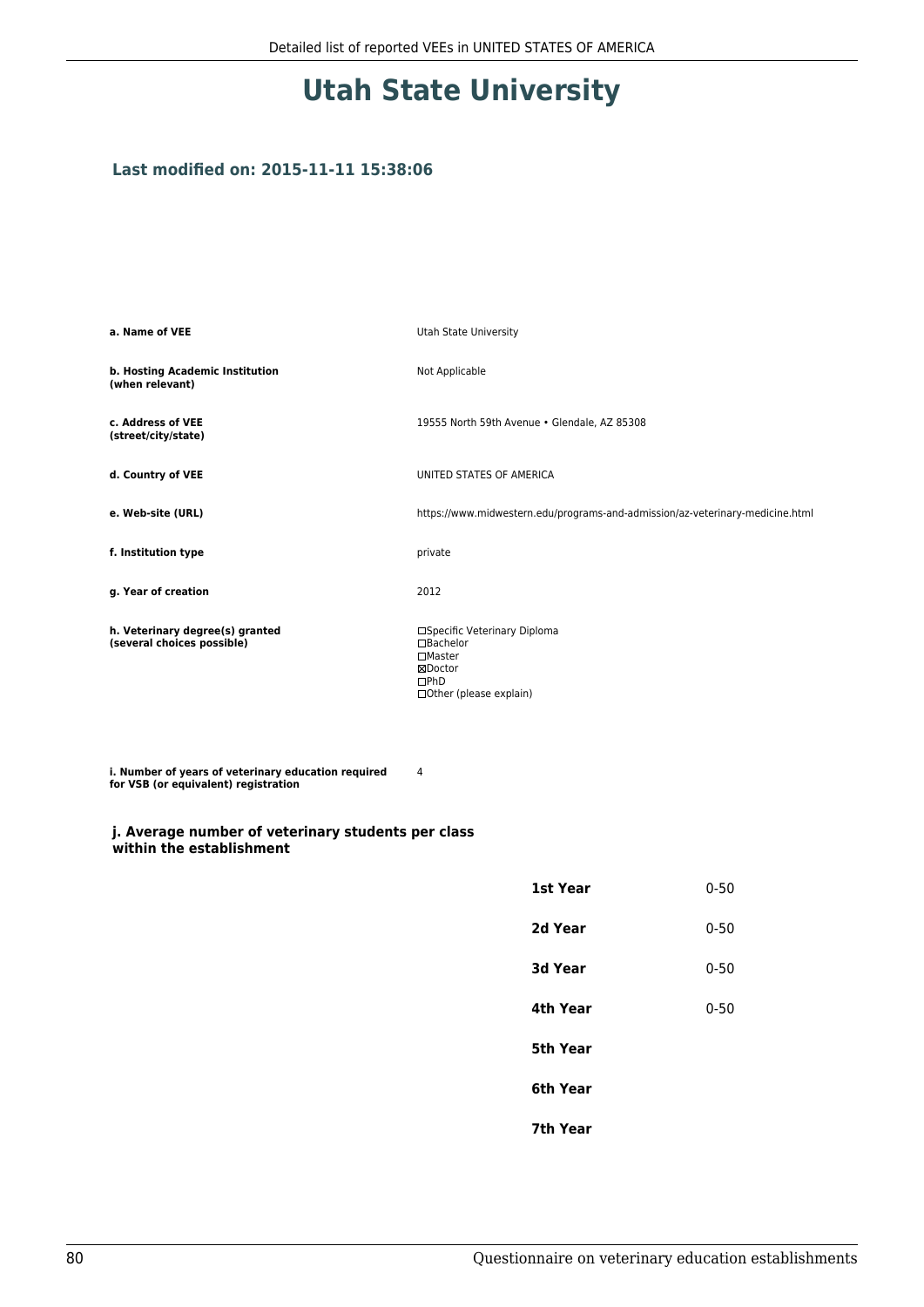| k. Average number of veterinary graduates per year<br>from the establishment                      | $0 - 50$                                                                                                                                                              |                                                                               |
|---------------------------------------------------------------------------------------------------|-----------------------------------------------------------------------------------------------------------------------------------------------------------------------|-------------------------------------------------------------------------------|
| I. Minimum education required for admission to the<br>establishment<br>(several choices possible) | □High School University Entrance<br>Qualification<br>□Pre-Veterinary Science Diploma<br>□Pre-Veterinary Science Degree<br>⊠Other specific VEE entrance qualifications |                                                                               |
| m. Is there a selection procedure at<br>(several choices possible)                                | □National level<br>□State level<br>⊠Establishment level                                                                                                               |                                                                               |
| n. National accreditation/certification/approval                                                  | Yes                                                                                                                                                                   |                                                                               |
|                                                                                                   | <b>Accrediting agency:</b>                                                                                                                                            |                                                                               |
|                                                                                                   | <b>Name of the Agency</b>                                                                                                                                             | American<br>Veterinary<br>Medical<br>Association's<br>Council on<br>Education |
|                                                                                                   | <b>Address of the</b><br><b>Agency</b>                                                                                                                                | 1931 N.<br>Meacham Rd.,<br>Suite 100,<br>Schaumburg,<br>IL 60173              |
|                                                                                                   | <b>Country of the</b><br><b>Agency</b>                                                                                                                                | <b>USA</b>                                                                    |
|                                                                                                   | Date granted (yyyy-<br>mm-dd)                                                                                                                                         | 2012-08-01                                                                    |
|                                                                                                   | <b>Period of validity</b><br>(years)                                                                                                                                  | 3.                                                                            |
| o. Regional accreditation/certification/approval                                                  | No                                                                                                                                                                    |                                                                               |
| p. Any form of other international<br>accreditation/certification/approval?                       | No                                                                                                                                                                    |                                                                               |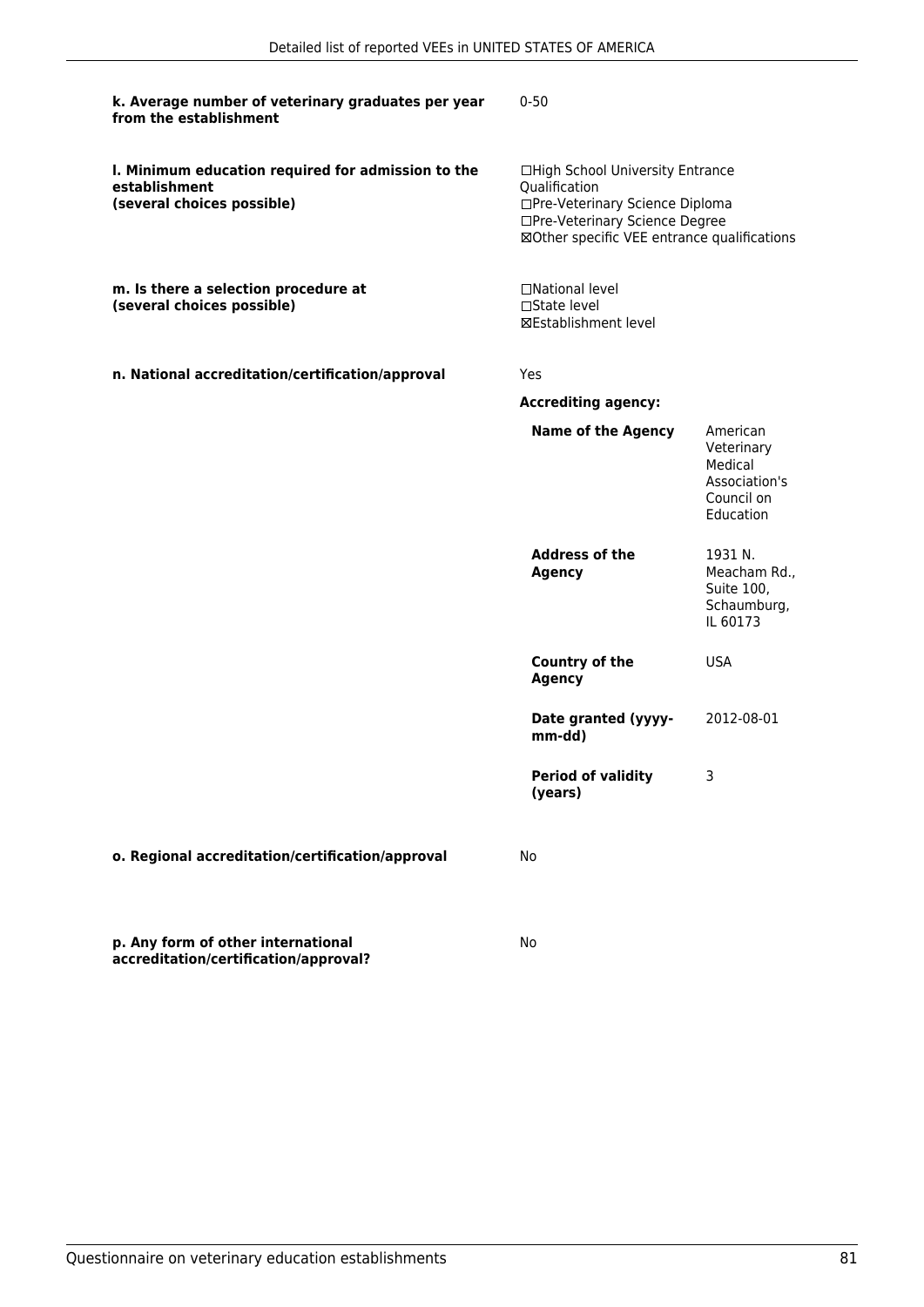# **Virginia-Maryland**

### **Last modified on: 2015-01-09 21:00:39**

| a. Name of VEE                                                | Virginia-Maryland                                                                                                  |
|---------------------------------------------------------------|--------------------------------------------------------------------------------------------------------------------|
| b. Hosting Academic Institution<br>(when relevant)            | Not relevant                                                                                                       |
| c. Address of VEE<br>(street/city/state)                      | 205 Duck Pond Drive Blacksburg, Virginia<br>24061                                                                  |
| d. Country of VEE                                             | UNITED STATES OF AMERICA                                                                                           |
| e. Web-site (URL)                                             | http://www.vetmed.vt.edu/                                                                                          |
| f. Institution type                                           | public                                                                                                             |
| g. Year of creation                                           | 1984                                                                                                               |
| h. Veterinary degree(s) granted<br>(several choices possible) | □Specific Veterinary Diploma<br>$\Box$ Bachelor<br>$\square$ Master<br>⊠Doctor<br>DPhD<br>□ Other (please explain) |

**i. Number of years of veterinary education required for VSB (or equivalent) registration**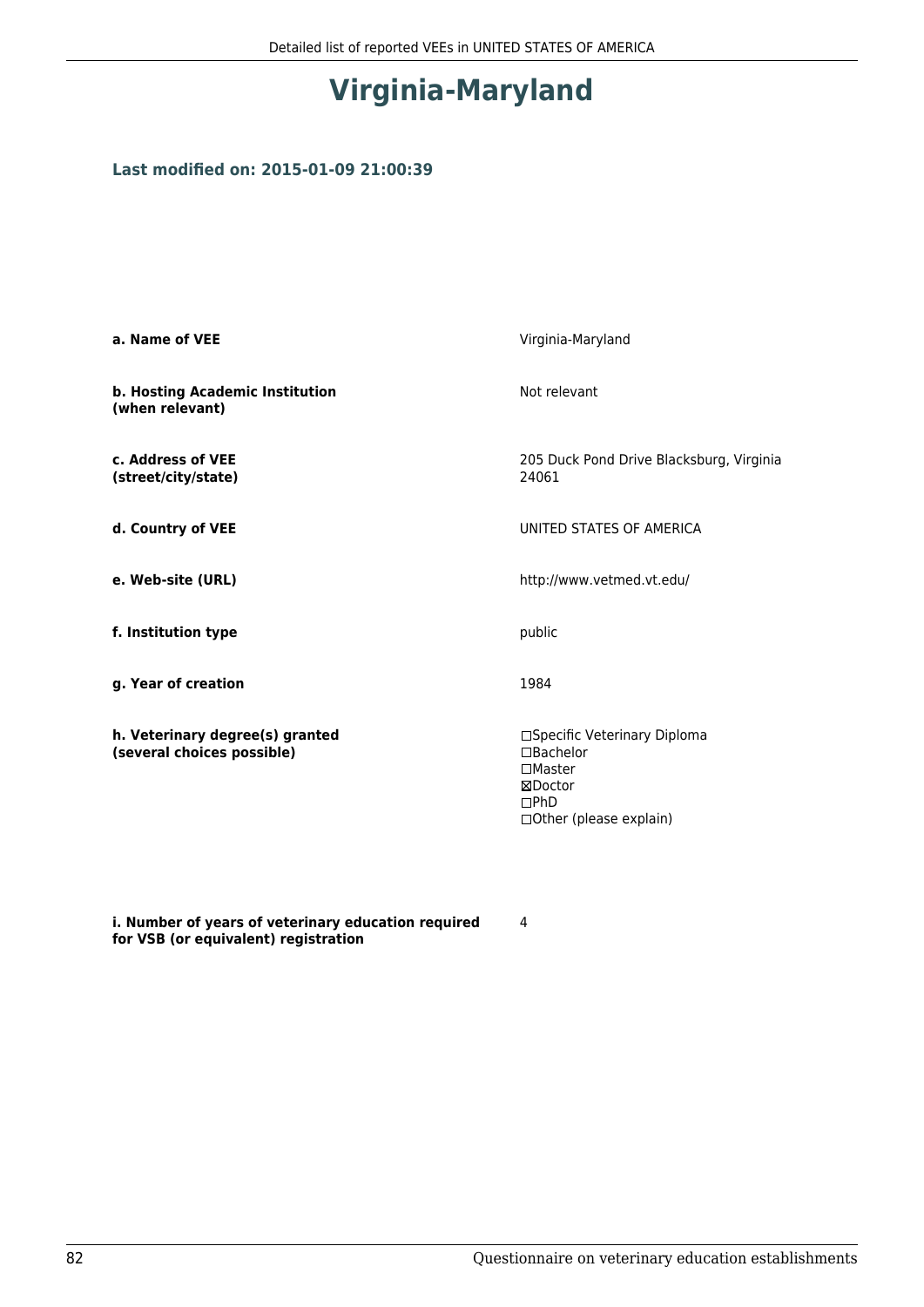### **j. Average number of veterinary students per class**

| within the establishment |
|--------------------------|
|                          |

|                                                                                                   | 1st Year                                                                                                                                                              | 51-100                                                                      |
|---------------------------------------------------------------------------------------------------|-----------------------------------------------------------------------------------------------------------------------------------------------------------------------|-----------------------------------------------------------------------------|
|                                                                                                   | 2d Year                                                                                                                                                               | 51-100                                                                      |
|                                                                                                   | 3d Year                                                                                                                                                               | 51-100                                                                      |
|                                                                                                   | 4th Year                                                                                                                                                              | 51-100                                                                      |
|                                                                                                   | 5th Year                                                                                                                                                              |                                                                             |
|                                                                                                   | 6th Year                                                                                                                                                              |                                                                             |
|                                                                                                   | 7th Year                                                                                                                                                              |                                                                             |
| k. Average number of veterinary graduates per year<br>from the establishment                      | 51-100                                                                                                                                                                |                                                                             |
| I. Minimum education required for admission to the<br>establishment<br>(several choices possible) | □High School University Entrance<br>Qualification<br>□Pre-Veterinary Science Diploma<br>□Pre-Veterinary Science Degree<br>⊠Other specific VEE entrance qualifications |                                                                             |
| m. Is there a selection procedure at<br>(several choices possible)                                | □National level<br>$\square$ State level<br><b>⊠Establishment level</b>                                                                                               |                                                                             |
| n. National accreditation/certification/approval                                                  | Yes                                                                                                                                                                   |                                                                             |
|                                                                                                   | <b>Accrediting agency:</b>                                                                                                                                            |                                                                             |
|                                                                                                   | <b>Name of the Agency</b>                                                                                                                                             | American<br>Veterinary<br>Medical<br>Association                            |
|                                                                                                   | <b>Address of the</b><br><b>Agency</b>                                                                                                                                | 1931 North<br>Meacham<br>Road, Suite<br>100<br>Schaumburg,<br>IL 60173-4360 |
|                                                                                                   | Country of the<br><b>Agency</b>                                                                                                                                       | <b>USA</b>                                                                  |
|                                                                                                   | Date granted (yyyy-<br>mm-dd)                                                                                                                                         | 2007-01-01                                                                  |
|                                                                                                   | <b>Period of validity</b><br>(years)                                                                                                                                  | 7                                                                           |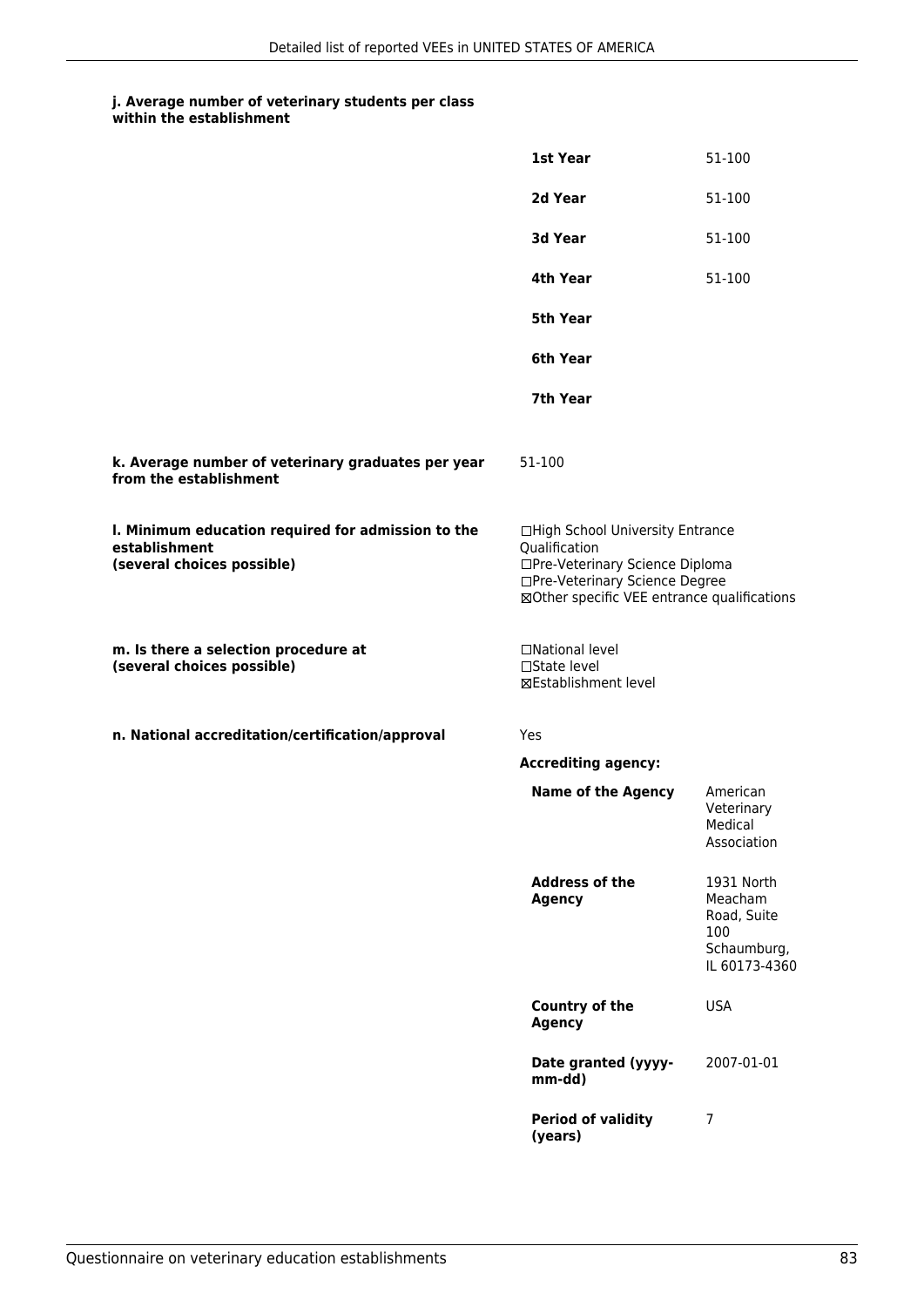**p. Any form of other international accreditation/certification/approval?**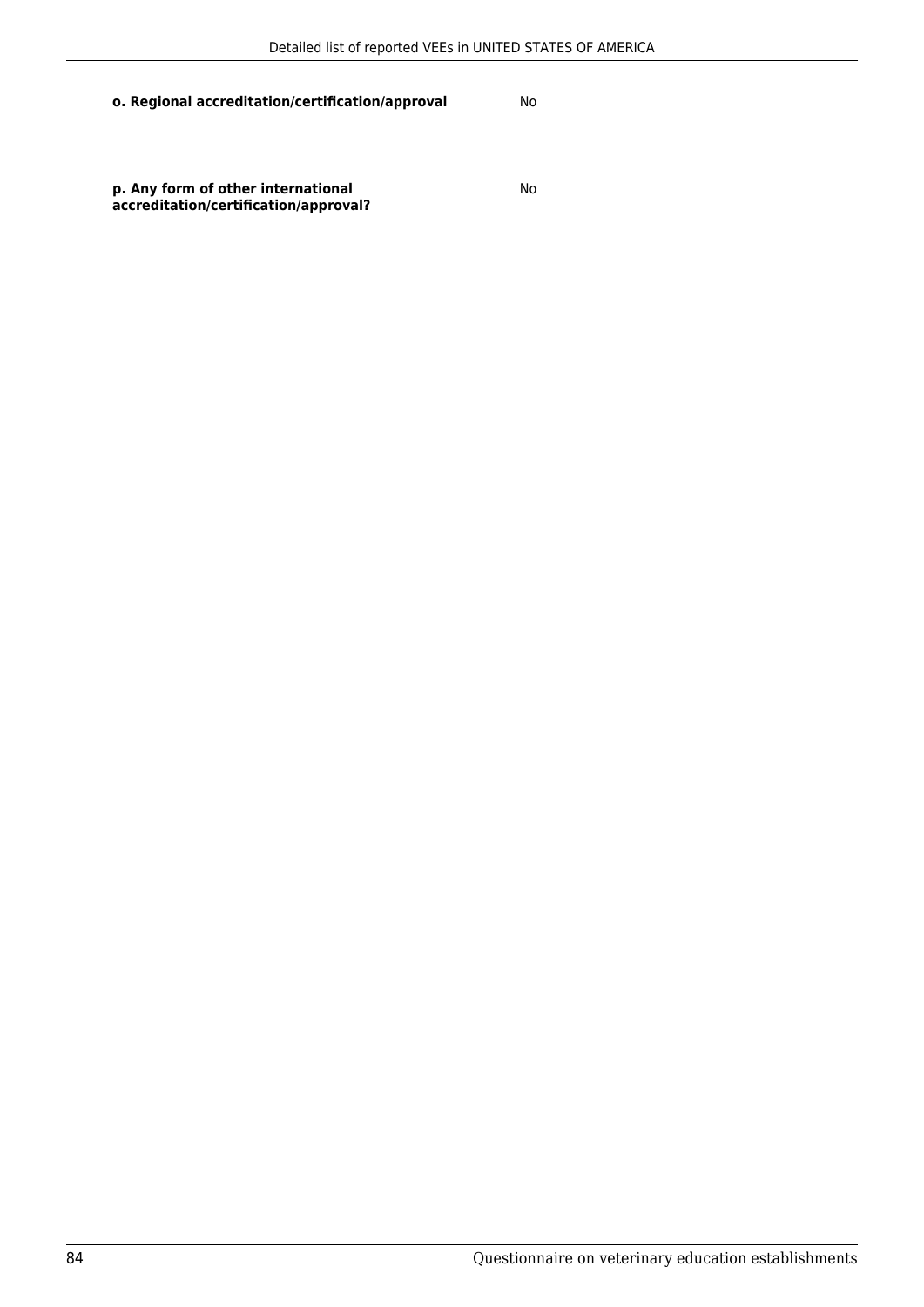# **Washington State University**

### **Last modified on: 2015-01-09 21:03:29**

| a. Name of VEE                                                | Washington State University                                                                                  |
|---------------------------------------------------------------|--------------------------------------------------------------------------------------------------------------|
| b. Hosting Academic Institution<br>(when relevant)            | Not relevant                                                                                                 |
| c. Address of VEE<br>(street/city/state)                      | Bustad Hall, Room 110, Grimes Way Pullman,<br><b>WA</b>                                                      |
| d. Country of VEE                                             | UNITED STATES OF AMERICA                                                                                     |
| e. Web-site (URL)                                             | http://www.vetmed.wsu.edu/                                                                                   |
| f. Institution type                                           | public                                                                                                       |
| g. Year of creation                                           | 1899                                                                                                         |
| h. Veterinary degree(s) granted<br>(several choices possible) | □Specific Veterinary Diploma<br>□Bachelor<br>$\square$ Master<br>⊠Doctor<br>DPhD<br>□ Other (please explain) |

**i. Number of years of veterinary education required for VSB (or equivalent) registration**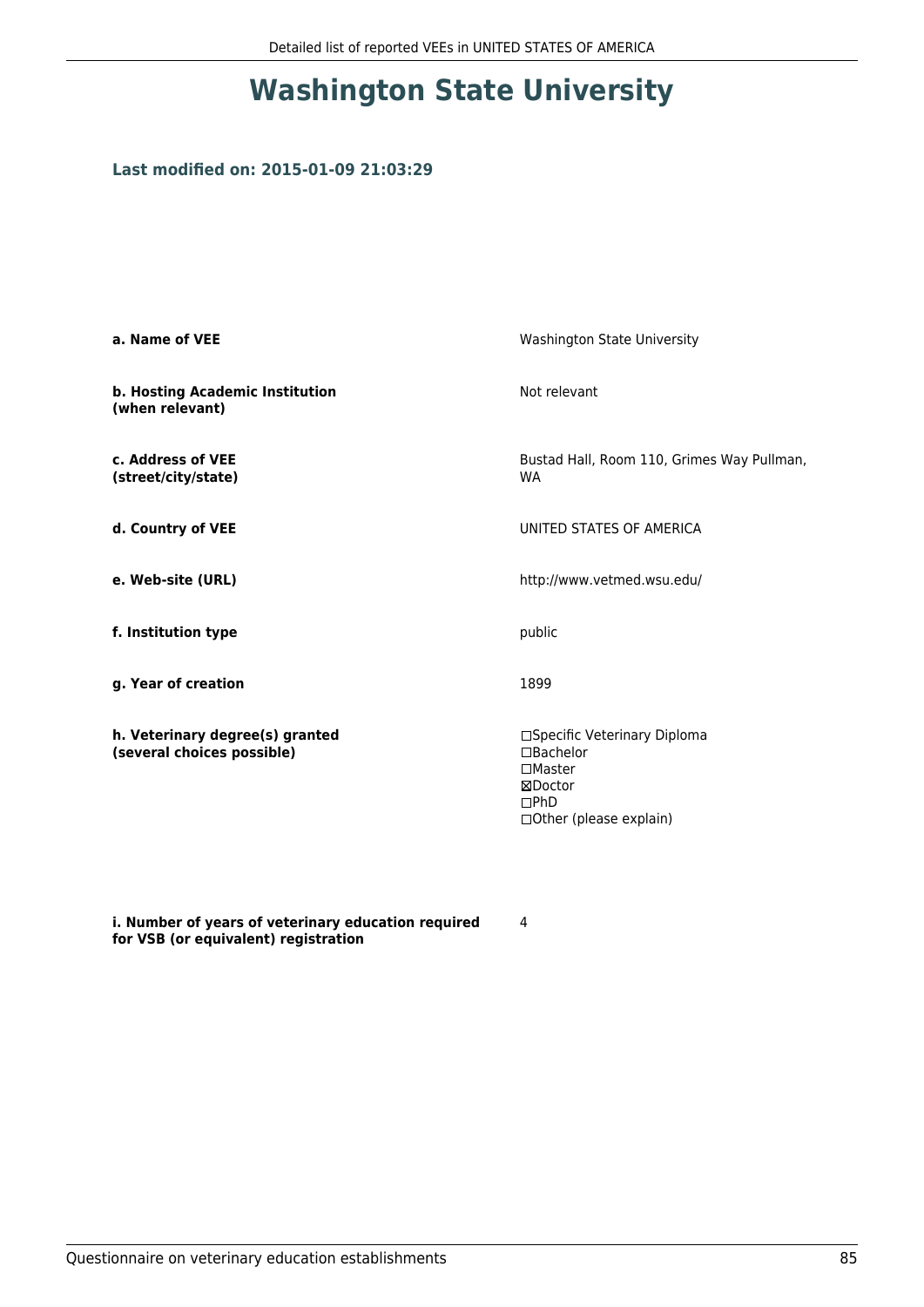#### **j. Average number of veterinary students per class within the establishment**

|                                                                                                   | 1st Year                                                                                                                                                              | 51-100                                                                      |
|---------------------------------------------------------------------------------------------------|-----------------------------------------------------------------------------------------------------------------------------------------------------------------------|-----------------------------------------------------------------------------|
|                                                                                                   | 2d Year                                                                                                                                                               | 51-100                                                                      |
|                                                                                                   | 3d Year                                                                                                                                                               | 51-100                                                                      |
|                                                                                                   | 4th Year                                                                                                                                                              | 51-100                                                                      |
|                                                                                                   | 5th Year                                                                                                                                                              |                                                                             |
|                                                                                                   | 6th Year                                                                                                                                                              |                                                                             |
|                                                                                                   | 7th Year                                                                                                                                                              |                                                                             |
| k. Average number of veterinary graduates per year<br>from the establishment                      | 51-100                                                                                                                                                                |                                                                             |
| I. Minimum education required for admission to the<br>establishment<br>(several choices possible) | □High School University Entrance<br>Qualification<br>□Pre-Veterinary Science Diploma<br>□Pre-Veterinary Science Degree<br>⊠Other specific VEE entrance qualifications |                                                                             |
| m. Is there a selection procedure at<br>(several choices possible)                                | □National level<br>□State level<br>⊠Establishment level                                                                                                               |                                                                             |
| n. National accreditation/certification/approval                                                  | Yes                                                                                                                                                                   |                                                                             |
|                                                                                                   | <b>Accrediting agency:</b>                                                                                                                                            |                                                                             |
|                                                                                                   | <b>Name of the Agency</b>                                                                                                                                             | American<br>Veterinary<br>Medical<br>Association                            |
|                                                                                                   | <b>Address of the</b><br><b>Agency</b>                                                                                                                                | 1931 North<br>Meacham<br>Road, Suite<br>100<br>Schaumburg,<br>IL 60173-4360 |
|                                                                                                   | Country of the<br><b>Agency</b>                                                                                                                                       | <b>USA</b>                                                                  |
|                                                                                                   | Date granted (yyyy-<br>mm-dd)                                                                                                                                         | 2010-01-01                                                                  |
|                                                                                                   | <b>Period of validity</b><br>(years)                                                                                                                                  | $\overline{7}$                                                              |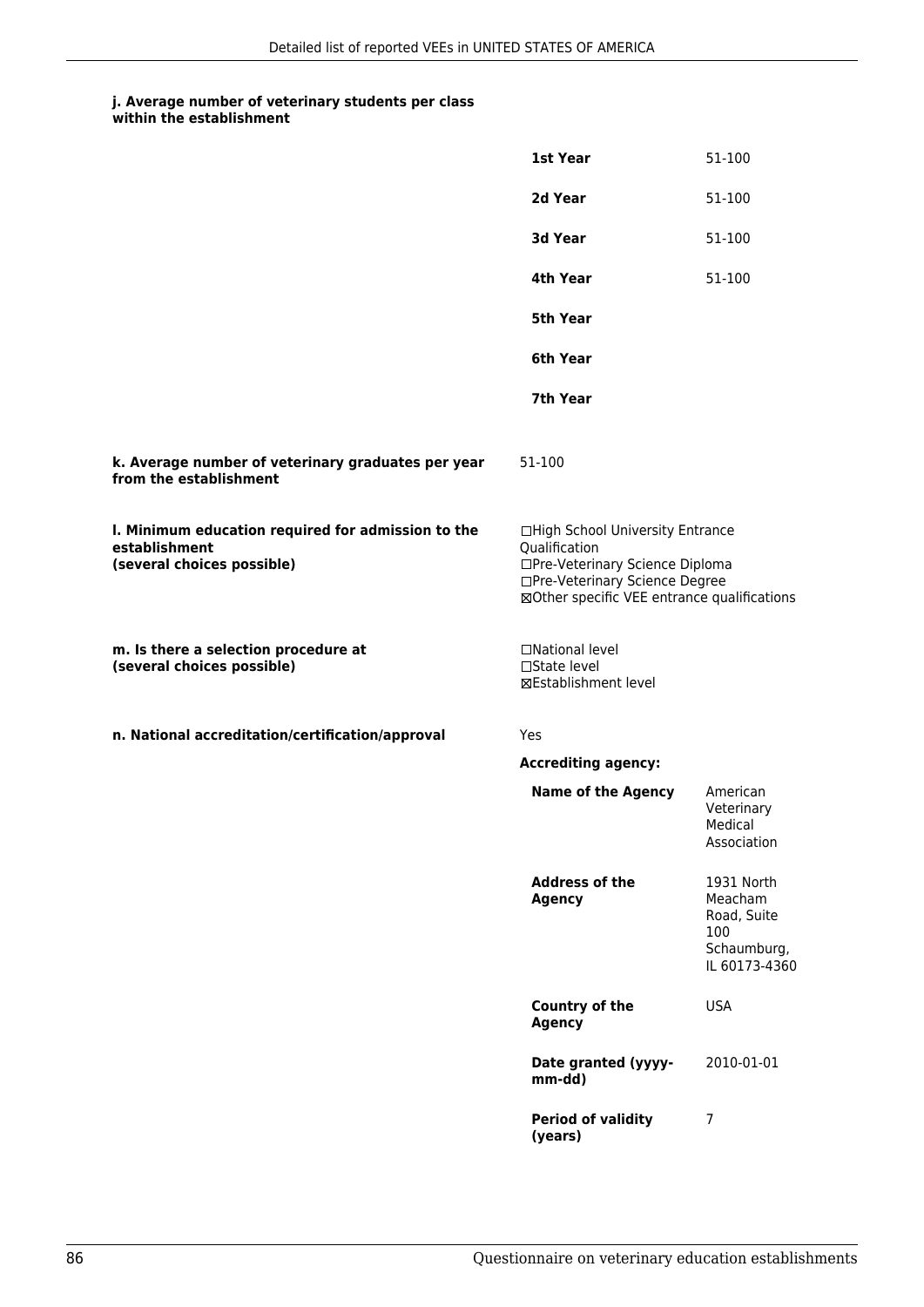**p. Any form of other international accreditation/certification/approval?**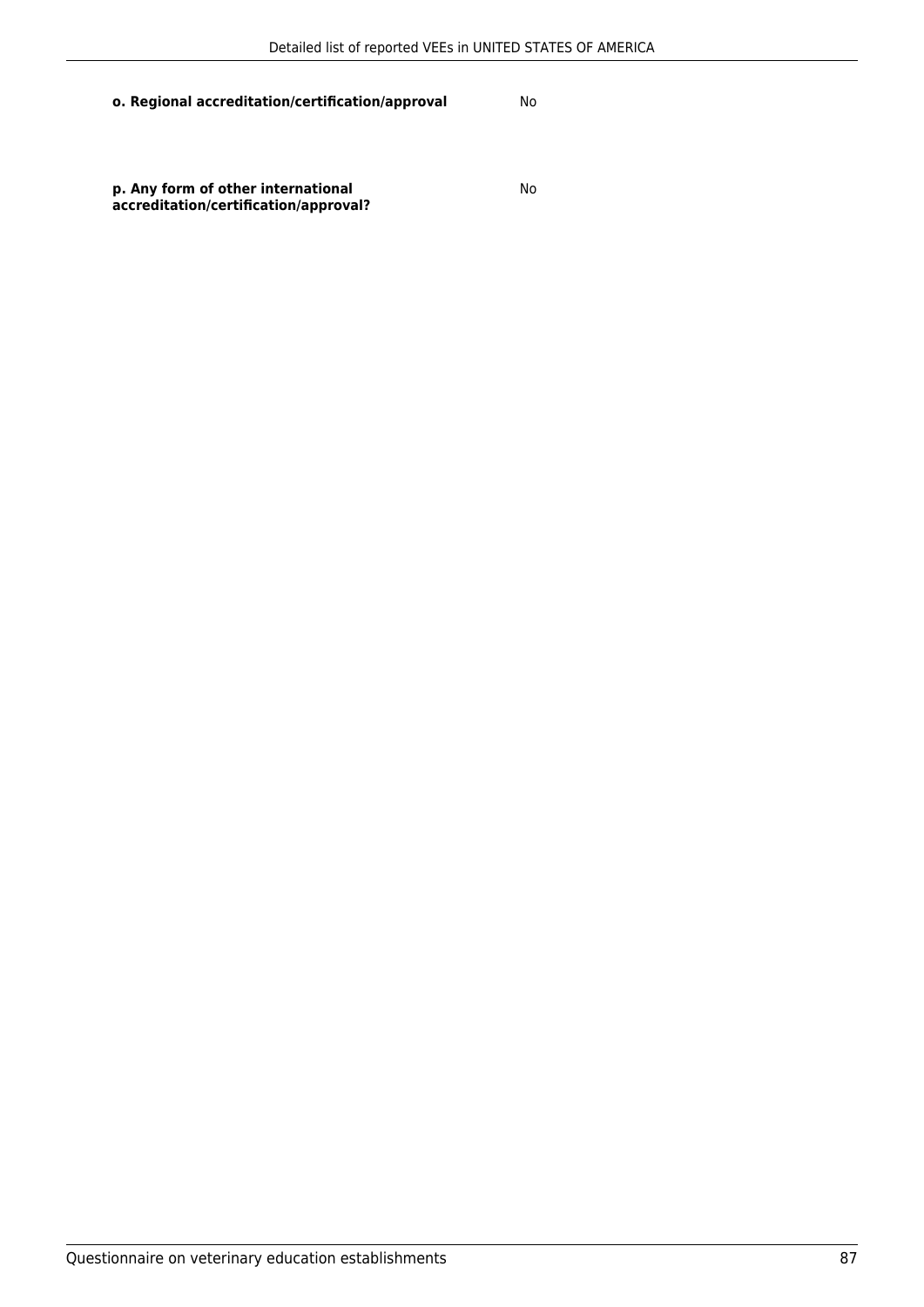# **Western University of Health Sciences**

### **Last modified on: 2015-01-09 21:07:26**

| a. Name of VEE                                                | Western University of Health Sciences                                                                             |  |
|---------------------------------------------------------------|-------------------------------------------------------------------------------------------------------------------|--|
| b. Hosting Academic Institution<br>(when relevant)            | Not relevant                                                                                                      |  |
| c. Address of VEE<br>(street/city/state)                      | 309 E. Second St. Pomona, CA 91766-1854                                                                           |  |
| d. Country of VEE                                             | UNITED STATES OF AMERICA                                                                                          |  |
| e. Web-site (URL)                                             | http://prospective.westernu.edu/veterinary/welcome-17/                                                            |  |
| f. Institution type                                           | private                                                                                                           |  |
| g. Year of creation                                           | 2008                                                                                                              |  |
| h. Veterinary degree(s) granted<br>(several choices possible) | □Specific Veterinary Diploma<br>□Bachelor<br>$\square$ Master<br>⊠Doctor<br>$\Box$ PhD<br>□Other (please explain) |  |

**i. Number of years of veterinary education required for VSB (or equivalent) registration**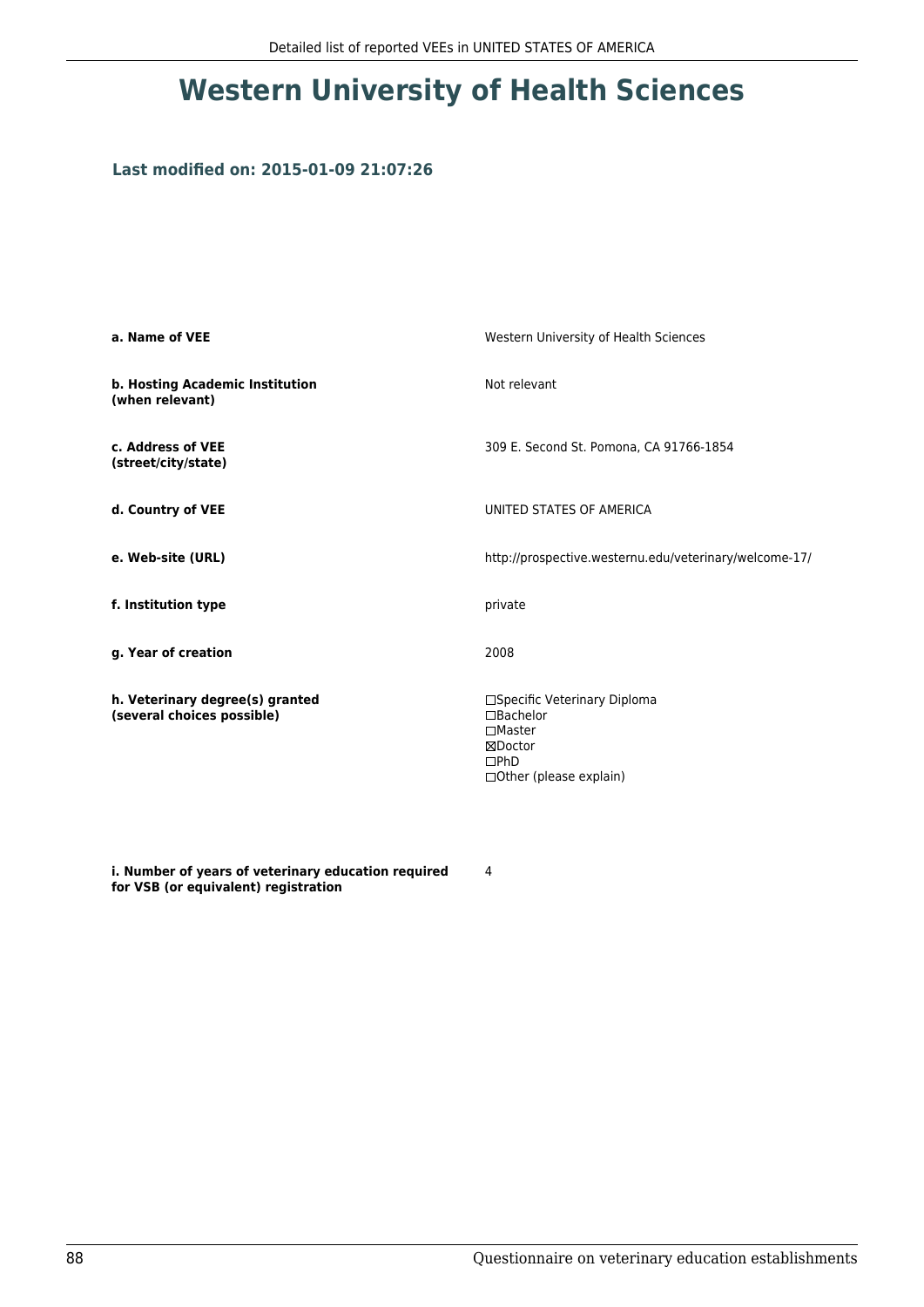### **j. Average number of veterinary students per class**

| within the establishment |
|--------------------------|
|                          |

|                                                                                                   | 1st Year                                                                                                                                                              | 51-100                                                                      |
|---------------------------------------------------------------------------------------------------|-----------------------------------------------------------------------------------------------------------------------------------------------------------------------|-----------------------------------------------------------------------------|
|                                                                                                   | 2d Year                                                                                                                                                               | 51-100                                                                      |
|                                                                                                   | 3d Year                                                                                                                                                               | 51-100                                                                      |
|                                                                                                   | 4th Year                                                                                                                                                              | 51-100                                                                      |
|                                                                                                   | 5th Year                                                                                                                                                              |                                                                             |
|                                                                                                   | 6th Year                                                                                                                                                              |                                                                             |
|                                                                                                   | 7th Year                                                                                                                                                              |                                                                             |
| k. Average number of veterinary graduates per year<br>from the establishment                      | 51-100                                                                                                                                                                |                                                                             |
| I. Minimum education required for admission to the<br>establishment<br>(several choices possible) | □High School University Entrance<br>Qualification<br>□Pre-Veterinary Science Diploma<br>□Pre-Veterinary Science Degree<br>⊠Other specific VEE entrance qualifications |                                                                             |
| m. Is there a selection procedure at<br>(several choices possible)                                | □National level<br>$\square$ State level<br><b>⊠Establishment level</b>                                                                                               |                                                                             |
| n. National accreditation/certification/approval                                                  | Yes                                                                                                                                                                   |                                                                             |
|                                                                                                   | <b>Accrediting agency:</b>                                                                                                                                            |                                                                             |
|                                                                                                   | <b>Name of the Agency</b>                                                                                                                                             | American<br>Veterinary<br>Medical<br>Association                            |
|                                                                                                   | <b>Address of the</b><br><b>Agency</b>                                                                                                                                | 1931 North<br>Meacham<br>Road, Suite<br>100<br>Schaumburg,<br>IL 60173-4360 |
|                                                                                                   | Country of the<br><b>Agency</b>                                                                                                                                       | <b>USA</b>                                                                  |
|                                                                                                   | Date granted (yyyy-<br>mm-dd)                                                                                                                                         | 2008-01-01                                                                  |
|                                                                                                   | <b>Period of validity</b><br>(years)                                                                                                                                  | 7                                                                           |